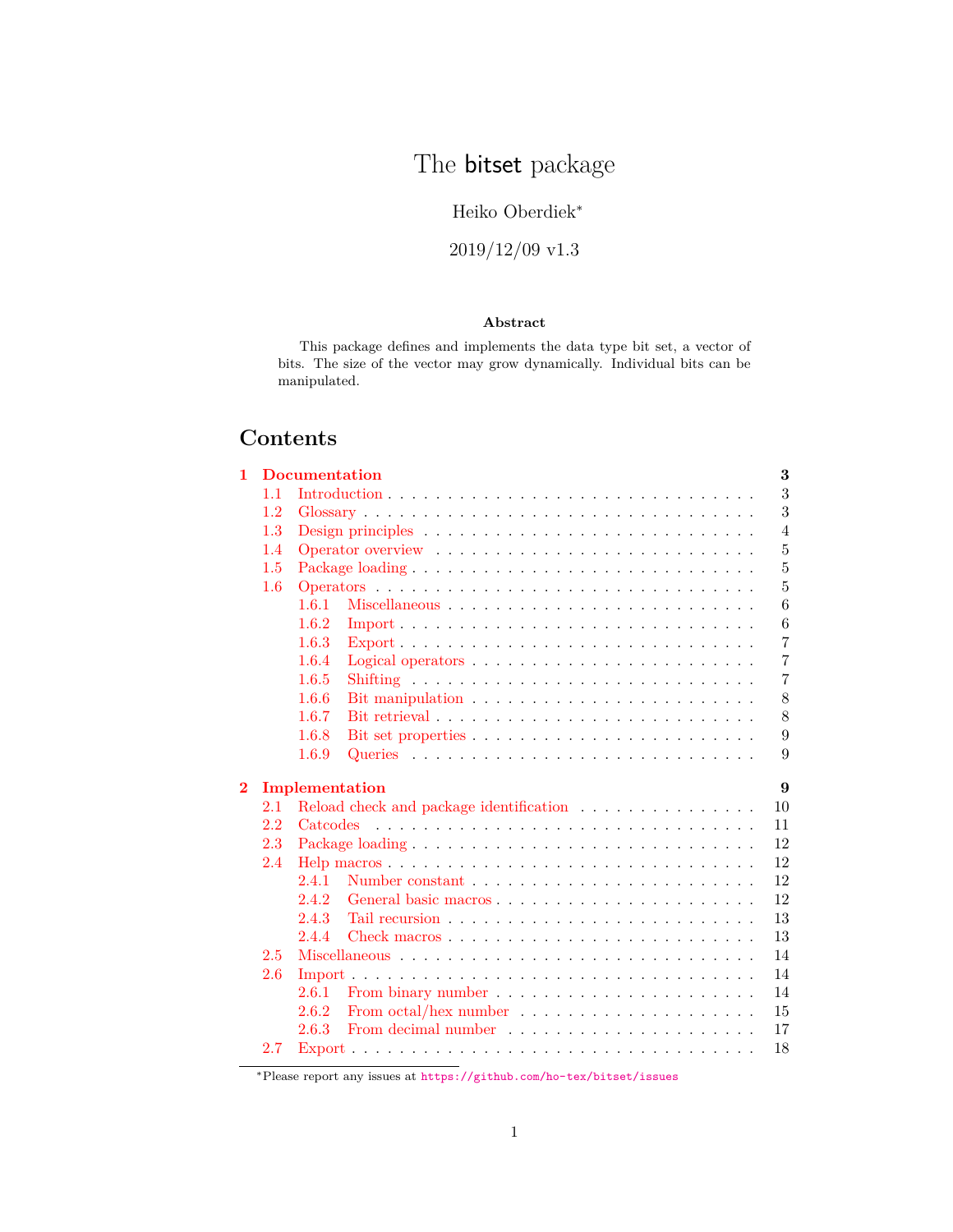|                         |                | 2.7.1               |                                                                                                          | $18\,$ |
|-------------------------|----------------|---------------------|----------------------------------------------------------------------------------------------------------|--------|
|                         |                | 2.7.2               | To octal/hexadecimal number $\ldots \ldots \ldots \ldots \ldots \ldots$                                  | 19     |
|                         |                | 2.7.3               |                                                                                                          | 22     |
|                         | 2.8            |                     |                                                                                                          | 24     |
|                         |                | 2.8.1               |                                                                                                          | 24     |
|                         |                | 2.8.2               |                                                                                                          | 25     |
|                         |                | 2.8.3               | $\big\{\text{bitsetOr}\quad \ldots \quad \ldots \quad \ldots \quad \ldots \quad \ldots \quad \ldots$     | 26     |
|                         |                | 2.8.4               |                                                                                                          | 27     |
|                         |                | 2.8.5               |                                                                                                          | 28     |
|                         |                | 2.8.6               |                                                                                                          | 28     |
|                         |                | 2.8.7               |                                                                                                          | 28     |
|                         | 2.9            |                     |                                                                                                          | 29     |
|                         |                | 2.9.1               |                                                                                                          | 30     |
|                         |                | 2.9.2               | Set operation $\ldots \ldots \ldots \ldots \ldots \ldots \ldots \ldots \ldots$                           | 31     |
|                         |                | 2.9.3               | Flip operation $\ldots \ldots \ldots \ldots \ldots \ldots \ldots \ldots$                                 | 31     |
|                         |                | 2.9.4               |                                                                                                          | 32     |
|                         |                |                     |                                                                                                          | 34     |
|                         |                |                     |                                                                                                          | 34     |
|                         |                |                     | 2.10.2 \bitsetNextClearBit, \bitsetNextSetBit                                                            | 35     |
|                         |                |                     |                                                                                                          | 37     |
|                         |                |                     |                                                                                                          | 38     |
|                         |                |                     |                                                                                                          | 39     |
| $\overline{\mathbf{3}}$ |                | <b>Installation</b> |                                                                                                          | 41     |
|                         | 3.1            |                     |                                                                                                          | 41     |
|                         | 3.2            |                     |                                                                                                          | 41     |
|                         | 3.3            |                     |                                                                                                          | 41     |
|                         | 3.4            |                     | Refresh file name databases $\dots \dots \dots \dots \dots \dots \dots \dots \dots$                      | 41     |
|                         | 3.5            |                     | Some details for the interested $\ldots \ldots \ldots \ldots \ldots \ldots$                              | 41     |
| 4                       | <b>History</b> |                     |                                                                                                          | 42     |
|                         |                |                     |                                                                                                          | 42     |
|                         |                |                     | $[2011/01/30 \text{ v}1.1] \ldots \ldots \ldots \ldots \ldots \ldots \ldots \ldots \ldots \ldots \ldots$ | 42     |
|                         |                |                     |                                                                                                          | 42     |
|                         |                |                     | $[2019/12/09 \text{ v}1.3]$                                                                              | 42     |
| 5                       | <b>Index</b>   |                     |                                                                                                          | 42     |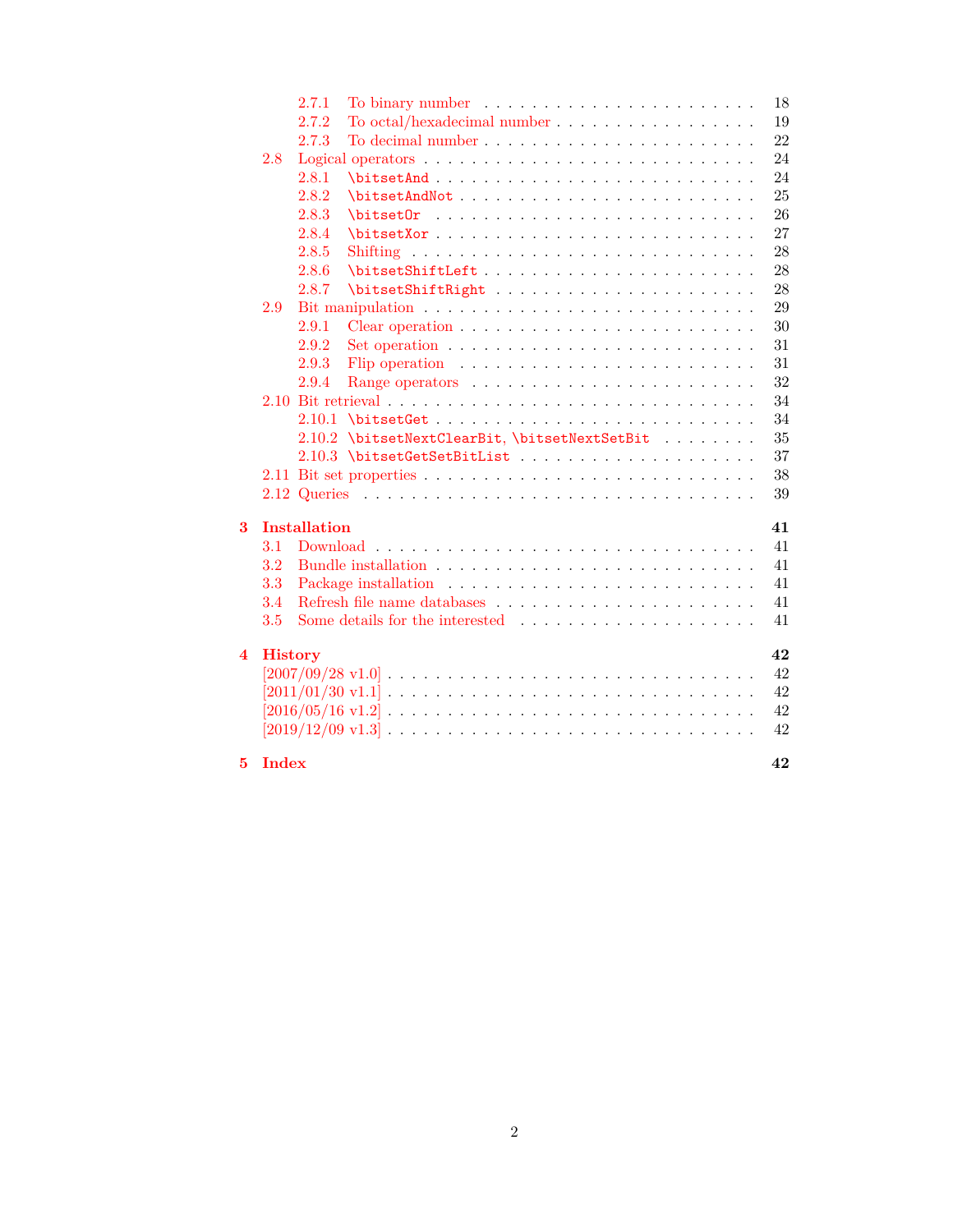## <span id="page-2-0"></span>**1 Documentation**

## <span id="page-2-1"></span>**1.1 Introduction**

Annotations in the PDF format know entries whose values are integers. This numbers are interpreted as set of flags specifying properties. For example, annotation dictionaries can have a key /F. The bits of its integer value are interpreted the following way:

| Bit position   | Property name |
|----------------|---------------|
| 1              | Invisible     |
| $\overline{2}$ | Hidden        |
| 3              | Print         |
| 4              | NoZoom        |
| 5              | NoRotate      |
| 6              | <b>NoView</b> |
| 7              | ReadOnly      |
|                |               |

Now, let's see how these values are set in package hyperref before it uses this package (before v6.77a):

```
\ifFld@hidden /F 6\else /F 4\fi
```
Where are the other flags? The following example for key /Ff in a widget annotation supports at least three properties:

```
\ifFld@multiline
  \ifFld@readonly /Ff 4097\else /Ff 4096\fi
\else
  \ifFld@password
    \ifFld@readonly /Ff 8193\else /Ff 8192\fi
  \else
    \ifFld@readonly /Ff 1\fi
  \fi
\fi
```
But you see the point. It would be a nightmare to continue this way in supporting the missing flag settings. This kind of integers may have up to 32 bits.

Therefore I wanted a data structure for setting and clearing individual bits. Also it should provide an export as decimal number. The snipsets above are executed in expansion contexts without T<sub>E</sub>X's stomach commands. It would be convenient to have an expandable conversion from the data structure to the integer that gets written to the PDF file.

This package bitset implements such a data structure. The interface is quite close to Java's class BitSet in order not to learn to many interfaces for the same kind of data structure.

## <span id="page-2-2"></span>**1.2 Glossary**

**Bit set:** A bit set is a vector of bits or flags. The vector size is unlimited and grows dynamically. An undefined bit set is treated as bit set where all bits are cleared.

Bit sets are addressed by name. A name should consists of letters or digits. Technically it must survive \csname, see LATEX's environment names for other names with such a constraint. Package babel's shorthands are not supported due to technical reasons. Shorthand support would break expandable operations.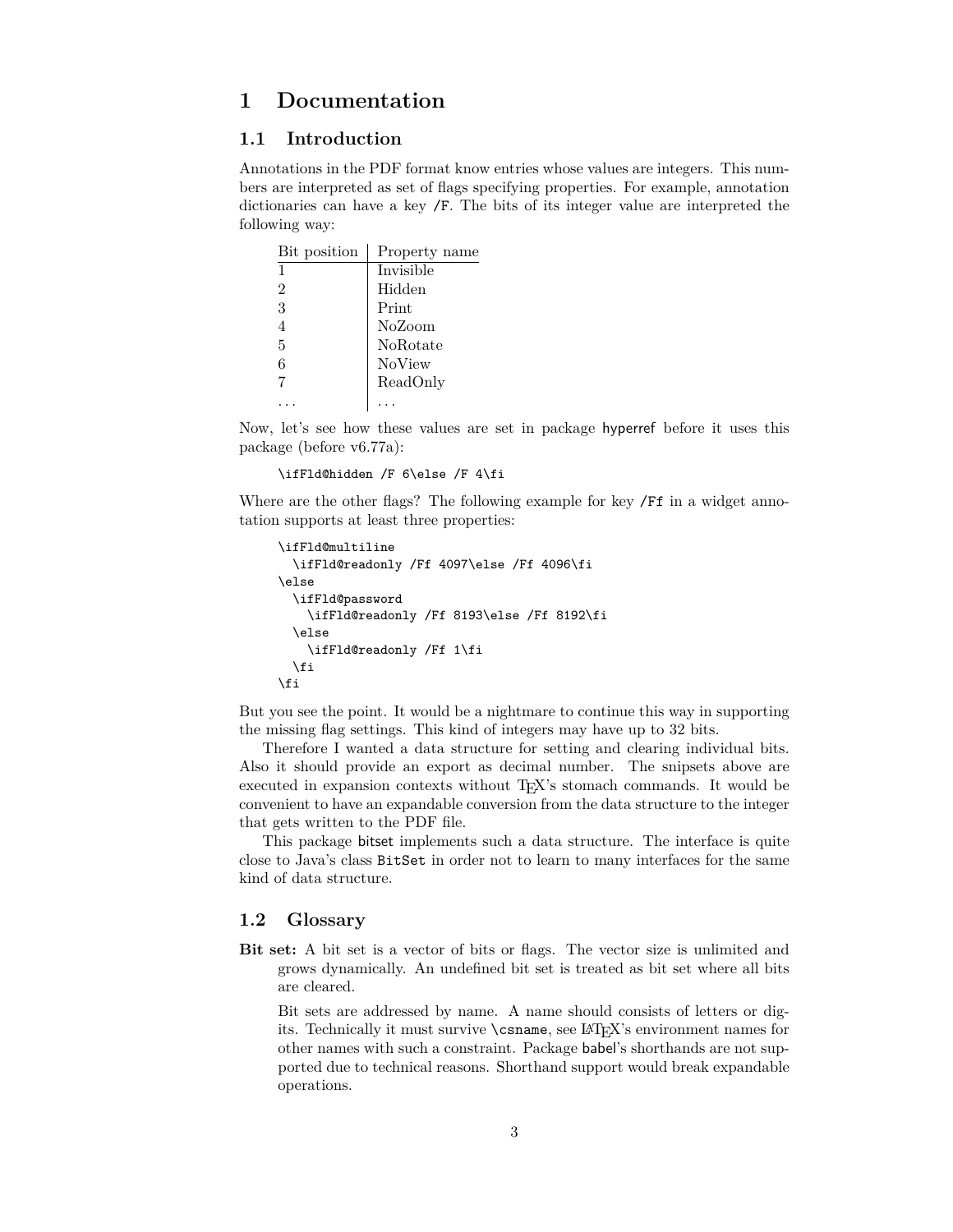- **Size:** A size of a bit set is the number of bits in use. It's the number of the highest index, incremented by one. Sizes are in the range 0 up to 2147483647, the highest number supported by T<sub>E</sub>X.
- **Index:** Bit positions in a bit set are addressed by an index number. The bit vector is zero based. The first and least significant bit is addressed by index 0 and the highest possible bit by 2147483646.
- **Bit:** A bit is enoded as 0 for cleared/disabled or 1 for set/enabled.

## <span id="page-3-0"></span>**1.3 Design principles**

- **Name conventions:** To avoid conflicts with existing macro names, the operations are prefixed by the package name.
- **Zero based indexes:** The first bit is addressed by zero. (Convention of array indexing in  $C$ , Java,  $\dots$ )
- **Unlimited size:** There is no restriction on the size of a bit set other than usual memory limitations. \bitsetSetDec and \bitsetGetDec transparently switch to package bigintcalc if the numbers get too large for T<sub>E</sub>X's number limit.
- **Expandibility:** Any operation that does not change the bit set is expandable. And all operations that extract or calculate some result do this in exact two expansion steps. For example, a macro \Macro wants a bit set as decimal number. But the argument must be a plain number without macros. Thus you could prefix \bitsetGetDec with \number. However this won't work for bit sets with 31 or more bits because of T<sub>E</sub>X's number limit of  $2^{31} - 1$ . then just hit the operator with two \expandafter:

```
\expandafter\expandafter\expandafter
\Macro\bitsetGetDec{foo}
```
\bitsetGetDec is hit first by the third \expandafter and then by the second one.

- **Format independence:** This package is written as LAT<sub>EX</sub> package, but it does not depend on LAT<sub>EX</sub>. It will also work for other formats such as plain T<sub>EX</sub>.
- **Independence from T<sub>E</sub>X engines:** Vanilla T<sub>E</sub>X is all you need. Calculations are delegated to packages intcalc and bigintcalc. They don't need any special features, but they will switch to a little more efficient implementation if features such as \numexpr are available.
- **Numeric arguments:** Anything that is accepted by  $\text{number. If } \varepsilon\text{-TFX}$  is detected, also expressions for \numexpr are supported. The only exception so far is the number for \bitsetSetDec. The number might be too large for \number or \numexpr.
- **Error messages:** In expandable contexts, only a limited set of T<sub>E</sub>X primitive commands work as expected. So called stomach commands behave like \relax and don't get expanded or executed. Unhappily also the error commands belong to this category. The expandable operations will throw an unknown control sequence instead to get TEX's and user's attention. The name of these control sequences starts with \BitSetError: with the type of error after the colon.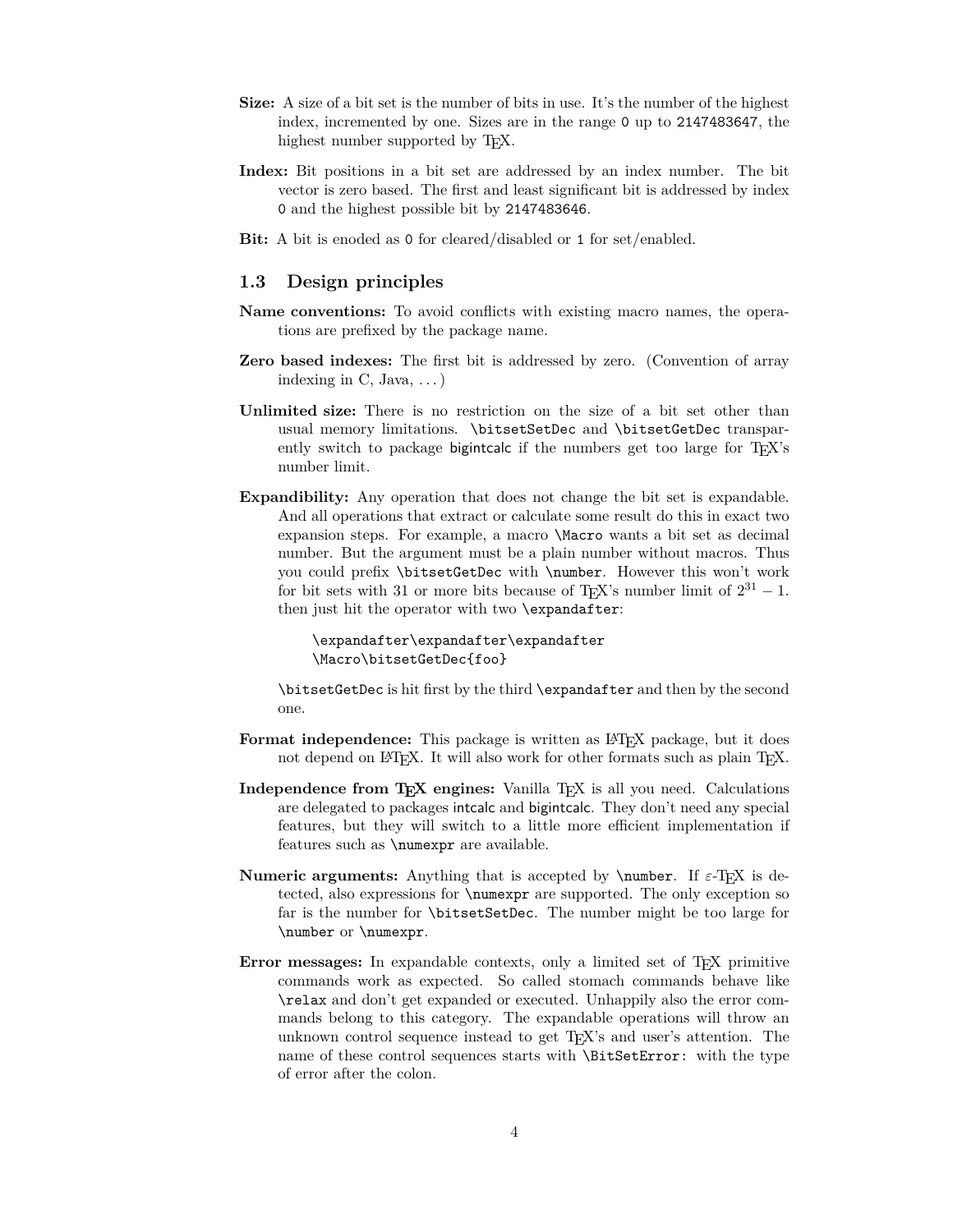## <span id="page-4-0"></span>**1.4 Operator overview**

| Miscellaneous (section $1.6.1$ )<br>\bitsetReset<br><b>\bitsetLet</b>                                                                                                                                                                                                     | $\langle BitSet \rangle$<br>$\langle BitSet \; A \rangle \; \langle BitSet \; B \rangle$                                                                                                                                                                                                       |
|---------------------------------------------------------------------------------------------------------------------------------------------------------------------------------------------------------------------------------------------------------------------------|------------------------------------------------------------------------------------------------------------------------------------------------------------------------------------------------------------------------------------------------------------------------------------------------|
| <b>Import</b> (section $1.6.2$ )<br>\bitsetSetBin, \bitsetSetOct, \bitsetSetHex<br>\bitsetSetDec                                                                                                                                                                          | $\langle BitSet \rangle$ $\langle Value \rangle$<br>$\langle BitSet \rangle$ $\langle Value \rangle$                                                                                                                                                                                           |
| Export <sup>a</sup> (section 1.6.3)<br>\bitsetGetBin, \bitsetGetOct, \bitsetGetHex<br>\bitsetGetDec                                                                                                                                                                       | $\langle BitSet \rangle$ $\langle MinSize \rangle$<br>$\langle BitSet \rangle$                                                                                                                                                                                                                 |
| Logical operators (section $1.6.4$ )<br>\bitsetAnd, \bitsetAndNot<br>\bitset0r, \bitsetXor                                                                                                                                                                                | $\langle BitSet \; A \rangle \; \langle BitSet \; B \rangle$<br>$\langle BitSet \; A \rangle \; \langle BitSet \; B \rangle$                                                                                                                                                                   |
| <b>Shifting</b> (section $1.6.5$ )<br>\bitsetShiftLeft, \bitsetShiftRight                                                                                                                                                                                                 | $\langle BitSet \rangle \langle ShiftAmount \rangle$                                                                                                                                                                                                                                           |
| Bit manipulation (section $1.6.6$ )<br>\bitsetClear, \bitsetSet, \bitsetFlip<br>\bitsetSetValue<br>\bitsetClearRange, \bitsetSetRange, \bitsetFlipRange<br>\bitsetSetValueRange                                                                                           | $\langle BitSet \rangle \langle Index \rangle$<br>$\langle BitSet \rangle$ $\langle Index \rangle$ $\langle Value \rangle$<br>$\langle BitSet \rangle$ $\langle IndexFrom \rangle$ $\langle IndexTo \rangle$<br>$\langle BitSet \rangle$ $\langle IndexFrom \rangle$ $\langle IndexTo \rangle$ |
| Bit retrieval <sup>a</sup> (section 1.6.7)<br>\bitsetGet<br>\bitsetNextClearBit, \bitsetNextSetBit<br>\bitsetGetSetBitList                                                                                                                                                | $\langle BitSet \rangle \langle Index \rangle$<br>$\langle BitSet \rangle \langle Index \rangle$<br>$\langle BitSet \rangle$                                                                                                                                                                   |
| Bit set properties (section 1.6.8)<br>\bitsetSize, \bitsetCardinality                                                                                                                                                                                                     | $\langle BitSet \rangle$                                                                                                                                                                                                                                                                       |
| Queries <sup>b</sup> (section 1.6.9)<br>\bitsetIsDefined, \bitsetIsEmpty<br>\bitsetEquals, \bitsetIntersects $\langle BitSet A \rangle \langle BitSet B \rangle \langle Else \rangle$<br>\bitsetQuery<br><sup>a</sup> Macros are expandable, full expansion by two steps. | $\langle BitSet \rangle \langle Then \rangle \langle Else \rangle$<br>$\langle Bitset \rangle \langle Index \rangle \langle Then \rangle \langle Else \rangle$                                                                                                                                 |

 $\ensuremath{^b\text{Macros}}$  are expandable.

## <span id="page-4-1"></span>**1.5 Package loading**

The package can be used as normal  $\mathbb{F}_p^{\rm T}$  package:

\usepackage{bitset}

Also plain TEX is supported:

\input bitset.sty\relax

## <span id="page-4-2"></span>**1.6 Operators**

The following macros work on and with bit sets. A bit set  $\langle BitSet \rangle$  is represented by a name. The should consist of letters and digits. Technically it must survive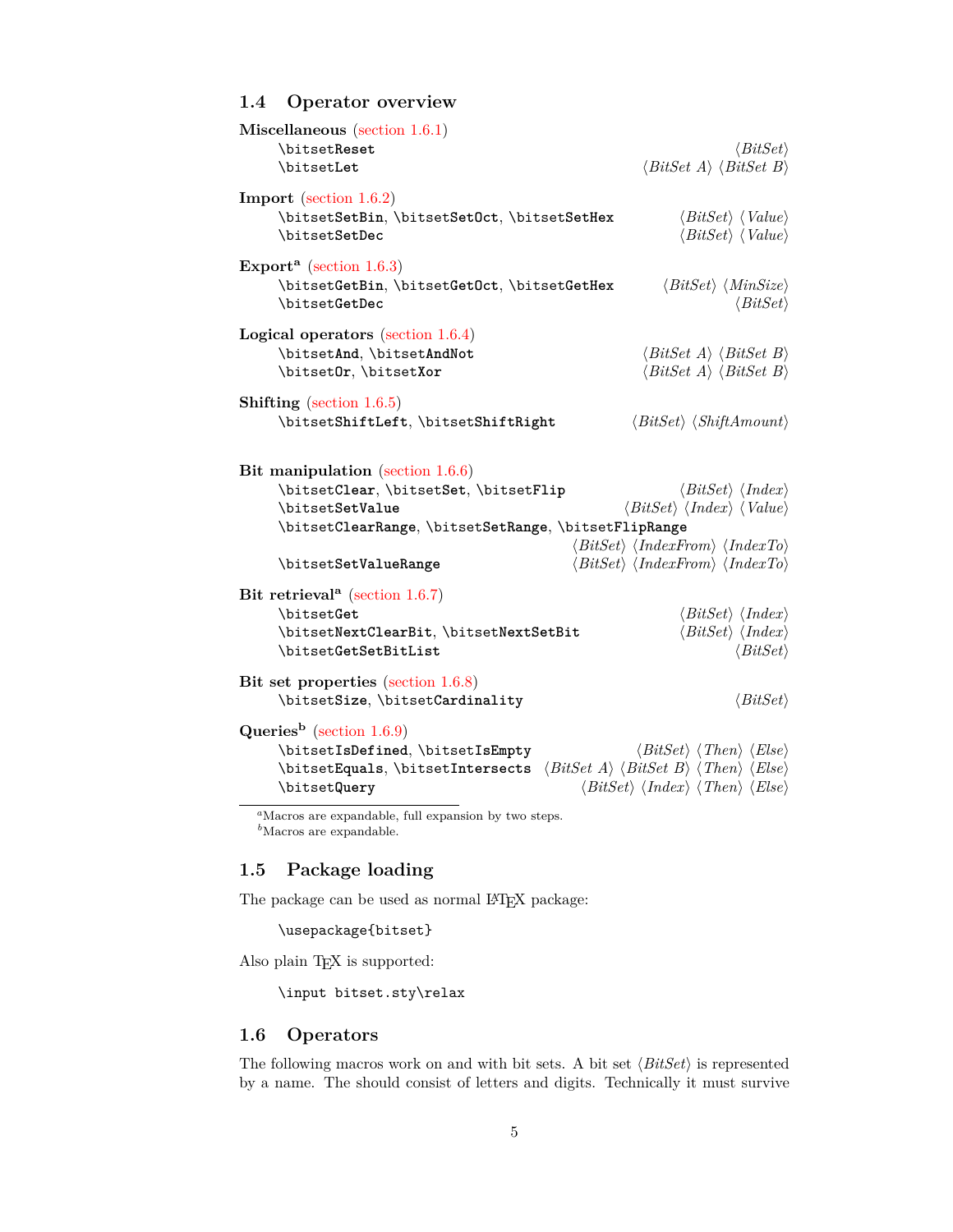\csname. It is the same constraint that must be satisfied by label or environment names in L<sup>AT</sup>FX.

However active characters that are shorthands of package babel are not supported. Support for shorthands works by an assignment. But many operators such as \bitsetGetDec must be usable in expandable contexts. There assignments will not be executed in the best case or they will cause errors.

The bits in a bit set are addressed by non-negative integers starting from zero. Thus negative index numbers cause an error message. Because index numbers are TEX numbers. The largest index is 2147483647. But in practice memory limits and patience limits will be very likely reached much before.

#### <span id="page-5-0"></span>**1.6.1 Miscellaneous**

There isn't a separate operation for bit set creation. For simplicity an undefined bit set is treated as bit set with all bits cleared.

#### <span id="page-5-3"></span> $\{ \BbbkSet} \$   $\{ \BbbkSet} \}$

Macro \bitsetReset clears all bits. The result is an empty bit set. It may also be used as replacement for an operation "new", because an undefined bit set is defined afterwards.

#### <span id="page-5-2"></span> $\big\{\tilde{\mathcal{B}}_t\leq A\} \quad \{\tilde{\mathcal{B}}_t\leq B\}\$

Macro  $\beta$  is the performs a simple assignment similar to T<sub>E</sub>X's  $\lambda$  et. After the operation  $\langle BitSet A \rangle$  has the same value as  $\langle BitSet B \rangle$ . If  $\langle BitSet B \rangle$  is undefined, then  $\langle BitSet A \rangle$  will be the empty bit set.

Note: If  $\langle BitSet \, A \rangle$  exists, it will be overwritten.

#### <span id="page-5-1"></span>**1.6.2 Import**

```
\bitsetSetBin {\BitSet}} {\BinaryNumber}}
\bitsetSetOct {\BitSet}} {\OctalNumber}}
\bitsetSetHex {\BitSet}} {\HexadecimalNumber}}
```
The numbers are interpreted as bit vectors and the flags in the bit  $\langle BitSet \rangle$  set are set accordingly. These numeric arguments are the only arguments where spaces are allowed. Then the numbers are easier to read.

#### <span id="page-5-5"></span> $\{ \Delta \} \ \{ \langle \textit{Detic} \ \{ \textit{BitSet} \} \ \} \ \{ \langle \textit{DecimalNumber} \rangle \} \ \}$

Macro \bitsetSetDec uses  $\langle DecimalNumber \rangle$  to set the bit set  $\langle BitSet \rangle$ . The numeric argument must expand to a plain number consisting of decimal digits without command tokens or spaces. Internally this argument is expanded only. It cannot be passed to \number or \numexpr, because the number may be too large for them. However \number or \the\numexpr may be used explicitely. This also helps for unexpandable number command tokens or registers ( $\zeta$ ,  $\theta$ ,  $\count$ , ...). Also L<sup>AT</sup>EX' \value needs prefixing:

\bitsetSetDec{foo}{\number\value{bar}}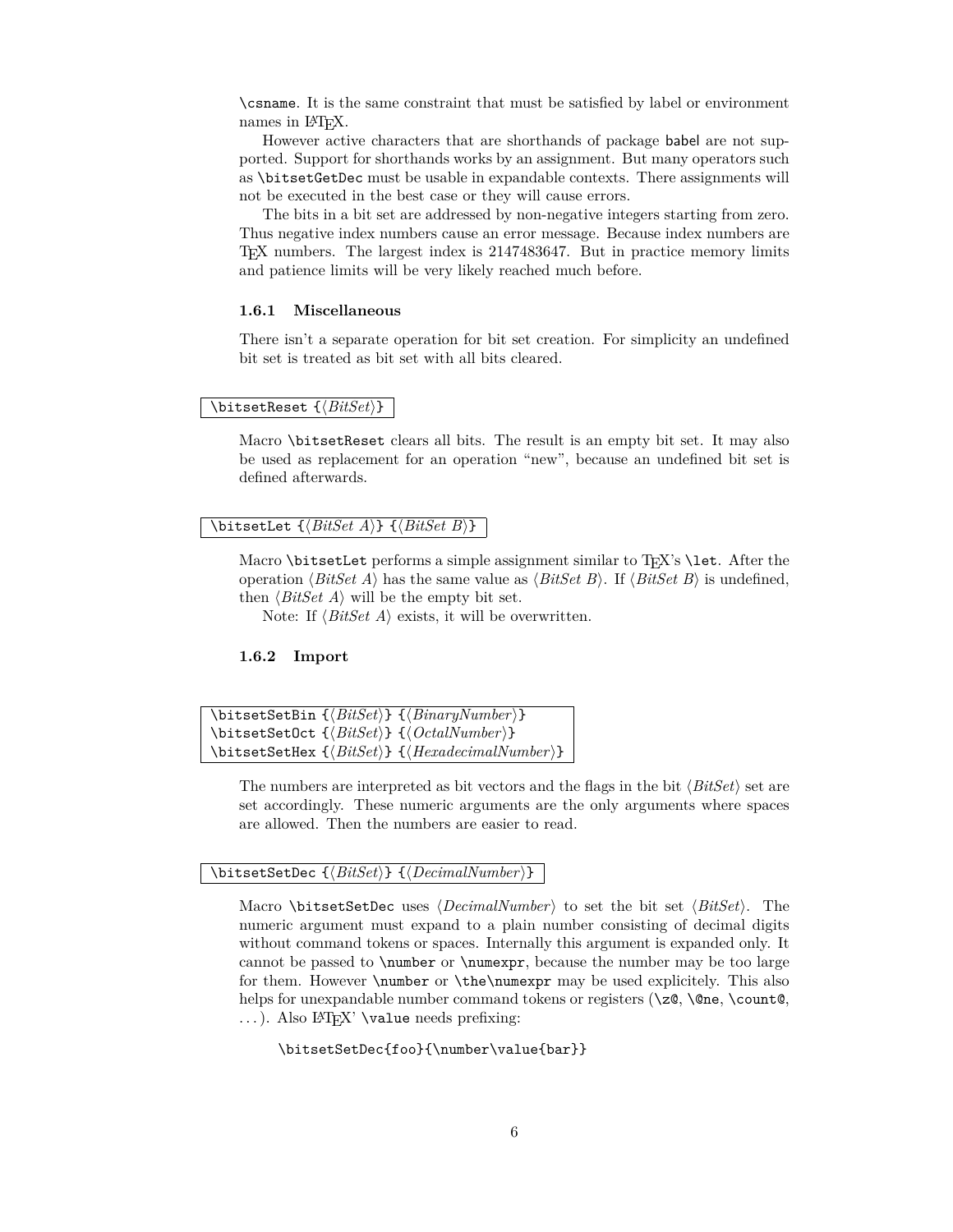<span id="page-6-0"></span>**1.6.3 Export**

<span id="page-6-5"></span>

| \bitsetGetBin $\{\langle BitSet \rangle\}$ $\{\langle MinSize \rangle\}$ |
|--------------------------------------------------------------------------|
| \bitsetGetOct $\{\langle BitSet \rangle\}$ $\{\langle MinSize \rangle\}$ |
| \bitsetGetHex $\{\langle BitSet \rangle\}$ $\{\langle MinSize \rangle\}$ |

These macros returns the bit set as binary, octal or hexadecimal number. If the bit size is smaller than  $\langle MinSize \rangle$  the gap is filled with leading zeros. Example:

```
\bitsetReset{abc}
\bitsetSet{abc}{2}
\big\{\n  <math>\big\} \rightarrow 00000100\bitsetSet{abc}{5}\bitsetSet{abc}{7}
\big\{\n  <i>blitsetGetHex{abc}{16} \rightarrow 00A2</i>\n
```
Macro \bitsetGetHex uses the uppercase letters A to F. The catcode of the letters is one of 11 (letter) or 12 (other).

<span id="page-6-6"></span> $\{ \Bbb{B} \setminus \Bbb{B} \}$ 

Macro \bitsetGetDec returns the bit set  $\langle BitSet \rangle$  as decimal number. The returned number can be larger than T<sub>E</sub>X's number limit of  $2^{31} - 1$ .

#### <span id="page-6-1"></span>**1.6.4 Logical operators**

<span id="page-6-7"></span><span id="page-6-4"></span><span id="page-6-3"></span> $\big\{\tilde{\text{BitSetAnd }\{\text{BitSet }A}\}\ \over \{\text{BitSet }B\}}$  $A_{\text{new}} := A_{\text{old}} \text{ and } B$  ( $\forall$  bits)  $\big\{\tilde{\mathcal{B}}_t\leq A\} \quad \{ \tilde{\mathcal{B}}_t\leq B\}$  $A_{\text{new}} := A_{\text{old}} \text{ and } (\text{not } B) \qquad (\forall \text{ bits})$  $\big\{\tilde{\text{BitSet}} \mid \{\text{BitSet } A\} \mid \{\text{BitSet } B\} \}$  $A_{\text{new}} := A_{\text{old}}$  or *B* ( $\forall$  bits) \bitsetXor  ${\langle BitSet \; A \rangle}$   ${\langle BitSet \; B \rangle}$  $A_{\text{new}} := A_{\text{old}} \text{ xor } B$  ( $\forall$  bits) **1.6.5 Shifting**

<span id="page-6-9"></span><span id="page-6-8"></span><span id="page-6-2"></span> $\big\{\tilde{\mathcal{B}}\$  { $\mathcal{B}\$  { $\mathcal{B}\$  { $\mathcal{B}\$  { $\mathcal{B}\$  $\big\{\Bbb{B} if the right of the set \S{\hat{B}} is defined by the set \S{\hat{B}}.$ 

A left shift by one is a multiplication by two, thus left shifting moves the flags to higher positions. The new created low positions are filled by zeros.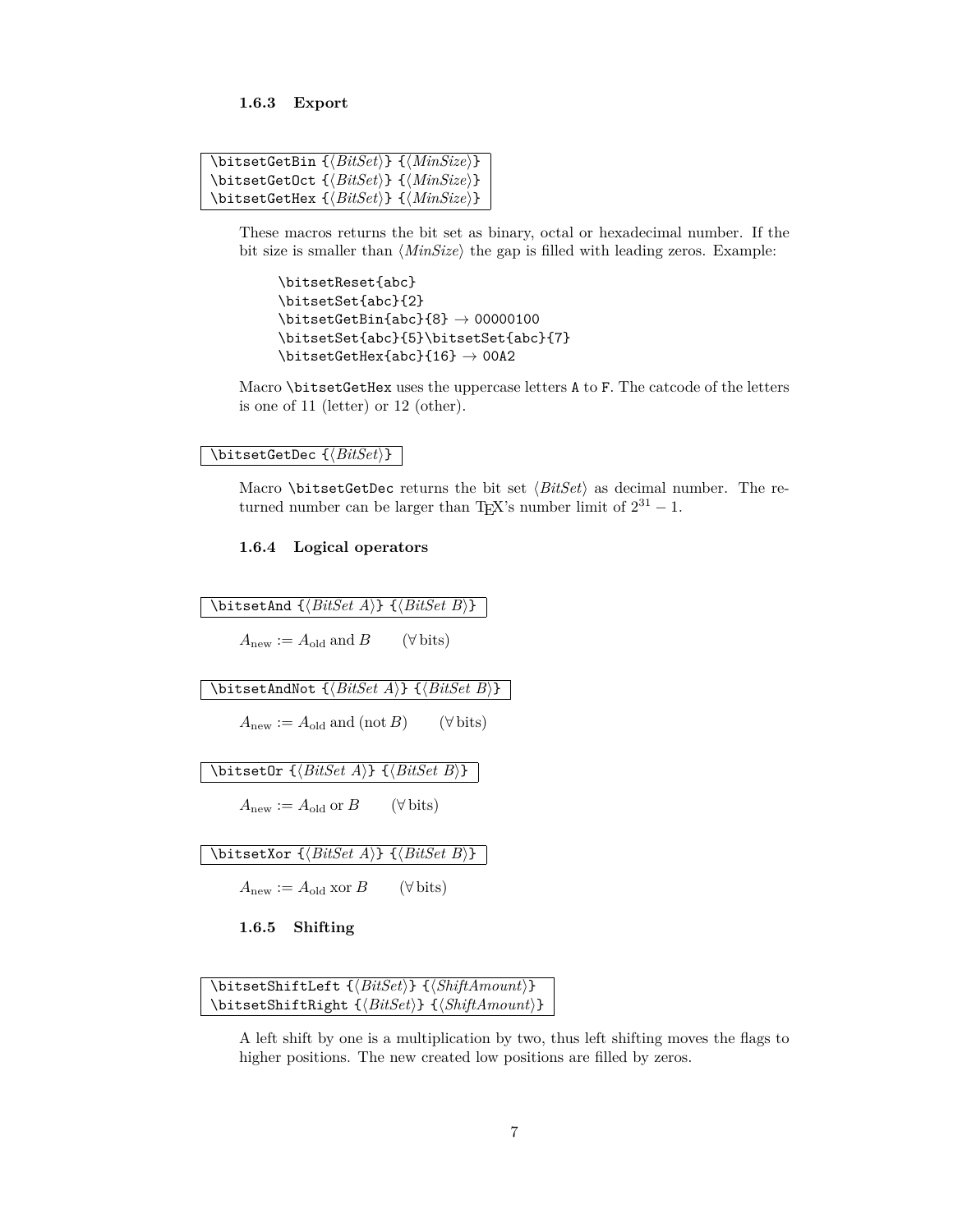A right shift is the opposite, dividing by two, movint the bits to lower positions. The number will become smaller, the lowest bits are lost.

If the  $\langle ShiftAmount\rangle$  is negative, it reverts the meaning of the shift operation. A left shift becomes a right shift. A  $\langle ShifAnount\rangle$  of zero is ignored.

#### <span id="page-7-0"></span>**1.6.6 Bit manipulation**

```
\big\{\tilde{BitSet} \} \quad \{ \langle \tilde{Index} \rangle \}\bitsetSet {\langle BitSet \rangle} {\langle Index \rangle}\big\{\langle BitSet \rangle\} {\langle Index \rangle}
```
This macros manipulate a single bit in  $\langle BitSet \rangle$  addressed by **\Index.** Macro \bitsetClear disables the bit, \bitsetSet enables it and \bitsetFlip reverts the current setting of the bit.

#### <span id="page-7-7"></span> $\{ \Delta x \} \ \{ \langle BitSet \rangle \} \ \{ \langle Hdet \rangle \} \ \{ \langle Bit \rangle \}$

Macro \bitsetSetValue puts bit  $\langle Bit \rangle$  at position  $\langle Index \rangle$  in bit set  $\langle BitSet \rangle$ .  $\langle Bit \rangle$  must be a valid T<sub>EX</sub> number equals to zero (disabled/cleared) or one (enabled/set).

#### <span id="page-7-1"></span>**1.6.7 Bit retrieval**

#### <span id="page-7-3"></span> $\big\{\Delta \left\{ \left\{ \left\{ BitSet \right\} \right\} \right\}$

Macro \bitsetGet extracts the status of the bit at position  $\langle Index \rangle$  in bit set  $\langle BitSet \rangle$ . Digit 1 is returned if the bit is set/enabled. If the bit is cleared/disabled and in cases of an undefined bitset or an index number out of range the return value is 0.

#### <span id="page-7-5"></span>\bitsetNextClearBit {*\BitSet*}} {*\Index*}}

Starting at position  $\langle Index \rangle$  (inclusive) the bits are inspected. The first position without a set bit is returned. Possible results are decimal numbers:  $\langle Index\rangle$ ,  $\langle Index \rangle + 1, \ldots, (\infty)$ 

#### <span id="page-7-6"></span>\bitsetNextSetBit {\*BitSet*}} {\*Index*}}

Starting at position  $\langle Index \rangle$  (inclusive) the bits are inspected and the index position of the first found set bit is returned. If there isn't such a bit, then the result is -1. In summary possible results are decimal numbers:  $-1$ ,  $\langle Index \rangle$ ,  $\langle Index \rangle$  +  $1, \ldots, (\infty)$ 

#### <span id="page-7-4"></span> $\{ \ob{BitSetGetSetBitList } \{ \mathit{BitSet} \} \}$

Macro \bitsetGetSetBitList is an application for \bitsetNextSetBit. The set bits are iterated and returned as comma separated list of index positions in increasing order. The list is empty in case of an empty bit set.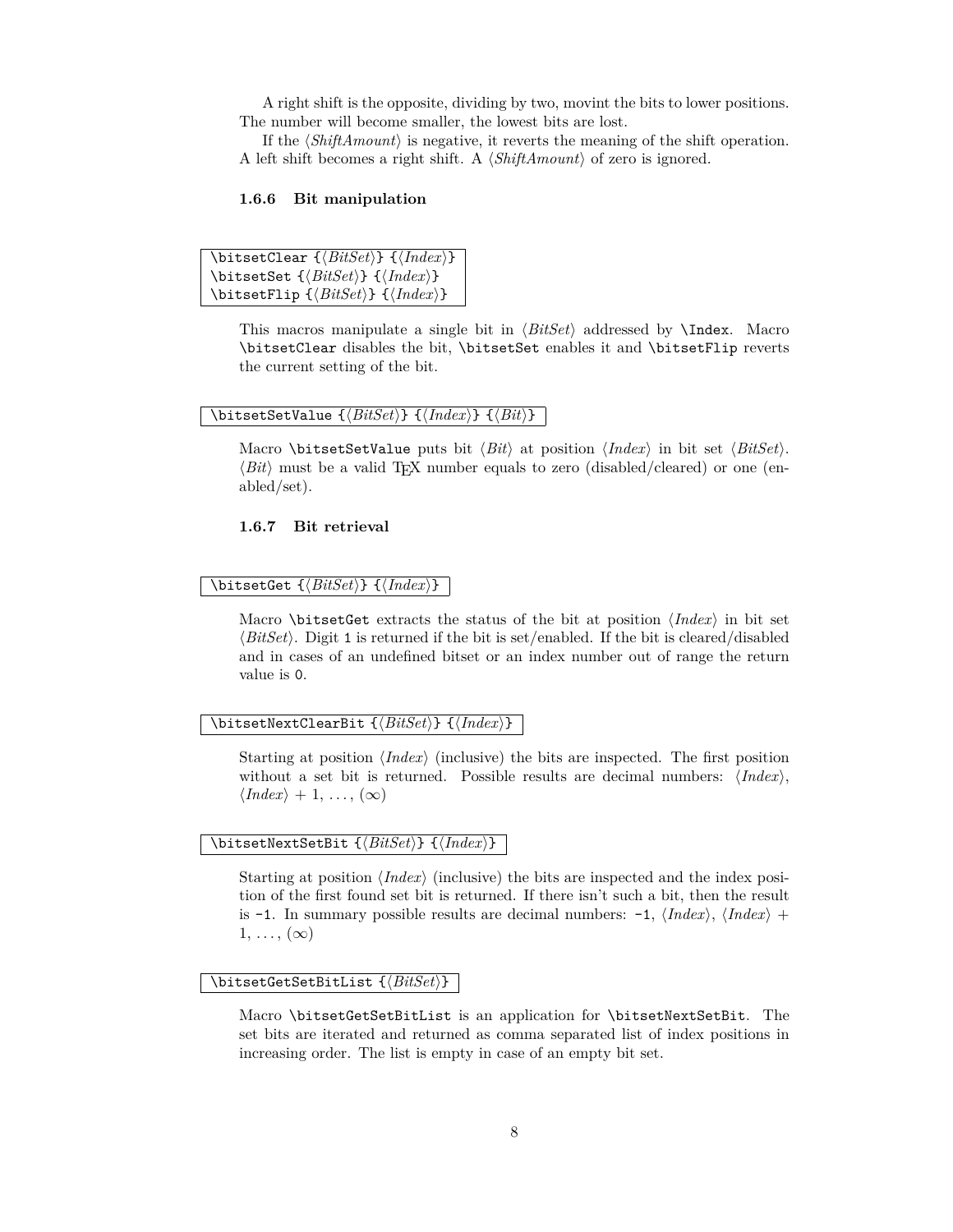#### <span id="page-8-0"></span>**1.6.8 Bit set properties**

#### <span id="page-8-9"></span> $\big\{\text{Size } {\text{BitSet}} \}$

Macro \bitsetSize returns number of bits in use. It is the same as the index number of the highest set/enabled bit incremented by one.

#### <span id="page-8-3"></span> $\{ \ob{BitSetCardinality \{ \} \} \}$

Macro \bitsetCardinality counts the number of set/enabled bits.

#### <span id="page-8-1"></span>**1.6.9 Queries**

Also the query procedures are expandable. They ask for a piece of information about a bit set and execute code depending on the answer.

#### <span id="page-8-6"></span> $\big\{\langle BitSet \rbrace \} \ \{\langle Then\rangle\} \ \{\langle Else\rangle\}$

If the bit set with the name  $\langle BitSet \rangle$  exists the code given in  $\langle Then \rangle$  is executed, otherwise  $\langle Else\rangle$  is used.

#### <span id="page-8-7"></span> $\big\{\langle BitSet\} \ \ {\langle \langle Then \rangle\} \ \ {\langle \langle Else \rangle\} \ \ \ \}$

If the bit set  $\langle BitSet \rangle$  exists and at least one bit is set/enabled, the code in  $\langle Then \rangle$ is executed,  $\langle Else\rangle$  otherwise.

#### <span id="page-8-4"></span> $\big\{\exists s \in \{Bitset{B} \mid \langle Bitset \mid A \rangle\} \cup \{\exists t \in B \} \} \cup \{Then\} \cup \{\exists t \in A \}$

Both bit sets are equal if and only if either both are undefined or both are defined and represents the same bit values at the same positions. Thus this definition is reflexive, symmeric, and transitive, enough for an equivalent relation.

#### <span id="page-8-5"></span> $\big\{\exists f \in \{BitsetIntersects \} \cup \{Bitset \} \} \cup \{Theen\} \cup \{Else\}$

If and only if  $\langle BitSet A \rangle$  and  $\langle BitSet B \rangle$  have at least one bit at the same position that is set, then code part  $\langle Then \rangle$  is executed.

#### <span id="page-8-8"></span> $\{ \Bbb{I}\$  { $\{BitsetQuery \ {\Bbb{I}} \ {\{ \Index\} \} \ {\Bbb{I}} \ {\Bbb{I}} \}$

It's just a wrapper for **\bitsetGet**. If the bit at position  $\langle Index \rangle$  is enabled, code  $\langle$ *Then* $\rangle$  is called.

## <span id="page-8-2"></span>**2 Implementation**

The internal format of a bit set is quite simple, a sequence of digits 0 and 1. The least significant bit is left. A bit set without any flag set is encoded by 0. Also undefined bit sets are treated that way. After the highest bit that is set there are no further zeroes. A regular expression of valid bit sets values:

0|[01]\*1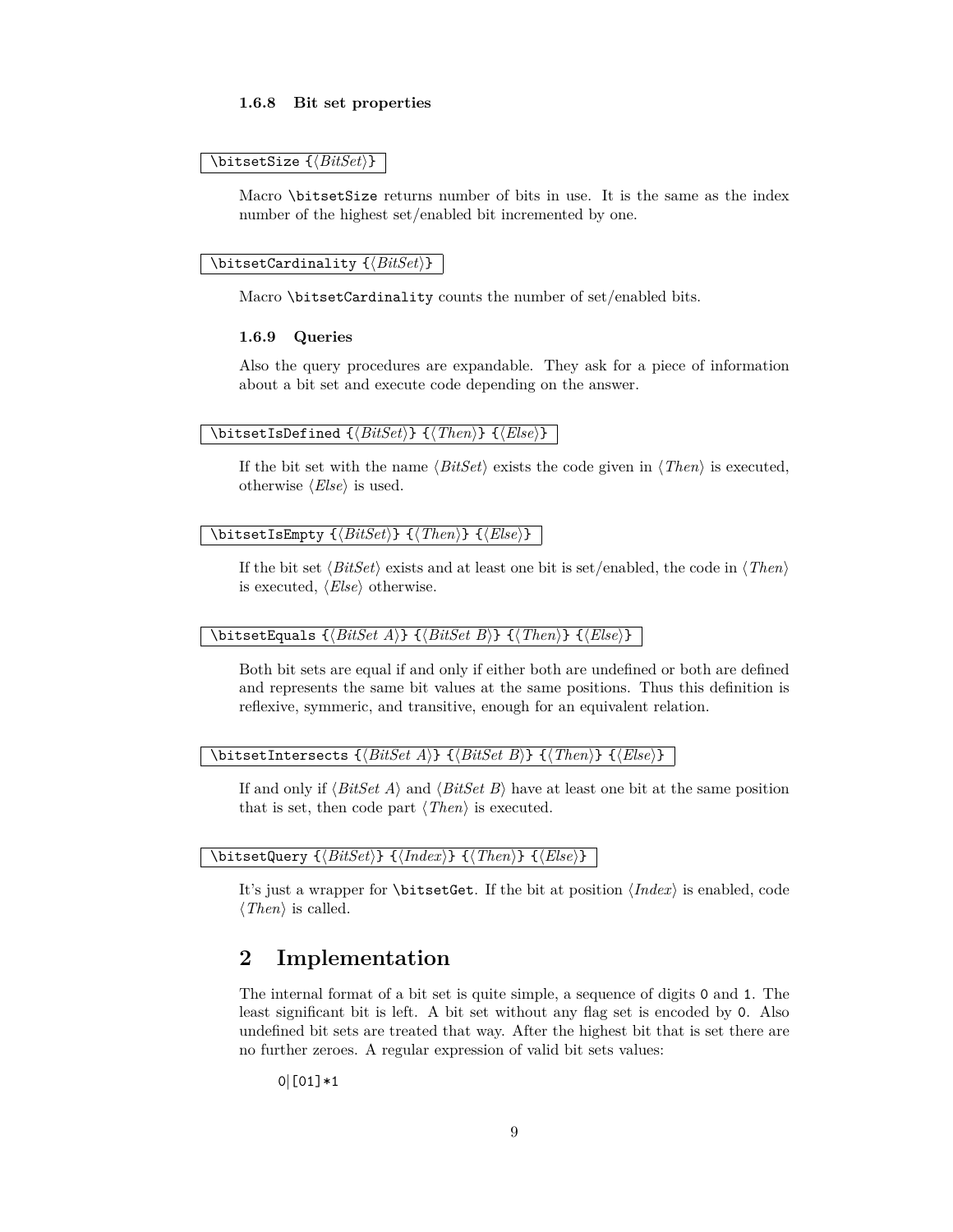$1 \langle *packet$ ackage $\rangle$ 

## <span id="page-9-0"></span>**2.1 Reload check and package identification**

Reload check, especially if the package is not used with LAT<sub>EX</sub>.

```
2 \begingroup\catcode61\catcode48\catcode32=10\relax%
3 \catcode13=5 % ^^M
4 \endlinechar=13 %
5 \catcode35=6 % #
6 \catcode39=12 \% '
7 \catcode44=12 %,
8 \catcode45=12 % -
9 \catcode46=12 % .
10 \catcode58=12 % :
11 \catcode64=11 % @
12 \catcode123=1 % {
13 \catcode125=2 % }
14 \expandafter\let\expandafter\x\csname ver@bitset.sty\endcsname
15 \ifx\x\relax % plain-TeX, first loading
16 \else
17 \def\empty{}%
18 \ifx\x\empty % LaTeX, first loading,
19 % variable is initialized, but \ProvidesPackage not yet seen
20 \else
21 \expandafter\ifx\csname PackageInfo\endcsname\relax
22 \det\{x\#1\#2\}23 \immediate\write-1{Package #1 Info: #2.}%
24 }%
25 \else
26 \def\x#1#2{\PackageInfo{#1}{#2, stopped}}%
27 \setminusfi
28 \x{bitset}{The package is already loaded}%
29 \aftergroup\endinput
30 \foralli
31 \fi
32 \endgroup%
```
<span id="page-9-42"></span><span id="page-9-41"></span><span id="page-9-40"></span><span id="page-9-39"></span><span id="page-9-37"></span><span id="page-9-33"></span><span id="page-9-30"></span><span id="page-9-1"></span>Package identification:

```
33 \begingroup\catcode61\catcode48\catcode32=10\relax%
34 \catcode13=5 % ^^M
35 \endlinechar=13 %
36 \catcode35=6 % #
37 \catcode39=12 % '
38 \catcode40=12 % (
39 \catcode41=12 % )
40 \catcode44=12 % ,
41 \catcode45=12 % -
42 \catcode46=12 % .
43 \catcode47=12 % /
44 \catcode58=12 % :
45 \catcode64=11 % @
46 \catcode91=12 % [
47 \catcode93=12 % ]
48 \catcode123=1 % {
49 \catcode125=2 % }
50 \expandafter\ifx\csname ProvidesPackage\endcsname\relax
51 \def\x#1#2#3[#4]{\endgroup
52 \immediate\write-1{Package: #3 #4}%
```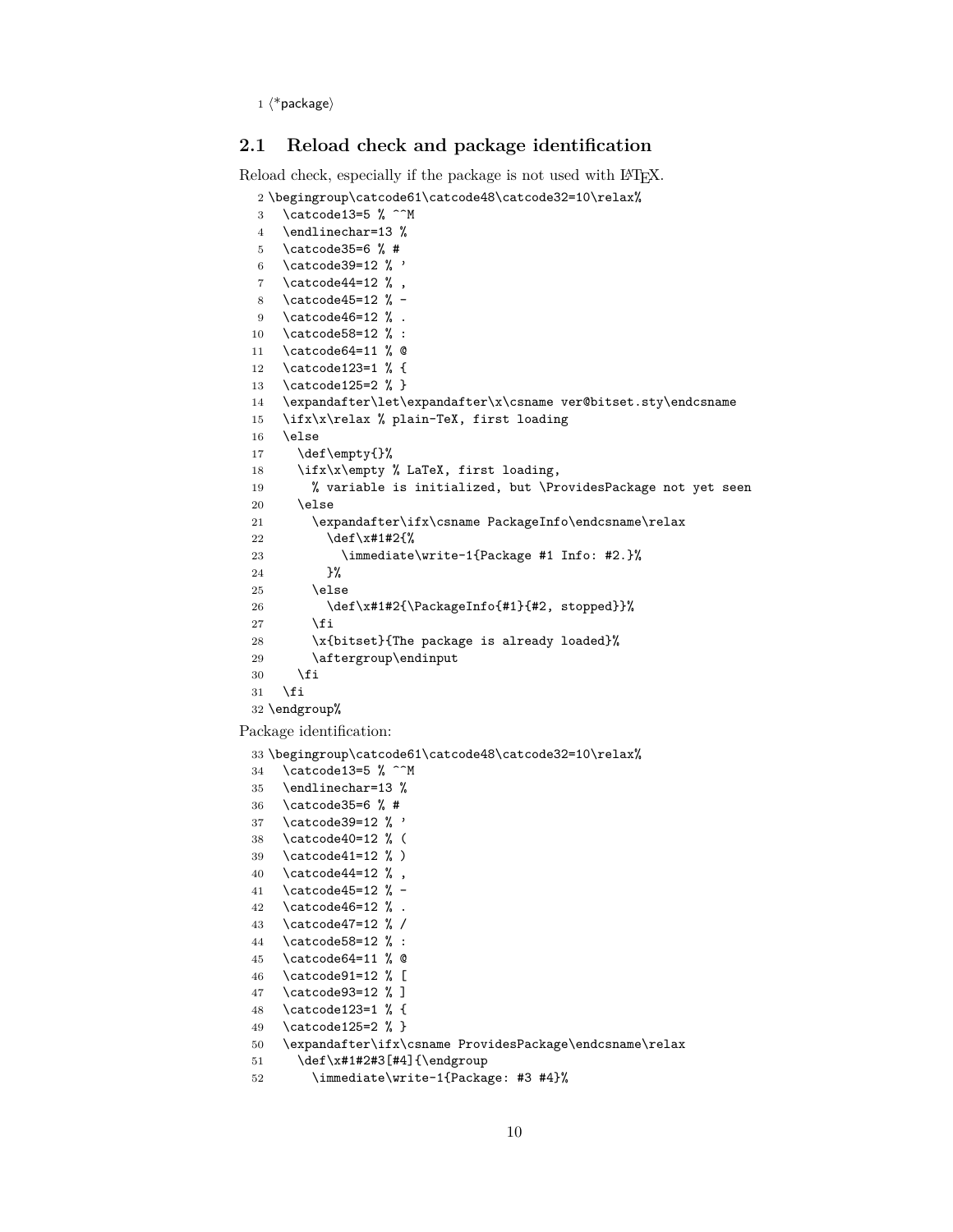```
53 \xdef#1{#4}%
54 }%
55 \else
56 \def\x#1#2[#3]{\endgroup
57 #2[{#3}]%
58 \ifx#1\@undefined
59 \xdef#1{#3}%
60 \overline{\ } \overline{\ } \fi
61 \ifx#1\relax
62 \xdef#1{#3}%
63 \fi
64 }%
65 \fi
66 \expandafter\x\csname ver@bitset.sty\endcsname
67 \ProvidesPackage{bitset}%
```

```
68 [2019/12/09 v1.3 Handle bit-vector datatype (HO)]%
```
## <span id="page-10-0"></span>**2.2 Catcodes**

```
69 \begingroup\catcode61\catcode48\catcode32=10\relax%
70 \catcode13=5 % ^^M
71 \endlinechar=13 %
72 \catcode123=1 % {
73 \catcode125=2 % }
74 \catcode64=11 % @
75 \def\x{\endgroup
76 \expandafter\edef\csname BitSet@AtEnd\endcsname{%
77 \endlinechar=\the\endlinechar\relax
78 \catcode13=\the\catcode13\relax
79 \catcode32=\the\catcode32\relax
80 \catcode35=\the\catcode35\relax
81 \catcode61=\the\catcode61\relax
82 \catcode64=\the\catcode64\relax
83 \catcode123=\the\catcode123\relax
84 \catcode125=\the\catcode125\relax
85 }%
86 }%
87 \x\catcode61\catcode48\catcode32=10\relax%
88 \catcode13=5 % ^^M
89 \endlinechar=13 %
90 \catcode35=6 % #
91 \catcode64=11 % @
92 \catcode123=1 % {
93 \catcode125=2 % }
94 \def\TMP@EnsureCode#1#2{%
95 \edef\BitSet@AtEnd{%
96 \BitSet@AtEnd
97 \catcode#1=\the\catcode#1\relax
98 }%
99 \catcode#1=#2\relax
100 }
101 \TMP@EnsureCode{33}{12}% !
102 \TMP@EnsureCode{39}{12}% '
103 \TMP@EnsureCode{40}{12}% (
104 \TMP@EnsureCode{41}{12}% )
105 \TMP@EnsureCode{42}{12}% *
106 \TMP@EnsureCode{43}{12}% +
107 \TMP@EnsureCode{44}{12}%,
```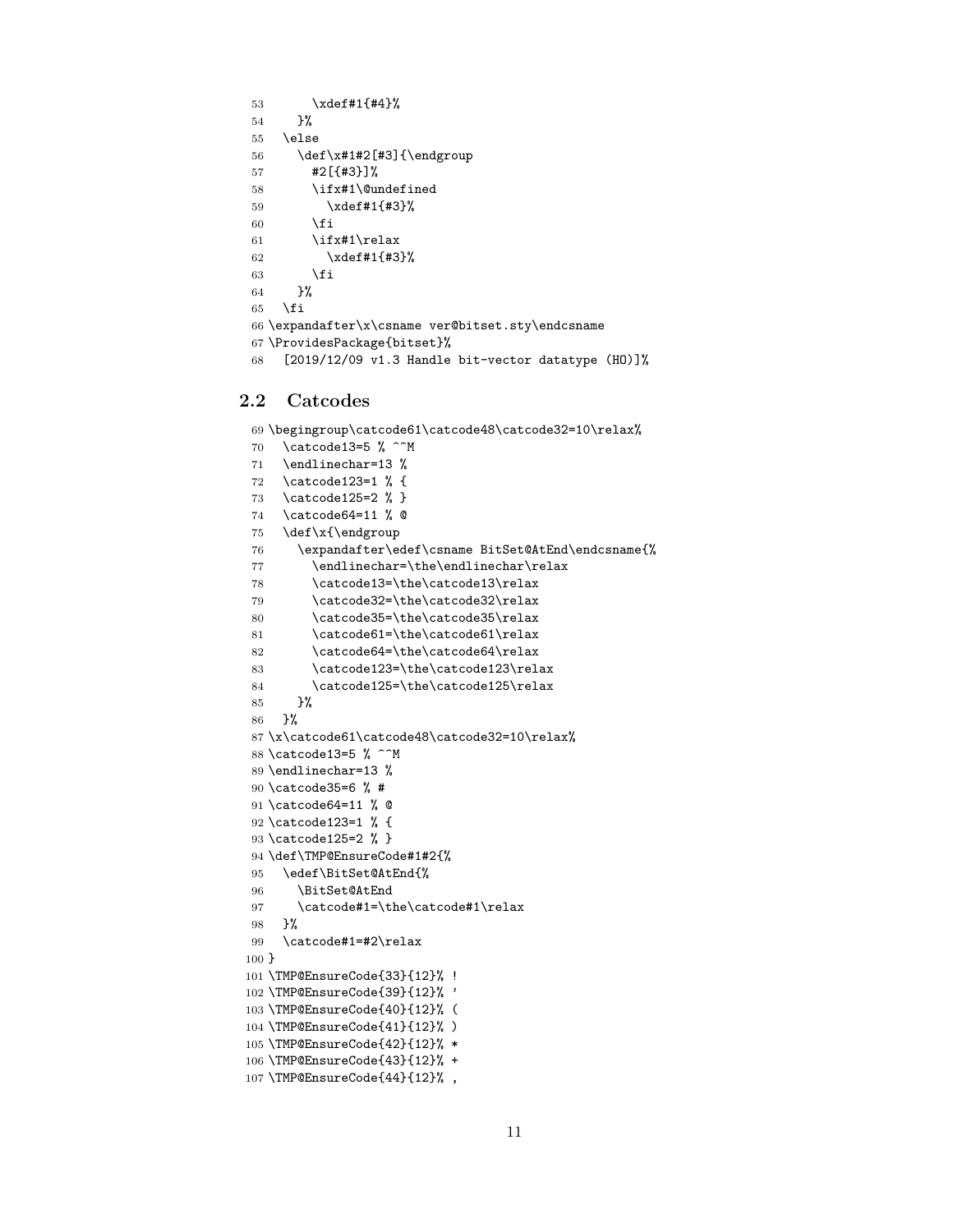```
108 \TMP@EnsureCode{45}{12}% -
109 \TMP@EnsureCode{46}{12}% .
110 \TMP@EnsureCode{47}{12}% /
111 \TMP@EnsureCode{58}{11}% : (letter!)
112 \TMP@EnsureCode{60}{12}% <
113 \TMP@EnsureCode{62}{12}% >
114 \TMP@EnsureCode{63}{14}% ? (comment!)
115 \TMP@EnsureCode{91}{12}% [
116 \TMP@EnsureCode{93}{12}% ]
117 \TMP@EnsureCode{96}{12}% '
118 \edef\BitSet@AtEnd{\BitSet@AtEnd\noexpand\endinput}
119 \begingroup\expandafter\expandafter\expandafter\endgroup
120 \expandafter\ifx\csname BitSet@TestMode\endcsname\relax
121 \else
122 \catcode63=9 % ? (ignore)
123 \fi
124 ? \let\BitSet@@TestMode\BitSet@TestMode
```
## <span id="page-11-29"></span><span id="page-11-13"></span><span id="page-11-12"></span><span id="page-11-5"></span><span id="page-11-4"></span><span id="page-11-0"></span>**2.3 Package loading**

```
125 \begingroup\expandafter\expandafter\expandafter\endgroup
126 \expandafter\ifx\csname RequirePackage\endcsname\relax
127 \def\TMP@RequirePackage#1[#2]{%
128 \begingroup\expandafter\expandafter\expandafter\endgroup
129 \expandafter\ifx\csname ver@#1.sty\endcsname\relax
130 \input #1.sty\relax
131 \fi
132 }%
133 \TMP@RequirePackage{infwarerr}[2007/09/09]%
134 \TMP@RequirePackage{intcalc}[2007/09/27]%
135 \TMP@RequirePackage{bigintcalc}[2007/09/27]%
136 \else
137 \RequirePackage{infwarerr}[2007/09/09]%
138 \RequirePackage{intcalc}[2007/09/27]%
139 \RequirePackage{bigintcalc}[2007/09/27]%
140 \overline{f}i
```
#### <span id="page-11-33"></span><span id="page-11-32"></span><span id="page-11-19"></span><span id="page-11-18"></span><span id="page-11-17"></span><span id="page-11-1"></span>**2.4 Help macros**

#### <span id="page-11-2"></span>**2.4.1 Number constant**

#### <span id="page-11-10"></span>\BitSet@MaxSize

\def\BitSet@MaxSize{2147483647}%

#### <span id="page-11-3"></span>**2.4.2 General basic macros**

#### <span id="page-11-6"></span>\BitSet@Empty

\def\BitSet@Empty{}

## <span id="page-11-7"></span>\BitSet@FirstOfOne

```
143 \def\BitSet@FirstOfOne#1{#1}
```
#### <span id="page-11-9"></span>\BitSet@Gobble

\def\BitSet@Gobble#1{}

### <span id="page-11-8"></span>\BitSet@FirstOfTwo

\def\BitSet@FirstOfTwo#1#2{#1}

## <span id="page-11-11"></span>\BitSet@SecondOfTwo

\def\BitSet@SecondOfTwo#1#2{#2}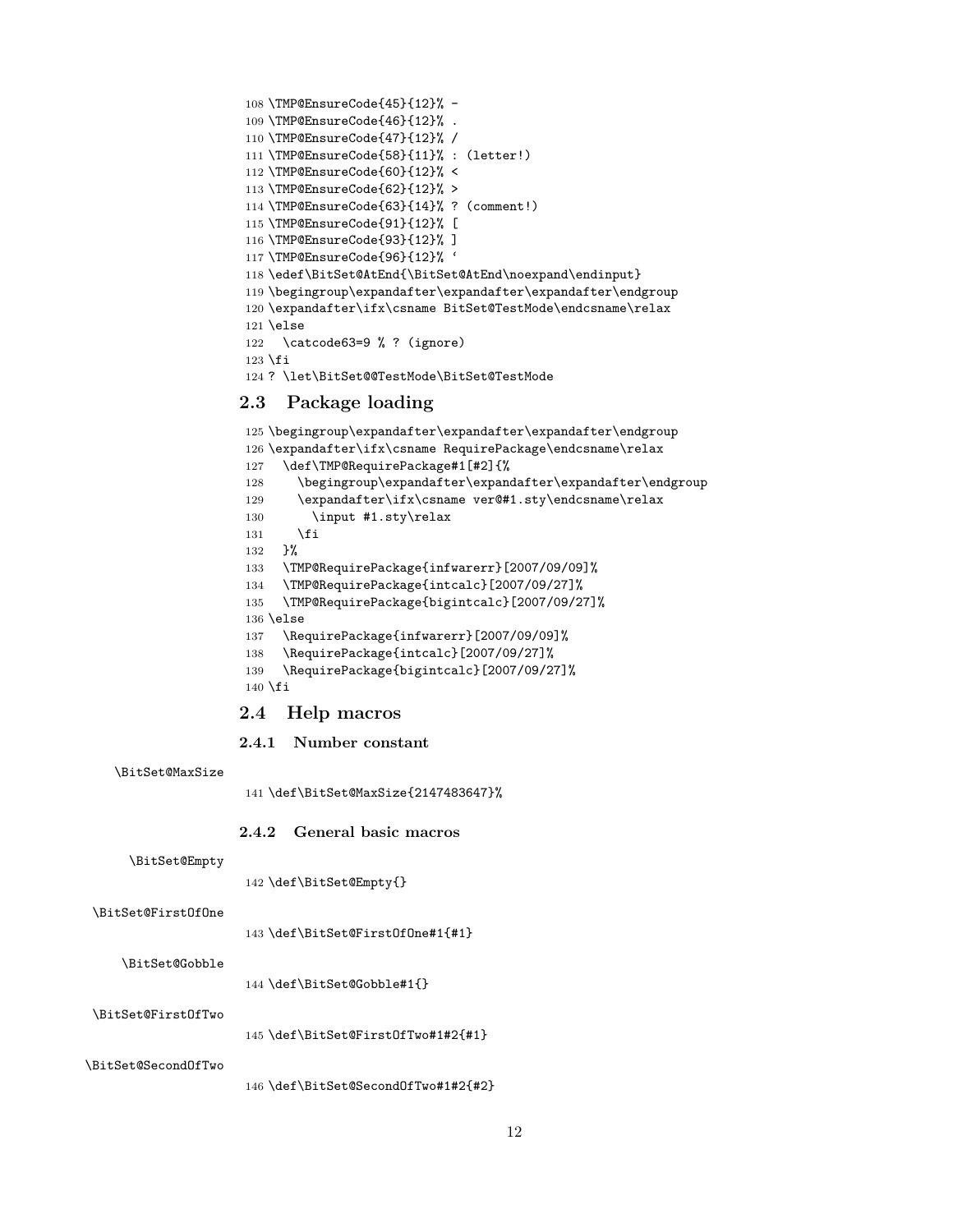<span id="page-12-23"></span><span id="page-12-22"></span><span id="page-12-21"></span><span id="page-12-20"></span><span id="page-12-19"></span><span id="page-12-18"></span><span id="page-12-17"></span><span id="page-12-16"></span><span id="page-12-15"></span><span id="page-12-14"></span><span id="page-12-13"></span><span id="page-12-12"></span><span id="page-12-11"></span><span id="page-12-10"></span><span id="page-12-9"></span><span id="page-12-8"></span><span id="page-12-7"></span><span id="page-12-6"></span><span id="page-12-5"></span><span id="page-12-4"></span><span id="page-12-3"></span><span id="page-12-2"></span><span id="page-12-1"></span><span id="page-12-0"></span>

| \BitSet@Space       |                                                                                               |
|---------------------|-----------------------------------------------------------------------------------------------|
|                     | 147 \def\BitSet@Space{ }                                                                      |
| \BitSet@ZapSpace    |                                                                                               |
|                     | 148 \def\BitSet@ZapSpace#1 #2{%<br>#1%<br>149                                                 |
|                     | \ifx\BitSet@Empty#2%<br>150<br>\else                                                          |
|                     | 151<br>\expandafter\BitSet@ZapSpace<br>152                                                    |
|                     | \fi<br>153                                                                                    |
|                     | #2%<br>154<br>$155$ }                                                                         |
|                     |                                                                                               |
|                     | Tail recursion<br>2.4.3                                                                       |
| \BitSet@Fi          |                                                                                               |
|                     | 156\let\BitSet@Fi\fi                                                                          |
| \BitSet@AfterFi     |                                                                                               |
|                     | 157 \def\BitSet@AfterFi#1#2\BitSet@Fi{\fi#1}                                                  |
| \BitSet@AfterFiFi   |                                                                                               |
|                     | 158 \def\BitSet@AfterFiFi#1#2\BitSet@Fi{\fi\fi#1}%                                            |
| \BitSet@AfterFiFiFi |                                                                                               |
|                     | 159 \def\BitSet@AfterFiFiFi#1#2\BitSet@Fi{\fi\fi\fi#1}%                                       |
|                     | 2.4.4 Check macros                                                                            |
| \BitSet@IfUndefined |                                                                                               |
|                     | 160 \def\BitSet@IfUndefined#1{%                                                               |
|                     | \expandafter\ifx\csname BS@#1\endcsname\relax<br>161<br>\expandafter\BitSet@FirstOfTwo<br>162 |
|                     | \else<br>163                                                                                  |
|                     | \expandafter\BitSet@SecondOfTwo<br>164<br>\fi<br>165                                          |
|                     | $166$ }                                                                                       |
|                     | \BitSet@CheckIndex #1: continuation code                                                      |
|                     | #2: BitSet                                                                                    |
|                     | #3: Index                                                                                     |
|                     | 167 \def\BitSet@CheckIndex#1#2#3{%<br>\BitSet@IfUndefined{#2}{\bitsetReset{#2}}{}%<br>168     |
|                     | \expandafter\expandafter\expandafter\BitSet@CheckIndex<br>169                                 |
|                     | \intcalcNum{#3}!%<br>170<br>${42}{41}\%$                                                      |
|                     | 171<br>$172$ }                                                                                |
| \BitSet@@CheckIndex | #1: plain Index                                                                               |
|                     | $#2: \text{BitSet}$                                                                           |
|                     | #3: continuation code                                                                         |
|                     | 173 \def\BitSet@@CheckIndex#1!#2#3{%<br>\ifnum#1<0 %<br>174                                   |
|                     | \BitSet@AfterFi{%<br>175                                                                      |
|                     | \@PackageError{bitset}{%<br>176                                                               |
|                     | Invalid negative index (#1)%<br>177                                                           |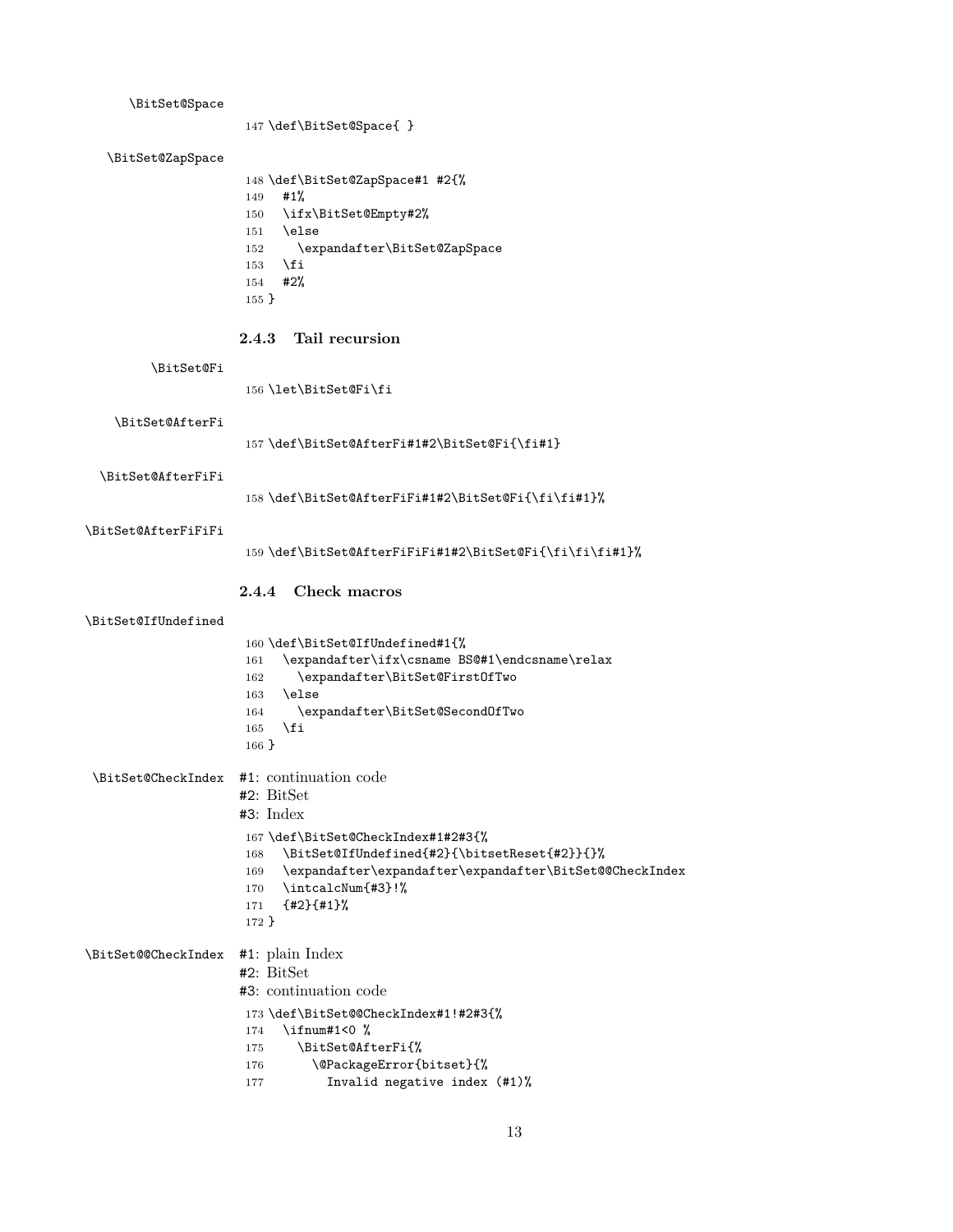```
178 }\@ehc
179 }%
180 \else
181 \BitSet@AfterFi{%
182 #3{#2}{#1}%
183 }%
184 \BitSet@Fi
185 }
```
## <span id="page-13-8"></span><span id="page-13-0"></span>**2.5 Miscellaneous**

#### <span id="page-13-18"></span>\bitsetReset

```
186 \def\bitsetReset#1{%
187 \expandafter\def\csname BS@#1\endcsname{0}%
188 }
```
#### <span id="page-13-17"></span>\bitsetLet

```
189 \def\bitsetLet#1#2{%
190 \BitSet@IfUndefined{#2}{%
191 \bitsetReset{#1}%
192 }{%
193 \expandafter\let\csname BS@#1\expandafter\endcsname
194 \csname BS@#2\endcsname
195 }%
196 }
```
## <span id="page-13-23"></span><span id="page-13-1"></span>**2.6 Import**

#### <span id="page-13-2"></span>**2.6.1 From binary number**

```
\bitsetSetBin
```
<span id="page-13-15"></span><span id="page-13-14"></span><span id="page-13-13"></span><span id="page-13-12"></span><span id="page-13-7"></span><span id="page-13-6"></span><span id="page-13-5"></span>

|         | 197 \def\bitsetSetBin#1#2{%                            |
|---------|--------------------------------------------------------|
| 198     | \edef\BitSet@Temp{#2}%                                 |
| 199     | \edef\BitSet@Temp{%                                    |
| 200     | \expandafter\expandafter\expandafter\BitSet@ZapSpace   |
| 201     | \expandafter\BitSet@Temp\BitSet@Space\BitSet@Empty     |
| 202     | ጉ%                                                     |
| 203     | \edef\BitSet@Temp{%                                    |
| 204     | \expandafter\BitSet@KillZeros\BitSet@Temp\BitSet@Empty |
| 205     | ን‰                                                     |
| 206     | \ifx\BitSet@Temp\BitSet@Empty                          |
| 207     | \expandafter\let\csname BS@#1\endcsname\BitSet@Zero    |
| 208     | \else                                                  |
| 209     | \expandafter\edef\csname BS@#1\endcsname{%             |
| 210     | \expandafter\BitSet@Reverse\BitSet@Temp!%              |
| 211     | }‰                                                     |
| 212     | \fi                                                    |
| $213$ } |                                                        |

#### <span id="page-13-10"></span>\BitSet@KillZeros

```
214 \def\BitSet@KillZeros#1{%
215 \ifx#10%
216 \expandafter\BitSet@KillZeros
217 \else
218 #1%
219 \overline{f}220 }
```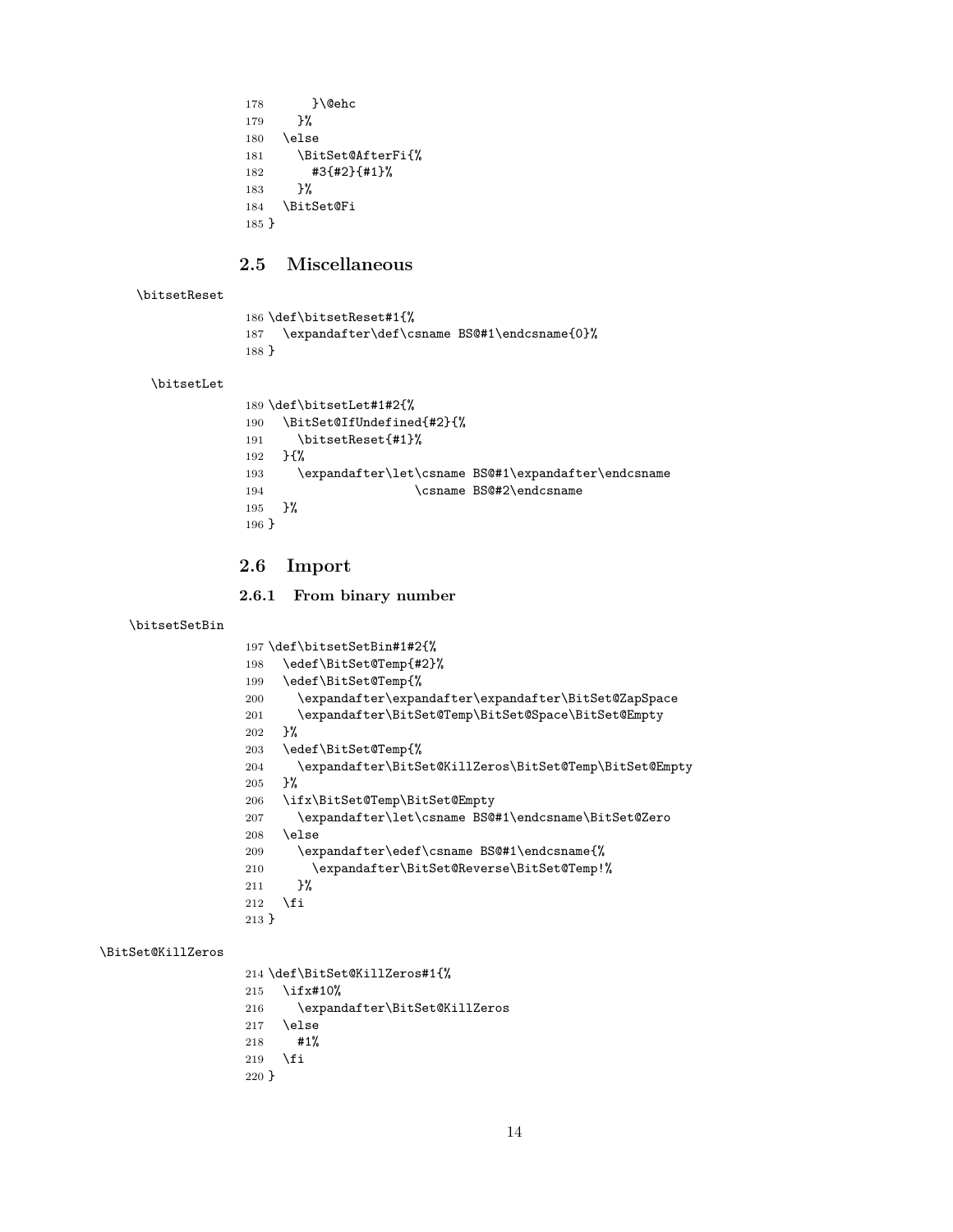#### <span id="page-14-12"></span>\BitSet@Reverse

<span id="page-14-2"></span><span id="page-14-1"></span>

|         | 221 \def\BitSet@Reverse#1#2!{% |
|---------|--------------------------------|
| 222     | \ifx\\#2\\%                    |
| 223     | #1%                            |
| 224     | \else                          |
| 225     | \BitSet@AfterFi{%              |
| 226     | \BitSet@Reverse#2!#1%          |
| 227     | ጉ%                             |
| 228     | <b>\BitSet@Fi</b>              |
| $229$ } |                                |

## <span id="page-14-8"></span><span id="page-14-0"></span>**2.6.2 From octal/hex number**

## <span id="page-14-24"></span>\bitsetSetOct

<span id="page-14-10"></span> \def\bitsetSetOct{% \BitSet@SetOctHex\BitSet@FromFirstOct }

#### <span id="page-14-23"></span>\bitsetSetHex

<span id="page-14-9"></span>

|         | 233 \def\bitsetSetHex{%                   |
|---------|-------------------------------------------|
|         | 234 \BitSet@SetOctHex\BitSet@FromFirstHex |
| $235$ } |                                           |

#### <span id="page-14-14"></span>\BitSet@SetOctHex

<span id="page-14-21"></span><span id="page-14-20"></span><span id="page-14-19"></span><span id="page-14-18"></span><span id="page-14-17"></span><span id="page-14-16"></span><span id="page-14-15"></span><span id="page-14-6"></span><span id="page-14-5"></span><span id="page-14-4"></span>

|         | 236 \def\BitSet@SetOctHex#1#2#3{%                               |
|---------|-----------------------------------------------------------------|
| 237     | \edef\BitSet@Temp{#3}%                                          |
| 238     | \edef\BitSet@Temp{%                                             |
| 239     | \expandafter\expandafter\expandafter\BitSet@ZapSpace            |
| 240     | \expandafter\BitSet@Temp\BitSet@Space\BitSet@Empty              |
| 241     | ን%                                                              |
| 242     | \edef\BitSet@Temp{%                                             |
| 243     | \expandafter\BitSet@KillZeros\BitSet@Temp\BitSet@Empty          |
| 244     | ጉ%                                                              |
| 245     | \ifx\BitSet@Temp\BitSet@Empty                                   |
| 246     | \expandafter\let\csname BS@#2\endcsname\BitSet@Zero             |
| 247     | \else                                                           |
| 248     | \edef\BitSet@Temp{%                                             |
| 249     | \expandafter#1\BitSet@Temp!%                                    |
| 250     | ጉ%                                                              |
| 251     | \ifx\BitSet@Temp\BitSet@Empty                                   |
| 252     | \expandafter\let\csname BS@#2\endcsname\BitSet@Zero             |
| 253     | \else                                                           |
| 254     | \expandafter\edef\csname BS@#2\endcsname{%                      |
| 255     | \expandafter\BitSet@Reverse\BitSet@Temp!%                       |
| 256     | ን%                                                              |
| 257     | \fi                                                             |
| 258     | \fi                                                             |
| $259$ } |                                                                 |
|         |                                                                 |
|         |                                                                 |
|         | $060 \lambda d$ of $\lambda$ Ritsot $0F$ romFiret $0$ ct#1 $19$ |

<span id="page-14-11"></span>\BitSet@FromFirstOct

```
260 \def\BitSet@FromFirstOct#1{%
261 \ifx#1!%
262 \else
263 \ifcase#1 \BitSet@AfterFiFi\BitSet@FromFirstOct
264 \or 1%<br>265 \or 10%
    \or 10%
266 \or 11%
```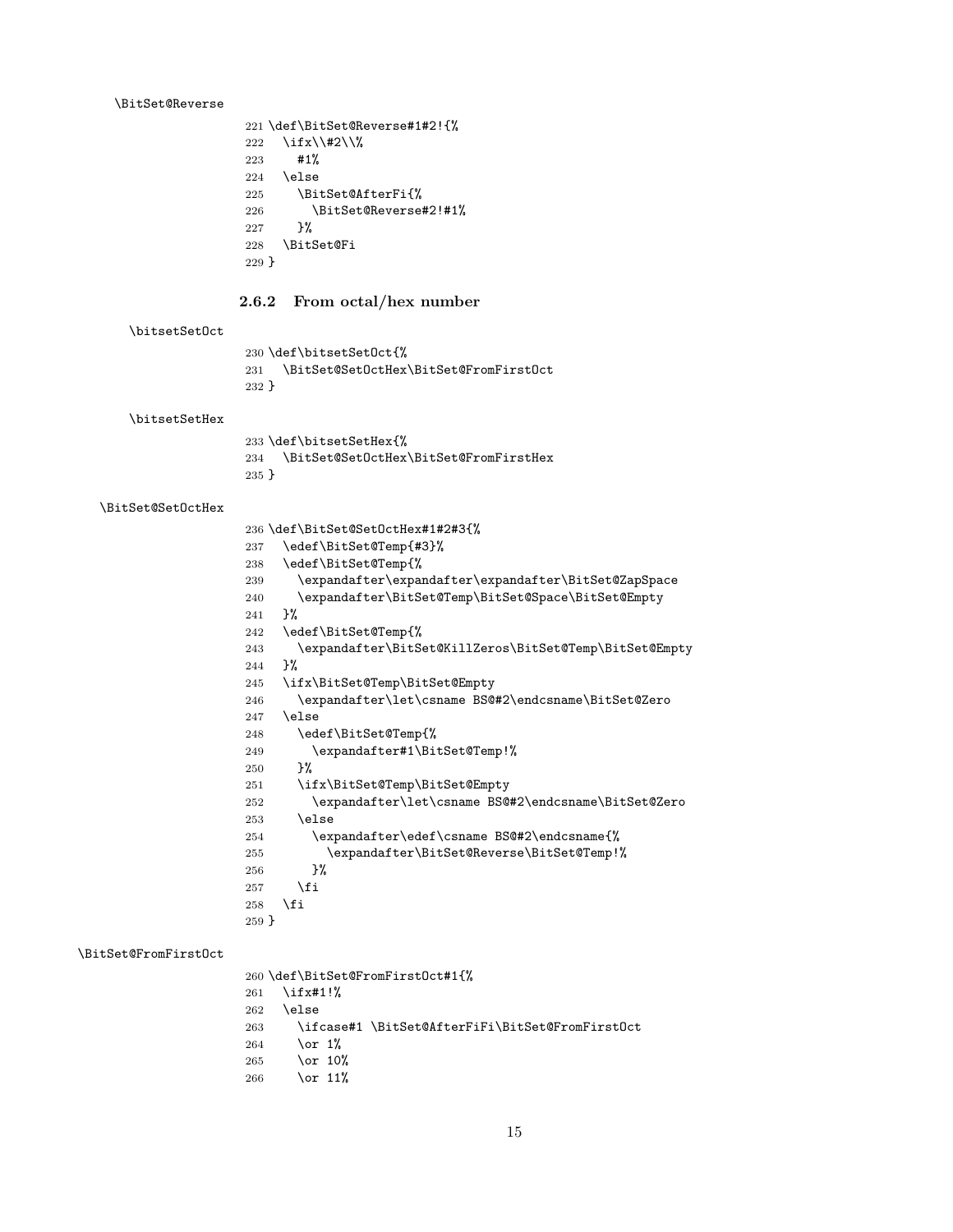<span id="page-15-9"></span>267 \or 100%<br>268 \or 101%  $\or$  101% \or 110% 270  $\or$  111% \else \BitSetError:WrongOctalDigit% \fi<br>273 \exp \expandafter\BitSet@FromOct \BitSet@Fi }

## <span id="page-15-7"></span>\BitSet@FromOct

<span id="page-15-18"></span><span id="page-15-17"></span><span id="page-15-6"></span><span id="page-15-1"></span>

|         | 276 \def\BitSet@FromOct#1{%         |
|---------|-------------------------------------|
| 277     | $\iota$ ifx#1!%                     |
| 278     | \else                               |
| 279     | $\iota$ ifcase#1 000%               |
| 280     | $\or$ 001%                          |
| 281     | \or 010%                            |
| 282     | $\or$ 011%                          |
| 283     | \or 100%                            |
| 284     | $\overline{\ar 101\%}$              |
| 285     | $\sigma$ 110%                       |
| 286     | $\overline{\ar 111}$                |
| 287     | \else \BitSetError:WrongOctalDigit% |
| 288     | \fi                                 |
| 289     | \expandafter\BitSet@FromOct         |
| 290     | \fi                                 |
| $291$ } |                                     |

#### <span id="page-15-3"></span>\BitSet@FromFirstHex

<span id="page-15-20"></span><span id="page-15-19"></span><span id="page-15-13"></span><span id="page-15-11"></span><span id="page-15-10"></span><span id="page-15-0"></span>

|         | 292 \def\BitSet@FromFirstHex#1{%                      |
|---------|-------------------------------------------------------|
| 293     | \ifx#1!%                                              |
| 294     | \else                                                 |
| 295     | $\iota$ ifx#10%                                       |
| 296     | \BitSet@AfterFiFi\BitSet@FromFirstHex                 |
| 297     | \fi                                                   |
| 298     | \expandafter\ifx\csname BitSet@Hex#1\endcsname\relax  |
| 299     | \BitSetError:InvalidHexDigit%                         |
| 300     | \else                                                 |
| 301     | \expandafter\expandafter\expandafter\BitSet@KillZeros |
| 302     | \csname BitSet@Hex#1\endcsname                        |
| 303     | \fi                                                   |
| 304     | \expandafter\BitSet@FromHex                           |
| 305     | \BitSet@Fi                                            |
| $306$ } |                                                       |

#### <span id="page-15-5"></span>\BitSet@FromHex

<span id="page-15-21"></span><span id="page-15-16"></span><span id="page-15-15"></span><span id="page-15-14"></span><span id="page-15-12"></span><span id="page-15-8"></span><span id="page-15-4"></span><span id="page-15-2"></span>

|         | 307 \def\BitSet@FromHex#1{%                          |
|---------|------------------------------------------------------|
| 308     | $\iota$ ifx#1!%                                      |
| 309     | \else                                                |
| 310     | \expandafter\ifx\csname BitSet@Hex#1\endcsname\relax |
| 311     | \BitSetError:InvalidHexDigit%                        |
| 312     | \else                                                |
| 313     | \csname BitSet@Hex#1\endcsname                       |
| 314     | \fi                                                  |
| 315     | \expandafter\BitSet@FromHex                          |
| 316     | \fi                                                  |
| $317$ } |                                                      |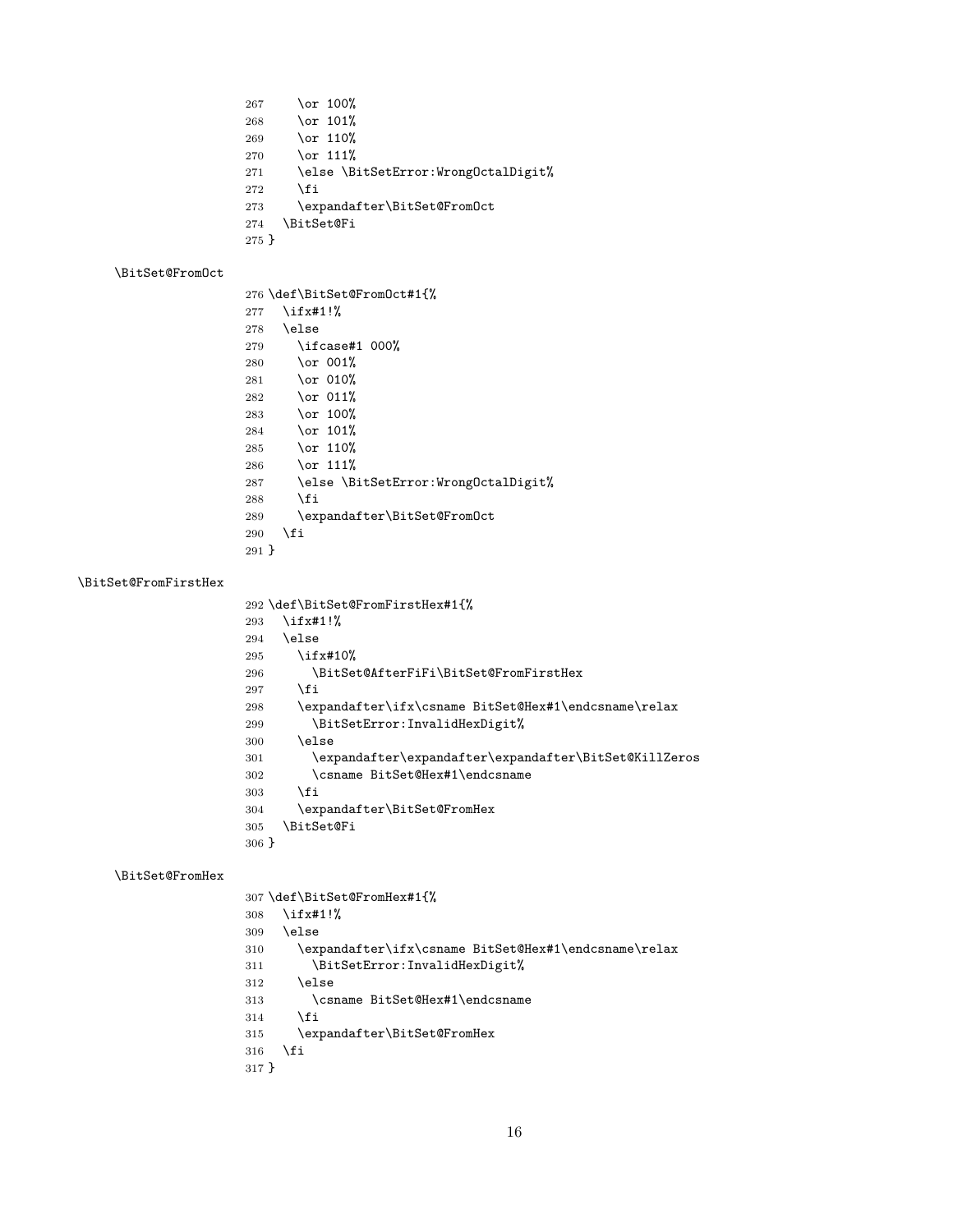<span id="page-16-8"></span>\BitSet@Hex[0..F]

```
318 \def\BitSet@Temp#1{%
319 \expandafter\def\csname BitSet@Hex#1\endcsname
320 }
321 \BitSet@Temp 0{0000}%
322 \BitSet@Temp 1{0001}%
323 \BitSet@Temp 2{0010}%
324 \BitSet@Temp 3{0011}%
325 \BitSet@Temp 4{0100}%
326 \BitSet@Temp 5{0101}%
327 \BitSet@Temp 6{0110}%
328 \BitSet@Temp 7{0111}%
329 \BitSet@Temp 8{1000}%
330 \BitSet@Temp 9{1001}%
331 \BitSet@Temp A{1010}%
332 \BitSet@Temp B{1011}%
333 \BitSet@Temp C{1100}%
334 \BitSet@Temp D{1101}%
335 \BitSet@Temp E{1110}%
336 \BitSet@Temp F{1111}%
337 \BitSet@Temp a{1010}%
338 \BitSet@Temp b{1011}%
339 \BitSet@Temp c{1100}%
340 \BitSet@Temp d{1101}%
341 \BitSet@Temp e{1110}%
342 \BitSet@Temp f{1111}%
```
#### <span id="page-16-33"></span><span id="page-16-32"></span><span id="page-16-31"></span><span id="page-16-30"></span><span id="page-16-29"></span><span id="page-16-28"></span><span id="page-16-27"></span><span id="page-16-26"></span><span id="page-16-25"></span><span id="page-16-24"></span><span id="page-16-23"></span><span id="page-16-0"></span>**2.6.3 From decimal number**

#### <span id="page-16-40"></span>\bitsetSetDec

```
343 \def\bitsetSetDec#1#2{%
344 \edef\BitSet@Temp{#2}%
345 \edef\BitSet@Temp{%
346 \expandafter\expandafter\expandafter\BitSet@ZapSpace
347 \expandafter\BitSet@Temp\BitSet@Space\BitSet@Empty
348 }%
349 \edef\BitSet@Temp{%
350 \expandafter\BitSet@KillZeros\BitSet@Temp\BitSet@Empty
351 }%
352 \ifx\BitSet@Temp\BitSet@Empty
353 \expandafter\let\csname BS@#1\endcsname\BitSet@Zero
354 \else
355 \ifcase\bigintcalcSgn{\BitSet@Temp} %
356 \expandafter\let\csname BS@#1\endcsname\BitSet@Zero
357 \qquad \text{lor}358 \ifnum\bigintcalcCmp\BitSet@Temp\BitSet@MaxSize>0 %
359 \expandafter\edef\csname BS@#1\endcsname{%
360 \expandafter\BitSet@SetDecBig\BitSet@Temp!%
361 }%
362 \else
363 \expandafter\edef\csname BS@#1\endcsname{%
364 \expandafter\BitSet@SetDec\BitSet@Temp!%
365 }%
366 \fi
367 \else
368 \@PackageError{bitset}{%
369 Bit sets cannot be negative%
370 }\@ehc
```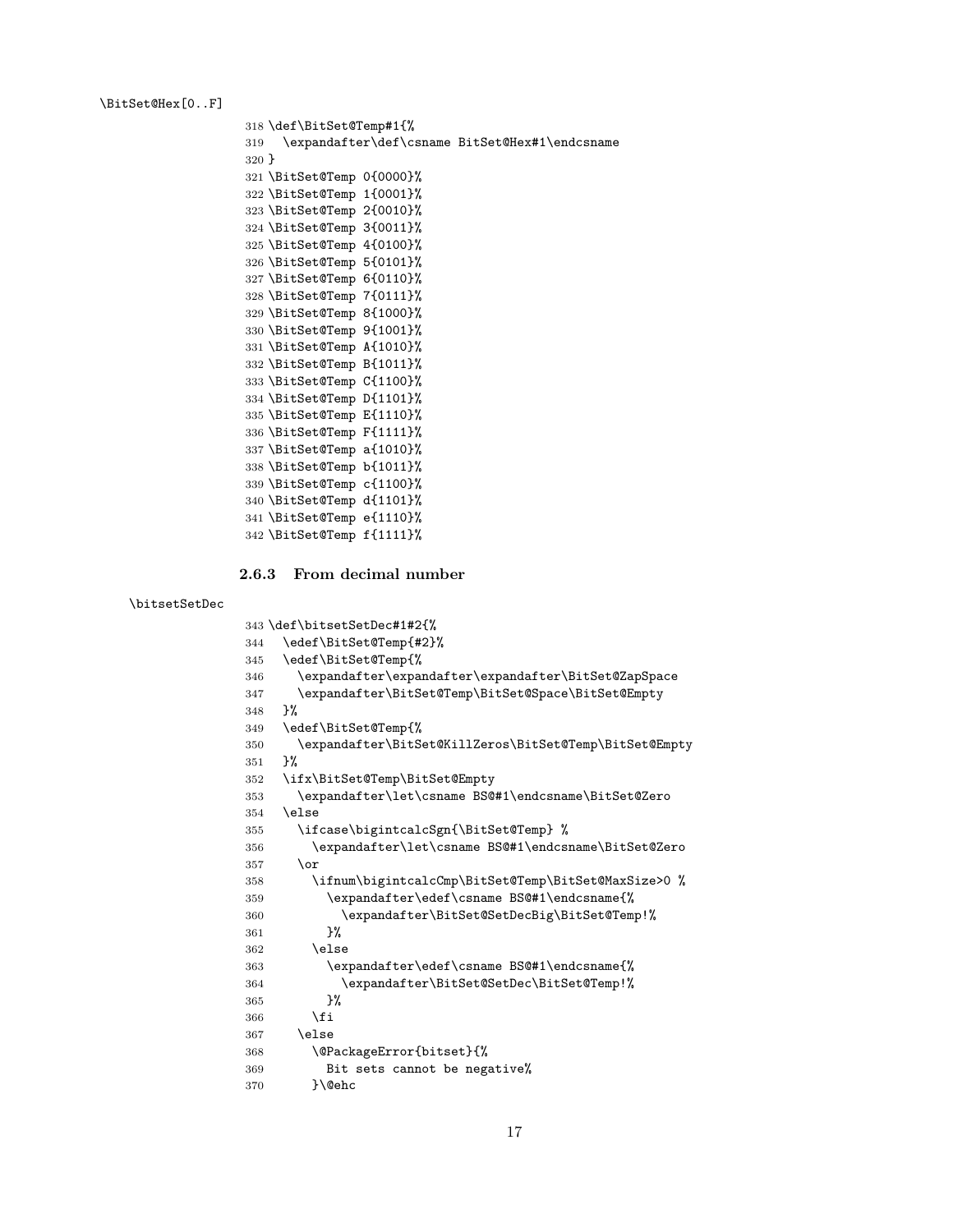- 371  $\setminus$ fi
- \fi }

## <span id="page-17-16"></span>\BitSet@SetDecBig

<span id="page-17-17"></span><span id="page-17-14"></span><span id="page-17-3"></span><span id="page-17-2"></span>

|         | 374 \def\BitSet@SetDecBig#1#2#3#4#5#6#7#8#9!{%        |
|---------|-------------------------------------------------------|
| 375     | \ifx\\#9\\%                                           |
| 376     | \BitSet@SetDec#1#2#3#4#5#6#7#8!%                      |
| 377     | \else                                                 |
| 378     | \ifcase\BigIntCalcOdd#1#2#4#5#6#7#8#9! %              |
| 379     | 0%                                                    |
| 380     | \or                                                   |
| 381     | 1%                                                    |
| 382 ?   | \else\BitSetError:ThisCannotHappen%                   |
| 383     | \fi                                                   |
| 384     | \BitSet@AfterFi{%                                     |
| 385     | \expandafter\expandafter\expandafter\BitSet@SetDecBig |
| 386     | \BigIntCalcShr#1#2#3#4#5#6#7#8#9!!%                   |
| 387     | ጉ%                                                    |
| 388     | \BitSet@Fi                                            |
| $389$ } |                                                       |

#### <span id="page-17-15"></span>\BitSet@SetDec

<span id="page-17-21"></span><span id="page-17-19"></span><span id="page-17-10"></span><span id="page-17-7"></span><span id="page-17-4"></span>

|         | 390 \def\BitSet@SetDec#1!{%                        |
|---------|----------------------------------------------------|
| 391     | \ifcase#1 %                                        |
| 392     | \or $1\%$                                          |
| 393     | \else                                              |
| 394     | \ifodd#1 %                                         |
| 395     | $1\%$                                              |
| 396     | \else                                              |
| 397     | 0%                                                 |
| 398     | \fi                                                |
| 399     | \BitSet@AfterFi{%                                  |
| 400     | \expandafter\expandafter\expandafter\BitSet@SetDec |
| 401     | \IntCalcShr#1!!%                                   |
| 402     | }‰                                                 |
| 403     | \BitSet@Fi                                         |
| $404$ } |                                                    |

## <span id="page-17-24"></span><span id="page-17-11"></span><span id="page-17-8"></span><span id="page-17-0"></span>**2.7 Export**

## <span id="page-17-1"></span>**2.7.1 To binary number**

<span id="page-17-18"></span>\bitsetGetBin

<span id="page-17-25"></span><span id="page-17-23"></span><span id="page-17-5"></span> \def\bitsetGetBin#1#2{% \romannumeral0% 407 \expandafter\expandafter\expandafter\BitSet@GetBin 408 \intcalcNum{#2}!{#1}% \intcalcNum{#2}!{#1}% }

## <span id="page-17-6"></span>\BitSet@@GetBin

\def\BitSet@@GetBin#1!#2{%

- <span id="page-17-20"></span><span id="page-17-13"></span><span id="page-17-9"></span> \BitSet@IfUndefined{#2}{% \ifnum#1>1 % \BitSet@AfterFi{% \expandafter\expandafter\expandafter\BitSet@Fill 415  $\int\IntCalcDec#1!!0\%$ <br>416 }%
- <span id="page-17-22"></span><span id="page-17-12"></span> $416\,$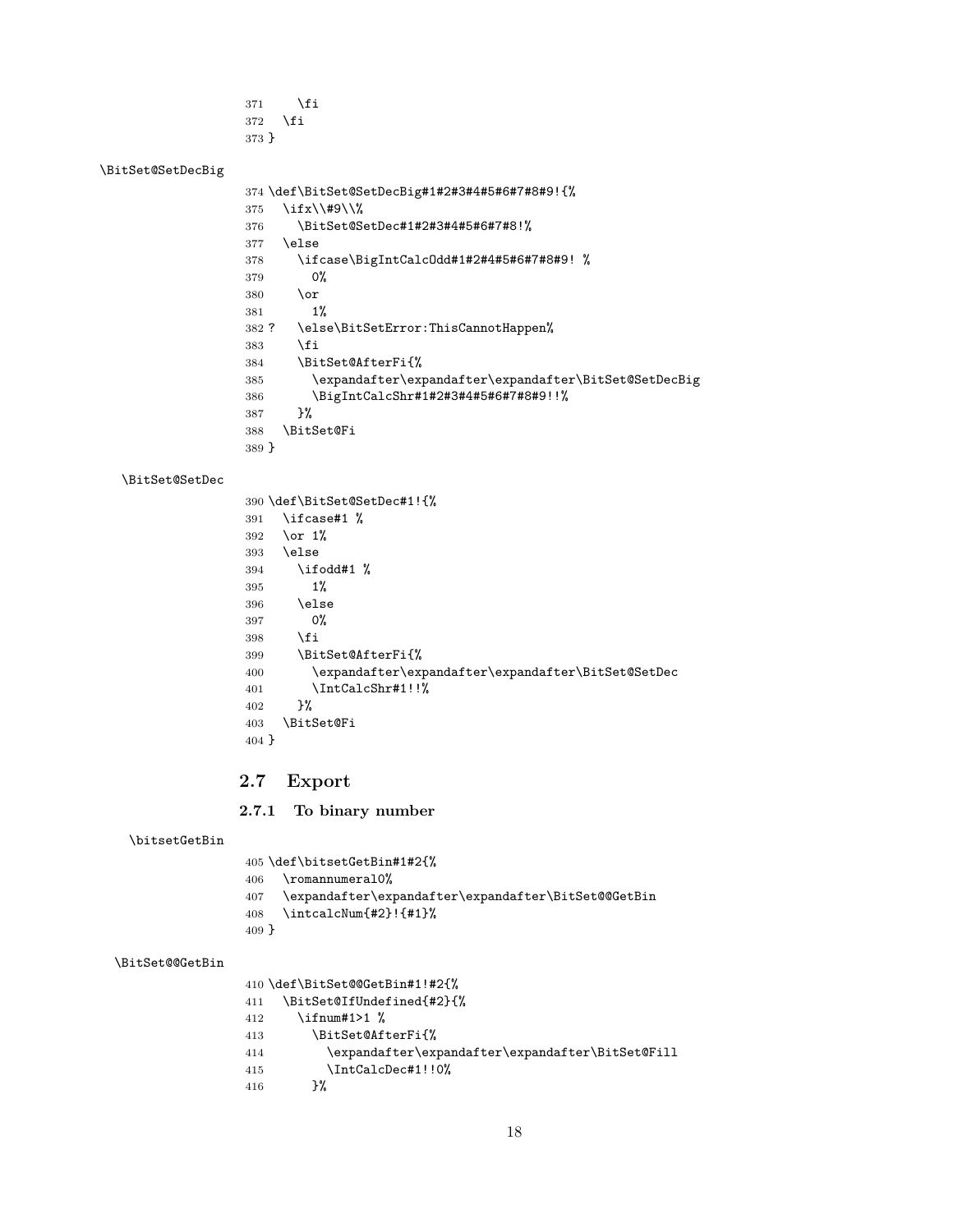```
417 \else
                   418 \BitSet@AfterFi{ 0}%
                   419 \BitSet@Fi
                   420 }{%
                   421 \expandafter\expandafter\expandafter\BitSet@NumBinRev
                   422 \expandafter\expandafter\expandafter1%
                   423 \expandafter\expandafter\expandafter!%
                   424 \csname BS@#2\endcsname!!#1!%
                   425 }%
                   426 }
     \BitSet@Fill #1: number of leading digits 0
                  #2: result
                   427 \def\BitSet@Fill#1!{%
                   428 \ifnum#1>0 %
                   429 \BitSet@AfterFi{%
                   430 \expandafter\expandafter\expandafter\BitSet@Fill
                   431 \IntCalcDec#1!!0%
                   432 }%
                   433 \else
                   434 \BitSet@AfterFi{ }%
                   435 \BitSet@Fi
                   436 }
\BitSet@NumBinRev #1: bit counter (including #2)
                  #2#3: reverted number
                  #4: result
                  #5: min size
                   437 \def\BitSet@NumBinRev#1!#2#3!{%
                   438 \ifx\\#3\\%
                   439 \BitSet@AfterFi{%
                   440 \BitSet@NumBinFill#1!#2%
                   441 }%
                   442 \else
                   443 \BitSet@AfterFi{%
                   444 \expandafter\expandafter\expandafter\BitSet@NumBinRev
                   445 \IntCalcInc#1!!#3!#2%
                   446 }%
                   447 \BitSet@Fi
                   448 }
\BitSet@NumBinFill
                   449 \def\BitSet@NumBinFill#1!#2!#3!{%
                   450 \ifnum#3>#1 %
                   451 \BitSet@AfterFi{%
                   452 \expandafter\expandafter\expandafter\BitSet@Fill
                   453 \IntCalcSub#3!#1!!#2%
                   454 }%
                   455 \else
                   456 \BitSet@AfterFi{ #2}%
                   457 \BitSet@Fi
                   458 }
                  2.7.2 To octal/hexadecimal number
    \bitsetGetOct
                   459 \def\bitsetGetOct#1#2{%
```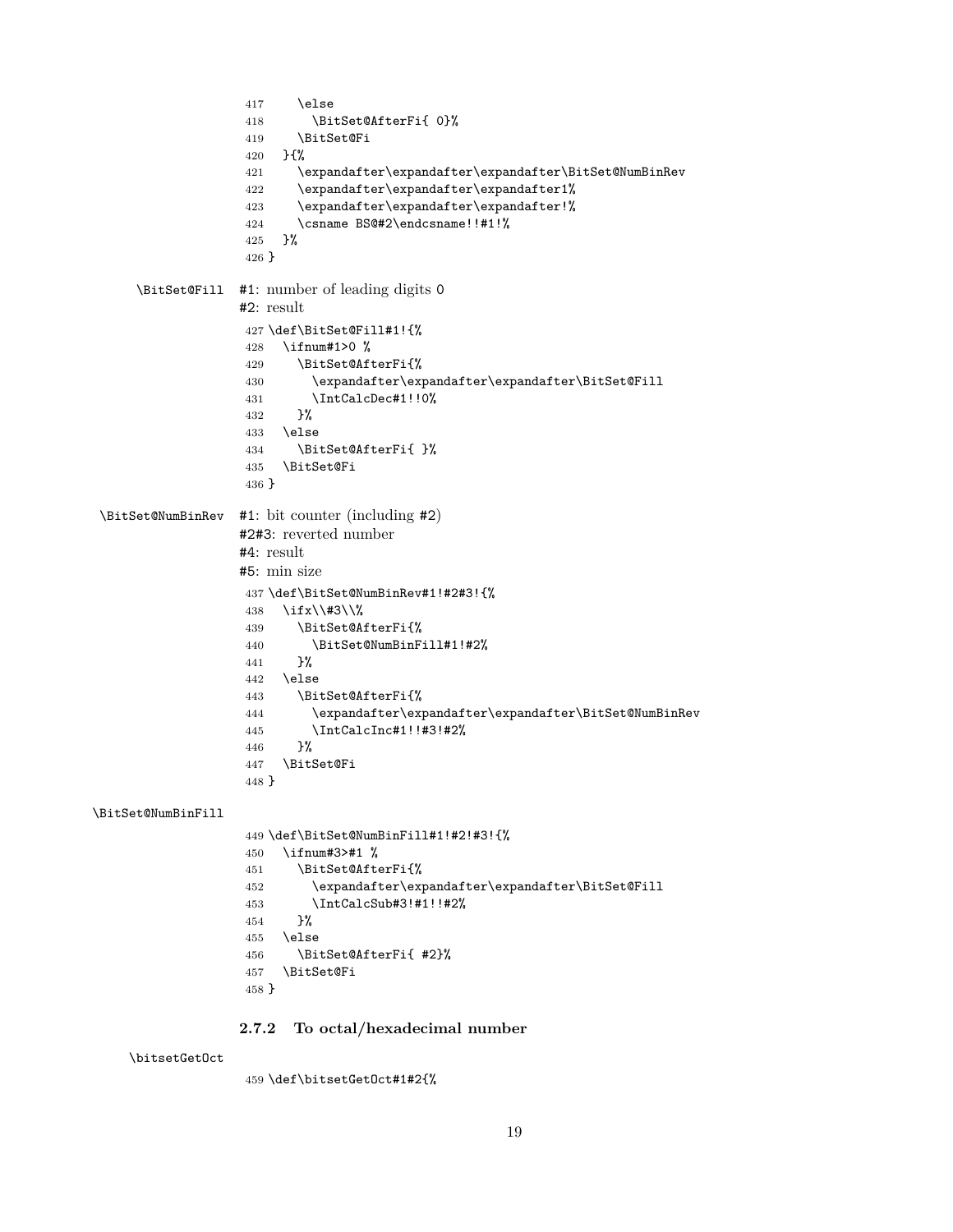```
460 \romannumeral0%
                      461 \bitsetIsEmpty{#1}{%
                      462 \expandafter\expandafter\expandafter\BitSet@@GetOctHex
                      463 \intcalcNum{#2}!3!230%
                      464 }{%
                      465 \expandafter\expandafter\expandafter\BitSet@@GetOct
                      466 \expandafter\expandafter\expandafter1%
                      467 \expandafter\expandafter\expandafter!%
                      468 \expandafter\expandafter\expandafter!%
                      469 \csname BS@#1\endcsname00%
                      470 \BitSet@Empty\BitSet@Empty\BitSet@Empty!{#2}%
                      471 }%
                      472 }
       \bitsetGetHex
                      473 \def\bitsetGetHex#1#2{%
                      474 \romannumeral0%
                      475 \bitsetIsEmpty{#1}{%
                      476 \expandafter\expandafter\expandafter\BitSet@@GetOctHex
                      477 \intcalcNum{#2}!4!340%
                      478 }{%
                      479 \expandafter\expandafter\expandafter\BitSet@@GetHex
                      480 \expandafter\expandafter\expandafter1%
                      481 \expandafter\expandafter\expandafter!%
                      482 \expandafter\expandafter\expandafter!%
                      483 \csname BS@#1\endcsname000%
                      484 \BitSet@Empty\BitSet@Empty\BitSet@Empty\BitSet@Empty!{#2}%
                      485 }%
                      486 }
     \BitSet@@GetOct #1: number of digits
                      #2: result
                      #3#4#5: bits
                      487 \def\BitSet@@GetOct#1!#2!#3#4#5{%
                      488 \ifx#5\BitSet@Empty
                      489 \BitSet@AfterFi{%
                      490 \expandafter\expandafter\expandafter\BitSet@GetOctHex
                      491 \IntCalcDec#1!!#2!23%
                      492 }%
                      493 \else
                      494 \BitSet@AfterFi{%
                      495 \expandafter\expandafter\expandafter\BitSet@@GetOct
                      496 \number\IntCalcInc#1!\expandafter\expandafter\expandafter!%
                      497 \csname BitSet@Oct#5#4#3\endcsname#2!%
                      498 }%
                      499 \BitSet@Fi
                      500 }
\BitSet@Oct[000..111]
                      501 \def\BitSet@Temp#1#2#3#4{%
                      502 \expandafter\def\csname BitSet@Oct#1#2#3\endcsname{#4}%
                      503 }
                      504 \BitSet@Temp0000%
                      505 \BitSet@Temp0011%
                      506 \BitSet@Temp0102%
                      507 \BitSet@Temp0113%
                      508 \BitSet@Temp1004%
                      509 \BitSet@Temp1015%
```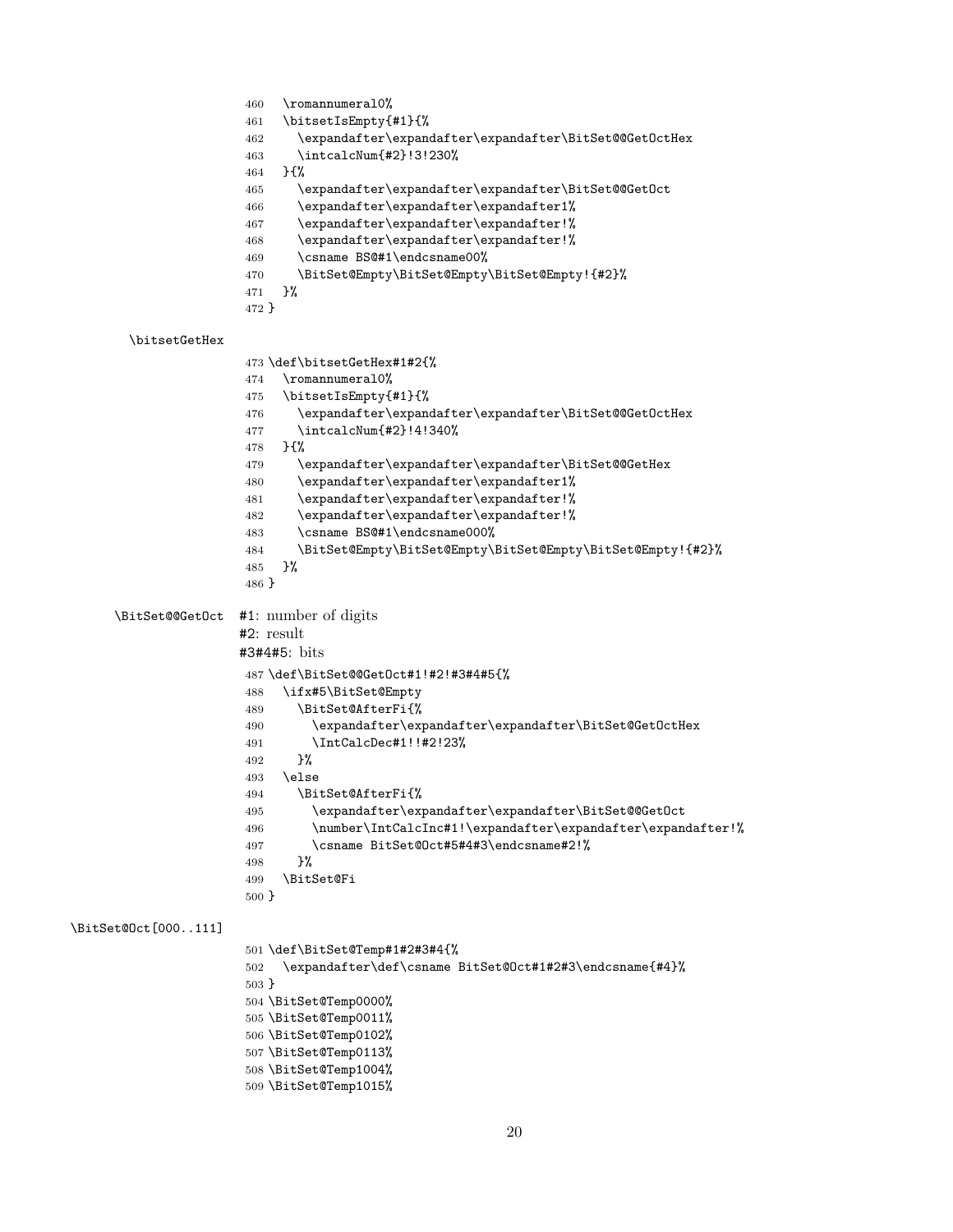```
510 \BitSet@Temp1106%
                          511 \BitSet@Temp1117%
        \BitSet@@GetHex #1: number of digits
                         #2: result
                         #3#4#5#6: bits
                          512 \def\BitSet@@GetHex#1!#2!#3#4#5#6{%
                          513 \ifx#6\BitSet@Empty
                          514 \BitSet@AfterFi{%
                          515 \expandafter\expandafter\expandafter\BitSet@GetOctHex
                          516 \IntCalcDec#1!!#2!34%
                          517 }%
                          518 \else
                          519 \BitSet@AfterFi{%
                          520 \expandafter\expandafter\expandafter\BitSet@@GetHex
                          521 \number\IntCalcInc#1!\expandafter\expandafter\expandafter!%
                          522 \csname BitSet@Hex#6#5#4#3\endcsname#2!%
                          523 }%
                          524 \BitSet@Fi
                          525 }
\BitSet@Hex[0000..1111]
                          526 \def\BitSet@Temp#1#2#3#4#5{%
                          527 \expandafter\def\csname BitSet@Hex#1#2#3#4\endcsname{#5}%
                          528 }
                          529 \BitSet@Temp00000%
                          530 \BitSet@Temp00011%
                          531 \BitSet@Temp00102%
                          532 \BitSet@Temp00113%
                          533 \BitSet@Temp01004%
                          534 \BitSet@Temp01015%
                          535 \BitSet@Temp01106%
                          536 \BitSet@Temp01117%
                          537 \BitSet@Temp10008%
                          538 \BitSet@Temp10019%
                          539 \BitSet@Temp1010A%
                          540 \BitSet@Temp1011B%
                          541 \BitSet@Temp1100C%
                          542 \BitSet@Temp1101D%
                          543 \BitSet@Temp1110E%
                          544 \BitSet@Temp1111F%
     \BitSet@GetOctHex Leading zeros (#4 − #1 ∗ 3 + 2)/3 if #4 > #1 ∗ 3
                         #1: digit size
                         #2: result
                         #3: bits per digit - 1
                         #4: bits per digit #5: garbage
                         #6: min size
                          545 \def\BitSet@GetOctHex#1!#2!#3#4#5!#6{%
                          546 \expandafter\BitSet@@GetOctHex
                          547 \number\intcalcNum{#6}\expandafter\expandafter\expandafter!%
                          548 \IntCalcMul#1!#4!!#3#4#2%
                          549 }
     \BitSet@@GetOctHex #1: plain min size
                         #2: digits * (bits per digit)
```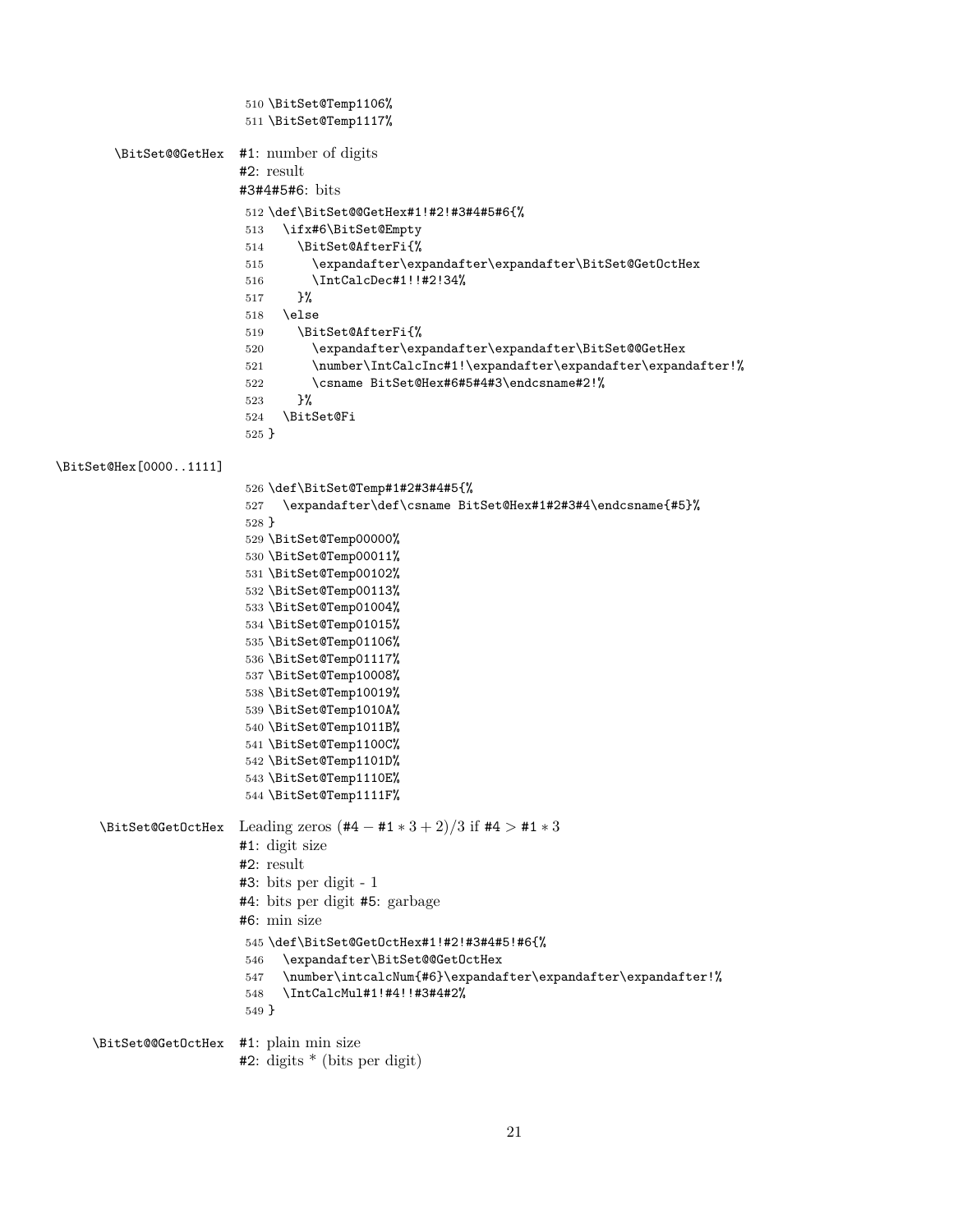```
#3: bits per digit - 1
               #4: bits per digit
                550 \def\BitSet@@GetOctHex#1!#2!#3#4{%
                551 \ifnum#1>#2 %
                552 \BitSet@AfterFi{%
                553 \expandafter\expandafter\expandafter\expandafter
                554 \expandafter\expandafter\expandafter\BitSet@Fill
                555 \expandafter\IntCalcDiv\number
                556 \expandafter\expandafter\expandafter\IntCalcAdd
                557 \IntCalcSub#1!#2!!#3!!#4!!%
                558 }%
                559 \else
                560 \BitSet@AfterFi{ }%
                561 \BitSet@Fi
                562 }
               2.7.3 To decimal number
 \bitsetGetDec
                563 \def\bitsetGetDec#1{%
                564 \romannumeral0%
                565 \BitSet@IfUndefined{#1}{ 0}{%
                566 \expandafter\expandafter\expandafter\BitSet@GetDec
                567 \csname BS@#1\endcsname!%
                568 }%
                569 }
\BitSet@GetDec
                570 \def\BitSet@GetDec#1#2!{%
                571 \ifx\\#2\\%
                572 \BitSet@AfterFi{ #1}%
                573 \else
                574 \BitSet@AfterFi{%
                575 \BitSet@@GetDec2!#1!#2!%
                576 }%
                577 \BitSet@Fi
                578 }
\BitSet@@GetDec #1: power of two
               #2: result
               #3#4: number
                579 \def\BitSet@@GetDec#1!#2!#3#4!{%
                580 \ifx\\#4\\%
                581 \ifx#31%
                582 \BitSet@AfterFiFi{%
                583 \expandafter\expandafter\expandafter\BitSet@Space
                584 \IntCalcAdd#1!#2!%
                585
                586 \else
                587 \BitSet@AfterFiFi{ #2}%
                588 \fi
                589 \else
                590 \ifx#31%
                591 \BitSet@AfterFiFi{%
                592 \csname BitSet@N#1%
                593 \expandafter\expandafter\expandafter\endcsname
                594 \IntCalcAdd#1!#2!!#4!%
```
<span id="page-21-28"></span><span id="page-21-27"></span><span id="page-21-25"></span><span id="page-21-24"></span><span id="page-21-22"></span><span id="page-21-21"></span><span id="page-21-18"></span><span id="page-21-13"></span><span id="page-21-11"></span><span id="page-21-10"></span><span id="page-21-9"></span><span id="page-21-8"></span><span id="page-21-4"></span><span id="page-21-3"></span><span id="page-21-2"></span>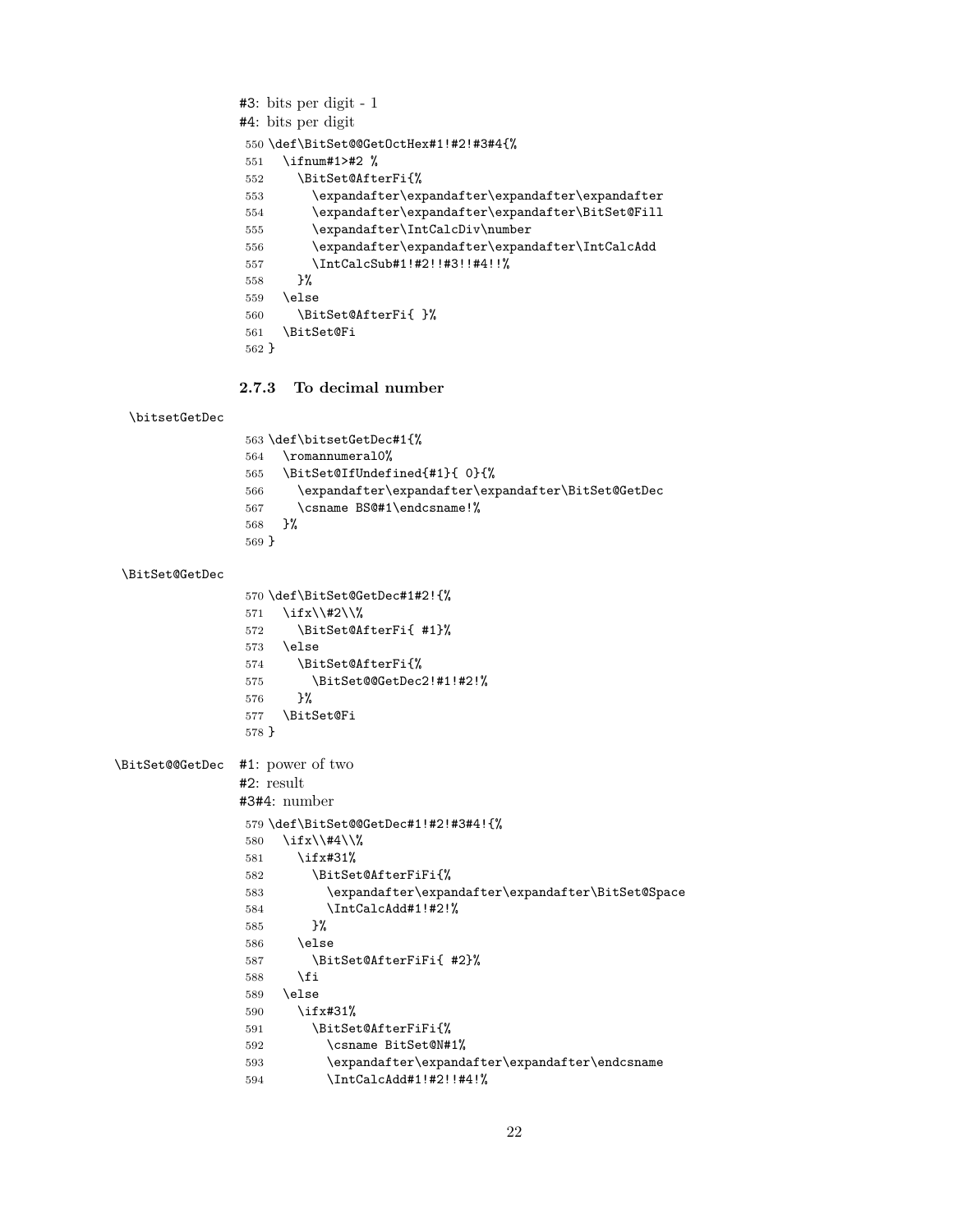<span id="page-22-43"></span><span id="page-22-42"></span><span id="page-22-41"></span><span id="page-22-40"></span><span id="page-22-39"></span><span id="page-22-38"></span><span id="page-22-37"></span><span id="page-22-36"></span><span id="page-22-35"></span><span id="page-22-34"></span><span id="page-22-33"></span><span id="page-22-32"></span><span id="page-22-31"></span><span id="page-22-30"></span><span id="page-22-29"></span><span id="page-22-28"></span><span id="page-22-27"></span><span id="page-22-26"></span><span id="page-22-25"></span><span id="page-22-24"></span><span id="page-22-23"></span><span id="page-22-22"></span><span id="page-22-21"></span><span id="page-22-20"></span><span id="page-22-19"></span><span id="page-22-18"></span><span id="page-22-17"></span><span id="page-22-16"></span><span id="page-22-15"></span><span id="page-22-14"></span><span id="page-22-13"></span><span id="page-22-12"></span><span id="page-22-11"></span><span id="page-22-10"></span><span id="page-22-9"></span><span id="page-22-8"></span><span id="page-22-7"></span><span id="page-22-6"></span><span id="page-22-5"></span><span id="page-22-4"></span><span id="page-22-3"></span><span id="page-22-2"></span><span id="page-22-1"></span><span id="page-22-0"></span>

|                                 | }%<br>595                                                  |
|---------------------------------|------------------------------------------------------------|
|                                 | \else<br>596                                               |
|                                 | \BitSet@AfterFiFi{%<br>597                                 |
|                                 | \csname BitSet@N#1\endcsname#2!#4!%<br>598                 |
|                                 | }%<br>599                                                  |
|                                 | \fi<br>600                                                 |
|                                 | \BitSet@Fi<br>601                                          |
|                                 | $602$ }                                                    |
|                                 |                                                            |
| $\text{BitSet@N}[1,2,4,\ldots]$ |                                                            |
|                                 | 603 \def\BitSet@Temp#1#2{%                                 |
|                                 | \expandafter\def\csname BitSet@N#1\endcsname{%<br>604      |
|                                 | \BitSet@@GetDec#2!%<br>605                                 |
|                                 | }%<br>606                                                  |
|                                 | $607$ }                                                    |
|                                 | 608 \BitSet@Temp{1}{2}                                     |
|                                 | 609 \BitSet@Temp{2}{4}                                     |
|                                 | 610 \BitSet@Temp{4}{8}                                     |
|                                 | 611 \BitSet@Temp{8}{16}                                    |
|                                 | 612 \BitSet@Temp{16}{32}                                   |
|                                 | 613 \BitSet@Temp{32}{64}                                   |
|                                 | 614 \BitSet@Temp{64}{128}                                  |
|                                 | 615 \BitSet@Temp{128}{256}                                 |
|                                 | 616 \BitSet@Temp{256}{512}                                 |
|                                 | 617 \BitSet@Temp{512}{1024}                                |
|                                 | 618 \BitSet@Temp{1024}{2048}                               |
|                                 | 619 \BitSet@Temp{2048}{4096}                               |
|                                 | 620 \BitSet@Temp{4096}{8192}                               |
|                                 | 621 \BitSet@Temp{8192}{16384}                              |
|                                 | 622 \BitSet@Temp{16384}{32768}                             |
|                                 | 623 \BitSet@Temp{32768}{65536}                             |
|                                 | 624 \BitSet@Temp{65536}{131072}                            |
|                                 | 625 \BitSet@Temp{131072}{262144}                           |
|                                 | 626 \BitSet@Temp{262144}{524288}                           |
|                                 | 627 \BitSet@Temp{524288}{1048576}                          |
|                                 | 628 \BitSet@Temp{1048576}{2097152}                         |
|                                 | 629 \BitSet@Temp{2097152}{4194304}                         |
|                                 | 630 \BitSet@Temp{4194304}{8388608}                         |
|                                 | 631 \BitSet@Temp{8388608}{16777216}                        |
|                                 | 632 \BitSet@Temp{16777216}{33554432}                       |
|                                 | 633 \BitSet@Temp{33554432}{67108864}                       |
|                                 | 634 \BitSet@Temp{67108864}{134217728}                      |
|                                 | 635 \BitSet@Temp{134217728}{268435456}                     |
|                                 | 636 \BitSet@Temp{268435456}{536870912}                     |
|                                 | 637 \BitSet@Temp{536870912}{1073741824}                    |
|                                 |                                                            |
| \BitSet@N1073741824             |                                                            |
|                                 | 638 \expandafter\def\csname BitSet@N1073741824\endcsname{% |
|                                 | \BitSet@GetDecBig2147483648!%<br>639                       |
|                                 | 640 }%                                                     |
|                                 |                                                            |
| \BitSet@GetDecBig               | #1: current power of two                                   |
|                                 | #2: result                                                 |
|                                 | $#3#4:$ number                                             |
|                                 |                                                            |
|                                 | 641 \def\BitSet@GetDecBig#1!#2!#3#4!{%                     |
|                                 | \ifx\\#4\\%<br>642                                         |
|                                 | \ifx#31%<br>643                                            |
|                                 | \BitSet@AfterFiFi{%<br>644                                 |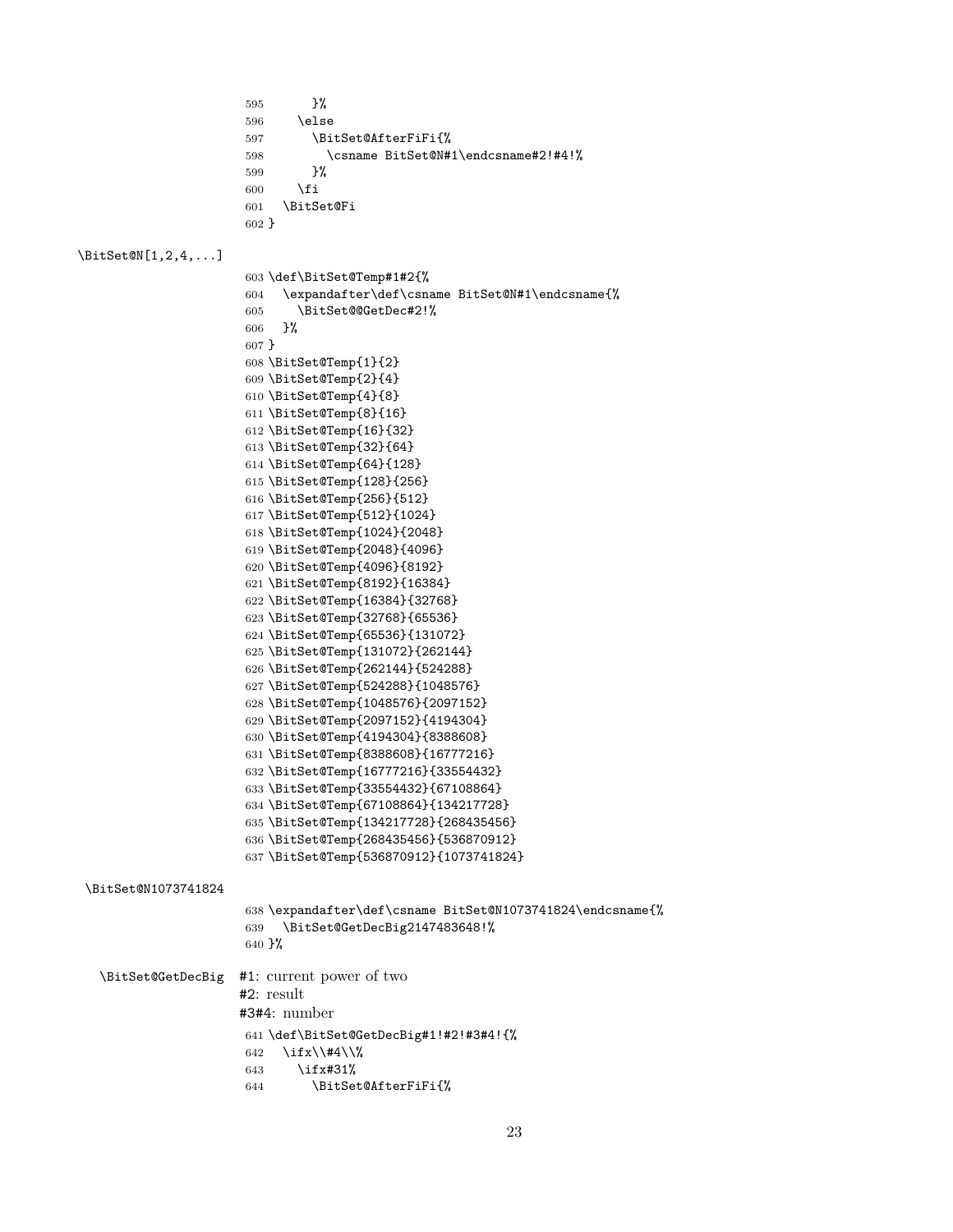```
645 \expandafter\expandafter\expandafter\BitSet@Space
646 \BigIntCalcAdd#1!#2!%<br>647 }%
647648 \else
649 \BitSet@AfterFiFi{ #2}%
650 \overline{f}651 \else
652 \ifx#31%
653 \BitSet@AfterFiFi{%
654 \expandafter\expandafter\expandafter\BitSet@@GetDecBig
655 \BigIntCalcAdd#1!#2!!#1!#4!%<br>656 }%
656657 \else
658 \BitSet@AfterFiFi{%
659 \expandafter\expandafter\expandafter\BitSet@GetDecBig
660 \BigIntCalcShl#1!!#2!#4!%
661 }%
662 \fi
663 \BitSet@Fi
664 }
```
<span id="page-23-7"></span>\BitSet@@GetDecBig #1: result

```
#2: power of two
#3#4: number
665 \def\BitSet@@GetDecBig#1!#2!{%
666 \expandafter\expandafter\expandafter\BitSet@GetDecBig
667 \BigIntCalcShl#2!!#1!%
668 }
```
## <span id="page-23-5"></span><span id="page-23-0"></span>**2.8 Logical operators**

### <span id="page-23-1"></span>**2.8.1 \bitsetAnd**

<span id="page-23-16"></span>\bitsetAnd Decision table for \bitsetAnd:

<span id="page-23-24"></span><span id="page-23-23"></span><span id="page-23-22"></span><span id="page-23-21"></span><span id="page-23-20"></span><span id="page-23-19"></span><span id="page-23-18"></span><span id="page-23-17"></span><span id="page-23-12"></span><span id="page-23-11"></span>

|         |                                                      | undef(B)                   | empty(B)                                        | cardinality $(B) > 0$                                       |
|---------|------------------------------------------------------|----------------------------|-------------------------------------------------|-------------------------------------------------------------|
|         | undef(A)                                             | $A :=$ empty               | $A :=$ empty                                    | $A :=$ empty                                                |
|         | empty(A)                                             |                            |                                                 |                                                             |
|         | cardinality $(A) > 0$                                | $A := \text{empty}$        | $A :=$ empty                                    | $A \&= B$                                                   |
|         | 669 \def\bitsetAnd#1#2{%                             |                            |                                                 |                                                             |
| 670     | \bitsetIsEmpty{#1}{%                                 |                            |                                                 |                                                             |
| 671     | \bitsetReset{#1}%                                    |                            |                                                 |                                                             |
| 672     | $H^{\prime\prime}$                                   |                            |                                                 |                                                             |
| 673     | \bitsetIsEmpty{#2}{%                                 |                            |                                                 |                                                             |
| 674     | \bitsetReset{#1}%                                    |                            |                                                 |                                                             |
| 675     | $H^{\prime}$                                         |                            |                                                 |                                                             |
| 676     | \expandafter\edef\csname BS@#1\endcsname{%           |                            |                                                 |                                                             |
| 677     |                                                      |                            | \expandafter\expandafter\expandafter\BitSet@And |                                                             |
| 678     |                                                      |                            |                                                 | \csname BS@#1\expandafter\expandafter\expandafter\endcsname |
| 679     | \expandafter\expandafter\expandafter!%               |                            |                                                 |                                                             |
| 680     |                                                      | \csname BS@#2\endcsname!!% |                                                 |                                                             |
| 681     | ን%                                                   |                            |                                                 |                                                             |
| 682     | \expandafter\ifx\csname BS@#1\endcsname\BitSet@Empty |                            |                                                 |                                                             |
| 683     | \bitsetReset{#1}%                                    |                            |                                                 |                                                             |
| 684     | \fi                                                  |                            |                                                 |                                                             |
| 685     | }‰                                                   |                            |                                                 |                                                             |
| 686     | }‰                                                   |                            |                                                 |                                                             |
| $687$ } |                                                      |                            |                                                 |                                                             |
|         |                                                      |                            |                                                 |                                                             |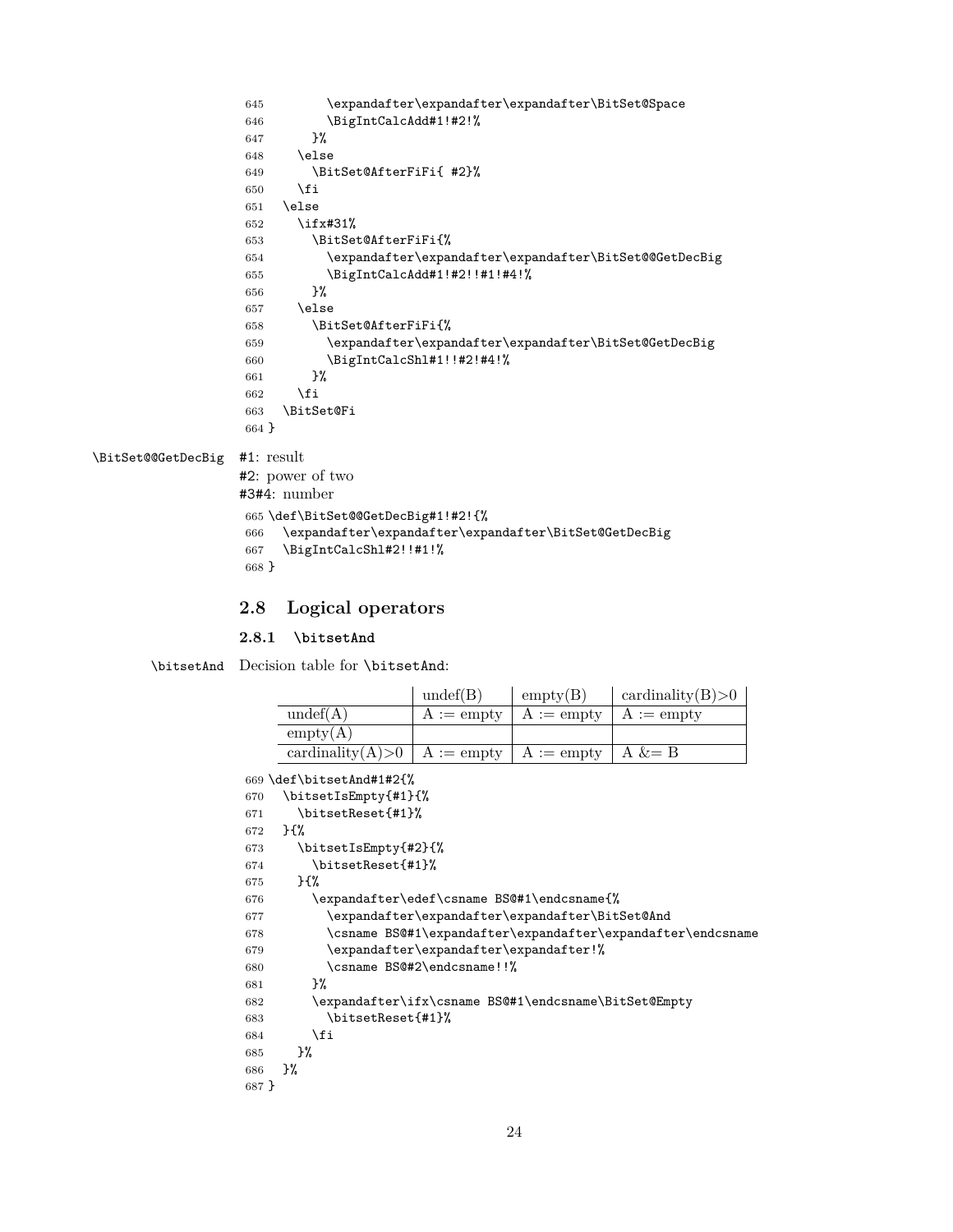#### <span id="page-24-7"></span>\BitSet@And

<span id="page-24-9"></span>\BitSet@AndNot

```
688 \def\BitSet@And#1#2!#3#4!#5!{%
689 \ifx\\#2\\%
690 \ifnum#1#3=11 #51\fi
691 \else
692 \ifx\\#4\\%
693 \ifnum#1#3=11 #51\fi
694 \else
695 \ifnum#1#3=11 %
696 #51%
697 \BitSet@AfterFiFiFi{%
698 \BitSet@And#2!#4!!%
699 }%
700 \else
701 \BitSet@AfterFiFiFi{%
702 \BitSet@And#2!#4!#50!%
703 }%
704 \fi
705 \fi
706 \BitSet@Fi
707 }
```
#### <span id="page-24-11"></span><span id="page-24-6"></span><span id="page-24-0"></span>**2.8.2 \bitsetAndNot**

<span id="page-24-12"></span>\bitsetAndNot Decision table for \bitsetAndNot:

|                       | undef(B)     | empty(B)     | cardinality $(B) > 0$ |
|-----------------------|--------------|--------------|-----------------------|
| undef(A)              | $A :=$ empty | $A :=$ empty | $A :=$ empty          |
| empty(A)              |              |              |                       |
| cardinality $(A) > 0$ |              |              | A $&=$ !B             |

```
708 \def\bitsetAndNot#1#2{%
```

```
709 \bitsetIsEmpty{#1}{%
710 \bitsetReset{#1}%
711 }{%
712 \bitsetIsEmpty{#2}{%
713 }{%
714 \expandafter\edef\csname BS@#1\endcsname{%
715 \expandafter\expandafter\expandafter\BitSet@AndNot
716 \csname BS@#1\expandafter\expandafter\expandafter\endcsname
717 \expandafter\expandafter\expandafter!%
718 \csname BS@#2\endcsname!!%
719 }%
720 \expandafter\ifx\csname BS@#1\endcsname\BitSet@Empty
721 \bitsetReset{#1}%
722 \fi
723 }%
724 }%
725 }
```
<span id="page-24-24"></span><span id="page-24-23"></span><span id="page-24-16"></span><span id="page-24-10"></span><span id="page-24-4"></span><span id="page-24-3"></span> \def\BitSet@AndNot#1#2!#3#4!#5!{% \ifx\\#2\\% \ifnum#1#3=10 #51\fi \else \ifx\\#4\\% #5% \ifnum#1#3=10 1\else 0\fi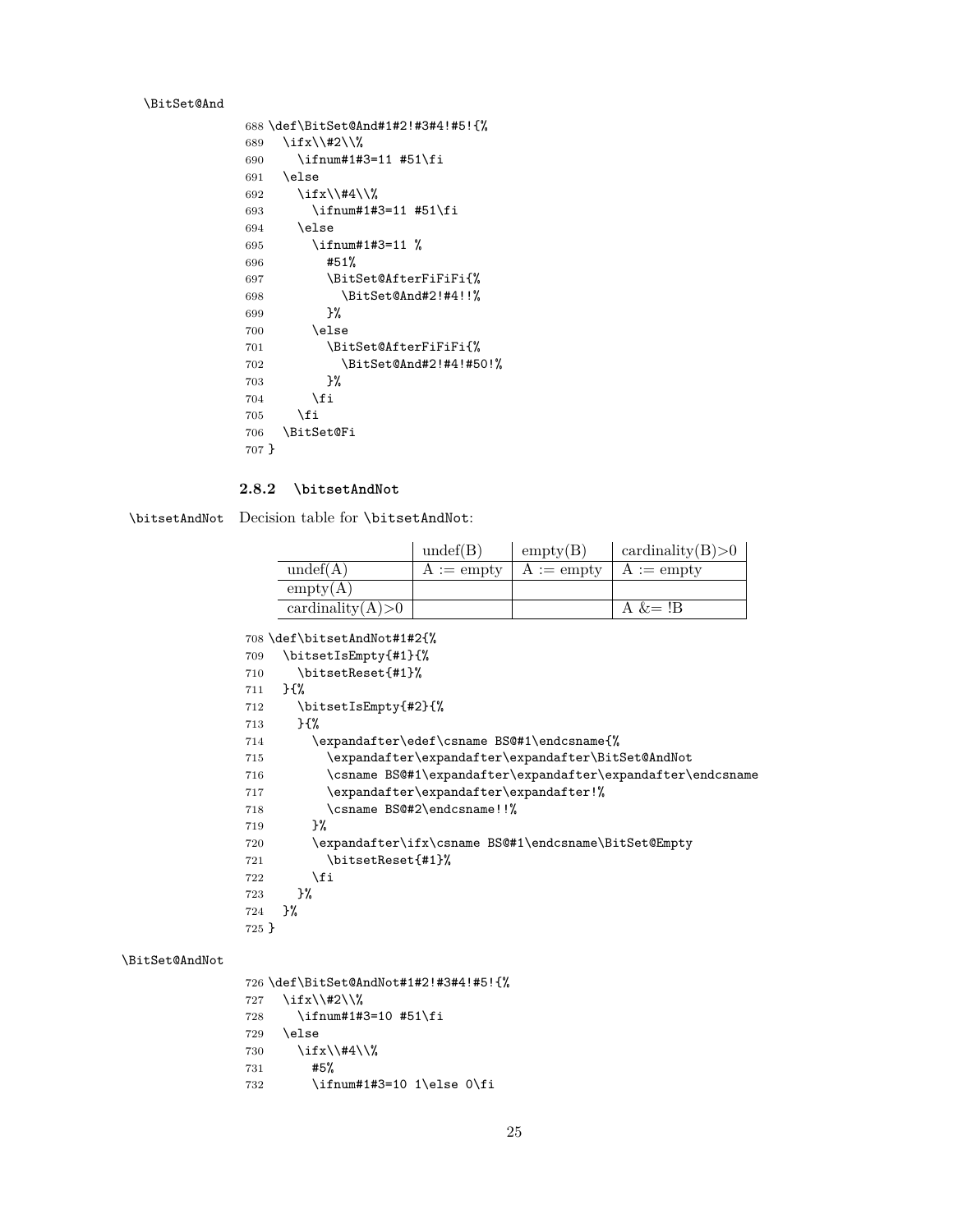<span id="page-25-19"></span><span id="page-25-5"></span><span id="page-25-4"></span>

| 733   | #2%                       |
|-------|---------------------------|
| 734   | \else                     |
| 735   | \ifnum#1#3=10 %           |
| 736   | #51%                      |
| 737   | \BitSet@AfterFiFiFi{%     |
| 738   | \BitSet@AndNot#2!#4!!%    |
| 739   | ን%                        |
| 740   | \else                     |
| 741   | \BitSet@AfterFiFiFi{%     |
| 742   | \BitSet@AndNot#2!#4!#50!% |
| 743   | ጉ%                        |
| 744   | <b>\fi</b>                |
| 745   | <b>\fi</b>                |
| 746   | <b>\BitSet@Fi</b>         |
| 747 } |                           |

#### <span id="page-25-6"></span><span id="page-25-0"></span>**2.8.3 \bitsetOr**

<span id="page-25-13"></span>\bitsetOr Decision table for \bitsetOr:

|                       | undef(B)     | empty(B)     | cardinality $(B) > 0$ |
|-----------------------|--------------|--------------|-----------------------|
| undef(A)              | $A :=$ empty | $A :=$ empty | $A := B$              |
| empty(A)              |              |              | $A := B$              |
| cardinality $(A) > 0$ |              |              | $A \models B$         |

```
748 \def\bitsetOr#1#2{%
749 \bitsetIsEmpty{#2}{%
750 \BitSet@IfUndefined{#1}{\bitsetReset{#1}}{}%
751 }{%
752 \bitsetIsEmpty{#1}{%
753 \expandafter\let\csname BS@#1\expandafter\endcsname
754 \csname BS@#2\endcsname
755 }{%
756 \expandafter\edef\csname BS@#1\endcsname{%
757 \expandafter\expandafter\expandafter\BitSet@Or
758 \csname BS@#1\expandafter\expandafter\expandafter\endcsname
759 \expandafter\expandafter\expandafter!%
760 \csname BS@#2\endcsname!%<br>761 }%
761 \frac{761}{762} }%
762\,763 }%
764 }
```
#### <span id="page-25-10"></span>\BitSet@Or

<span id="page-25-20"></span><span id="page-25-18"></span><span id="page-25-17"></span><span id="page-25-7"></span><span id="page-25-3"></span><span id="page-25-2"></span><span id="page-25-1"></span>

|       | 765 \def\BitSet@Or#1#2!#3#4!{% |
|-------|--------------------------------|
| 766   | \ifnum#1#3>0 1\else O\fi       |
| 767   | \ifx\\#2\\%                    |
| 768   | #4%                            |
| 769   | \else                          |
| 770   | \ifx\\#4\\%                    |
| 771   | #2%                            |
| 772   | \else                          |
| 773   | \BitSet@AfterFiFi{%            |
| 774   | \BitSet@Or#2!#4!%              |
| 775   | ጉ%                             |
| 776   | \fi                            |
| 777   | <b>\BitSet@Fi</b>              |
| 778 F |                                |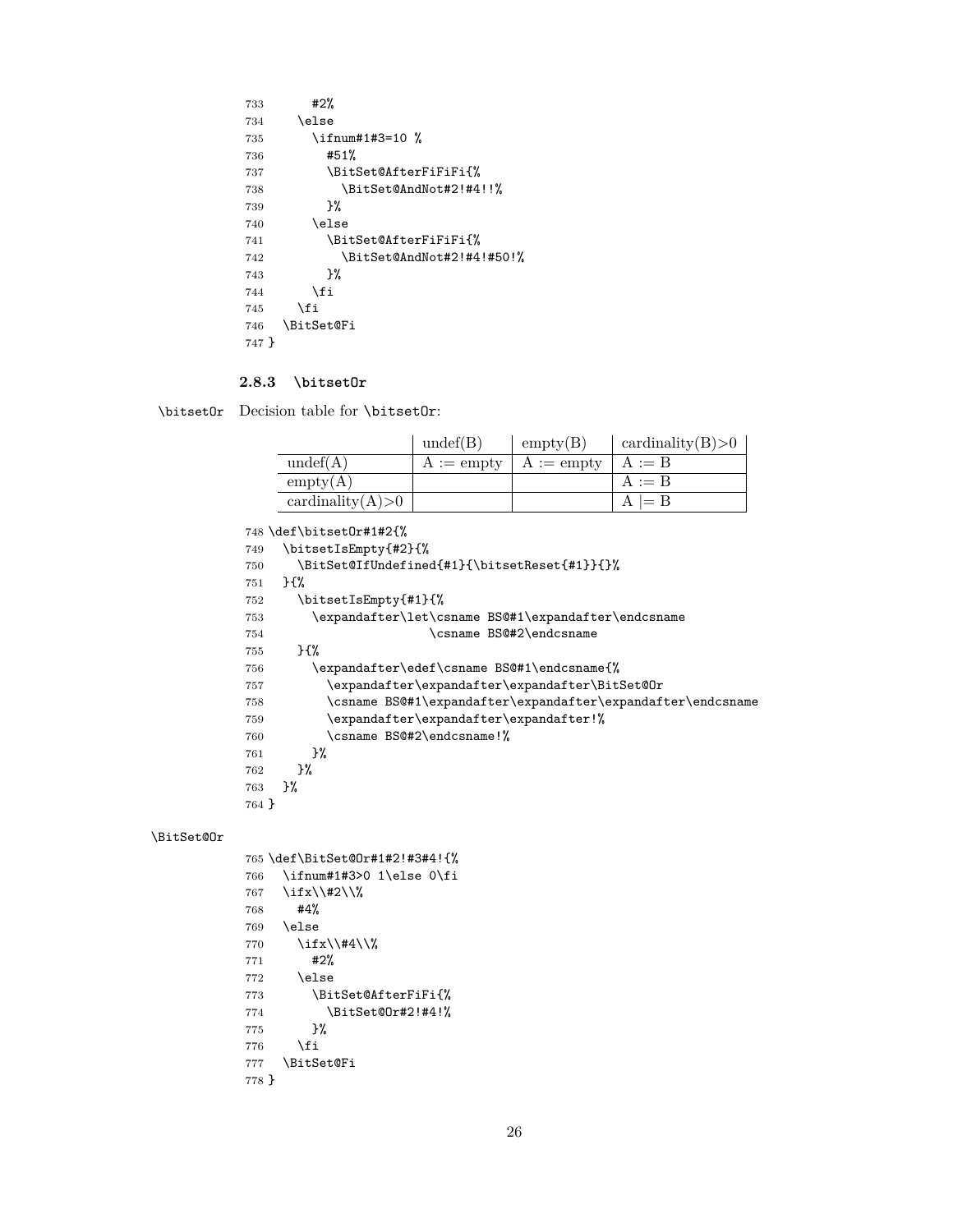## <span id="page-26-0"></span>**2.8.4 \bitsetXor**

<span id="page-26-14"></span>\bitsetXor Decision table for \bitsetXor:

|                       | undef(B)     | empty(B)     | cardinality $(B) > 0$ |
|-----------------------|--------------|--------------|-----------------------|
| undef(A)              | $A :=$ empty | $A :=$ empty | $A := B$              |
| empty(A)              |              |              | $A := B$              |
| cardinality $(A) > 0$ |              |              | $A^{\sim} = B$        |

<span id="page-26-19"></span><span id="page-26-18"></span><span id="page-26-17"></span><span id="page-26-16"></span><span id="page-26-15"></span><span id="page-26-13"></span><span id="page-26-12"></span><span id="page-26-11"></span><span id="page-26-9"></span><span id="page-26-8"></span><span id="page-26-6"></span>\def\bitsetXor#1#2{%

<span id="page-26-22"></span><span id="page-26-21"></span><span id="page-26-20"></span><span id="page-26-10"></span><span id="page-26-7"></span><span id="page-26-5"></span><span id="page-26-4"></span><span id="page-26-3"></span><span id="page-26-2"></span><span id="page-26-1"></span>

|             |       | \bitsetIsEmpty{#2}{%                                        |
|-------------|-------|-------------------------------------------------------------|
|             | 780   | \BitSet@IfUndefined{#1}{\bitsetReset{#1}}{}%                |
|             | 781   | }{%                                                         |
|             | 782   |                                                             |
|             | 783   | \bitsetIsEmpty{#1}{%                                        |
|             | 784   | \expandafter\let\csname BS@#1\expandafter\endcsname         |
|             | 785   | \csname BS@#2\endcsname                                     |
|             | 786   | }{%                                                         |
|             | 787   | \expandafter\edef\csname BS@#1\endcsname{%                  |
|             | 788   | \expandafter\expandafter\expandafter\BitSet@Xor             |
|             | 789   | \csname BS@#1\expandafter\expandafter\expandafter\endcsname |
|             | 790   | \expandafter\expandafter\expandafter!%                      |
|             | 791   | \csname BS@#2\endcsname!!%                                  |
|             | 792   | }‰                                                          |
|             | 793   | \expandafter\ifx\csname BS@#1\endcsname\BitSet@Empty        |
|             | 794   | \bitsetReset{#1}%                                           |
|             | 795   | \fi                                                         |
|             | 796   | }%                                                          |
|             | 797   | }%                                                          |
|             | 798 } |                                                             |
|             |       |                                                             |
| \BitSet@Xor |       |                                                             |
|             |       | 799 \def\BitSet@Xor#1#2!#3#4!#5!{%                          |
|             | 800   | \ifx\\#2\\%                                                 |
|             | 801   | \ifx#1#3%                                                   |
|             | 802   | \ifx\\#4\\%                                                 |
|             | 803   | \else                                                       |
|             | 804   | #50#4%                                                      |
|             | 805   | \fi                                                         |
|             | 806   | \else                                                       |
|             | 807   | #51#4%                                                      |
|             | 808   | \fi                                                         |
|             | 809   | \else                                                       |
|             | 810   | \ifx\\#4\\%                                                 |
|             | 811   | #5%                                                         |
|             | 812   | \ifx#1#30\else 1\fi                                         |
|             | 813   | #2%                                                         |
|             | 814   | \else                                                       |
|             | 815   | \ifx#1#3%                                                   |
|             | 816   | \BitSet@AfterFiFiFi{%                                       |
|             | 817   | \BitSet@Xor#2!#4!#50!%                                      |
|             | 818   | }‰                                                          |
|             | 819   | \else                                                       |
|             | 820   | #51%                                                        |
|             | 821   | \BitSet@AfterFiFiFi{%                                       |
|             | 822   | \BitSet@Xor#2!#4!!%                                         |
|             | 823   | }%                                                          |
|             | 824   | \fi                                                         |
|             | 825   | \fi                                                         |
|             | 826   | \BitSet@Fi                                                  |
|             |       |                                                             |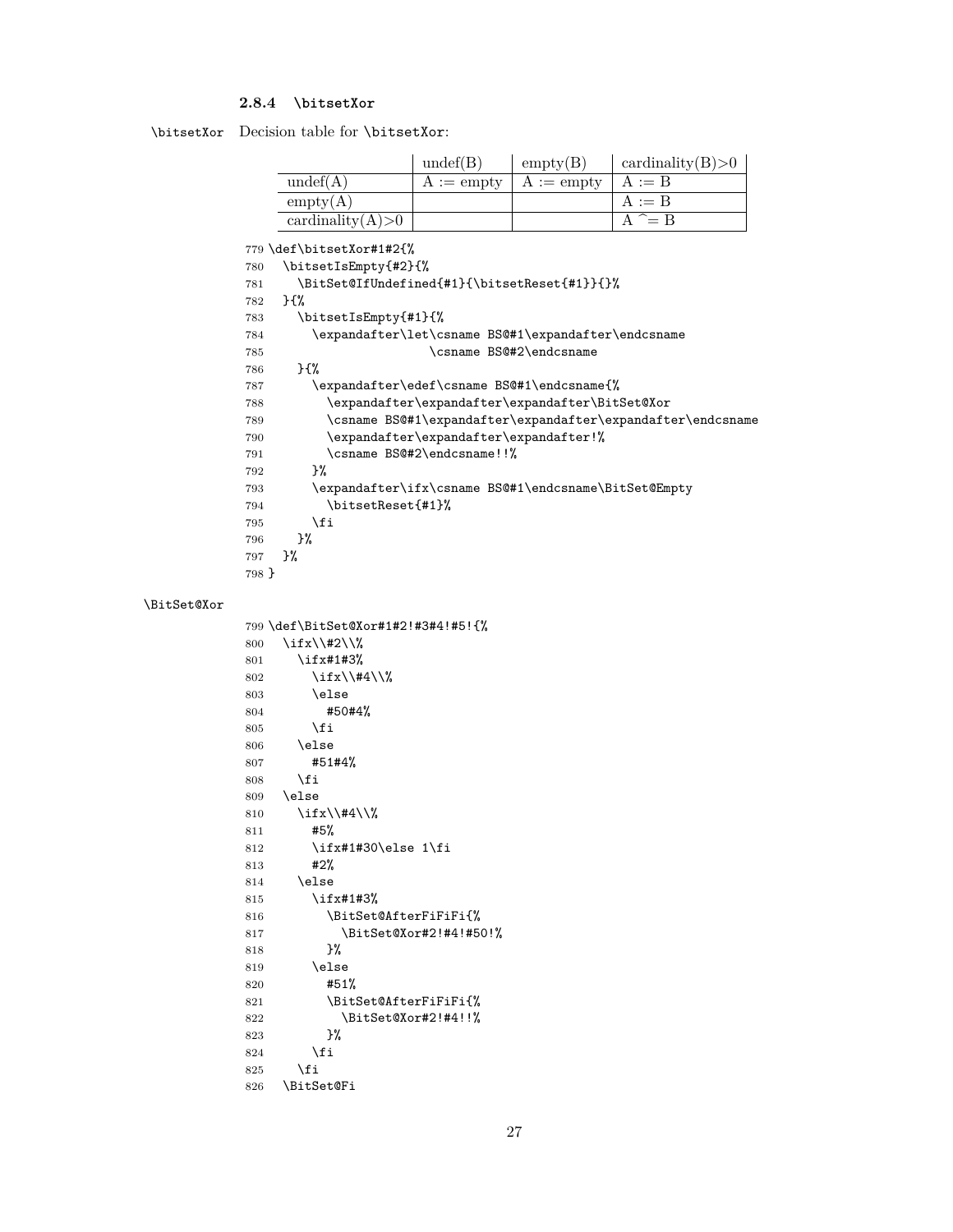}

## <span id="page-27-0"></span>**2.8.5 Shifting**

#### <span id="page-27-1"></span>**2.8.6 \bitsetShiftLeft**

#### <span id="page-27-16"></span>\bitsetShiftLeft

```
828 \def\bitsetShiftLeft#1#2{%
829 \BitSet@IfUndefined{#1}{%
830 \bitsetReset{#1}%
831 }{%
832 \bitsetIsEmpty{#1}{%
833 }{%<br>834 \e
         \verb|\expandafter\expandafter\expandafter\BitSet@ShiftLeft835 \intcalcNum{#2}!{#1}%
836 }%
837 }%
838 }
```
#### <span id="page-27-8"></span>\BitSet@ShiftLeft

<span id="page-27-26"></span><span id="page-27-25"></span><span id="page-27-23"></span><span id="page-27-21"></span><span id="page-27-18"></span><span id="page-27-11"></span>

|         | 839 \def\BitSet@ShiftLeft#1!#2{%                     |
|---------|------------------------------------------------------|
| 840     | \ifcase\intcalcSgn{#1} %                             |
| 841     | \or                                                  |
| 842     | \begingroup                                          |
| 843     | $\uccode{'}m=$ $0$ %                                 |
| 844     | \uppercase\expandafter{\expandafter\endgroup         |
| 845     | \expandafter\edef\csname BS@#2\expandafter\endcsname |
| 846     | \expandafter{%                                       |
| 847     | \romannumeral#1000\expandafter\BitSet@Space          |
| 848     | \csname BS@#2\endcsname                              |
| 849     | ጉ%                                                   |
| 850     | ጉ%                                                   |
| 851     | \else                                                |
| 852     | \expandafter\BitSet@ShiftRight\BitSet@Gobble#1!{#2}% |
| 853     | \fi                                                  |
| $854$ } |                                                      |

## <span id="page-27-19"></span><span id="page-27-3"></span><span id="page-27-2"></span>**2.8.7 \bitsetShiftRight**

## <span id="page-27-17"></span>\bitsetShiftRight

<span id="page-27-15"></span><span id="page-27-13"></span><span id="page-27-9"></span><span id="page-27-5"></span>

| 855 \def\bitsetShiftRight#1#2{%                        |
|--------------------------------------------------------|
| \BitSet@IfUndefined{#1}{%                              |
| \bitsetReset{#1}%                                      |
| ን የአ                                                   |
| \bitsetIsEmpty{#1}{%                                   |
| $H^{\prime\prime}$                                     |
| \expandafter\expandafter\expandafter\BitSet@ShiftRight |
| \intcalcNum{#2}!{#1}%                                  |
| ጉ%                                                     |
| ጉ%                                                     |
| $865$ }                                                |
|                                                        |

## <span id="page-27-10"></span>\BitSet@ShiftRight

<span id="page-27-24"></span><span id="page-27-22"></span><span id="page-27-20"></span><span id="page-27-6"></span>

|     | 866 \def\BitSet@ShiftRight#1!#2{%                |
|-----|--------------------------------------------------|
|     | 867 \ifcase\intcalcSgn{#1} %                     |
| 868 | \or                                              |
| 869 | \expandafter\edef\csname BS@#2\endcsname{%       |
| 870 | \expandafter\expandafter\expandafter\BitSet@Kill |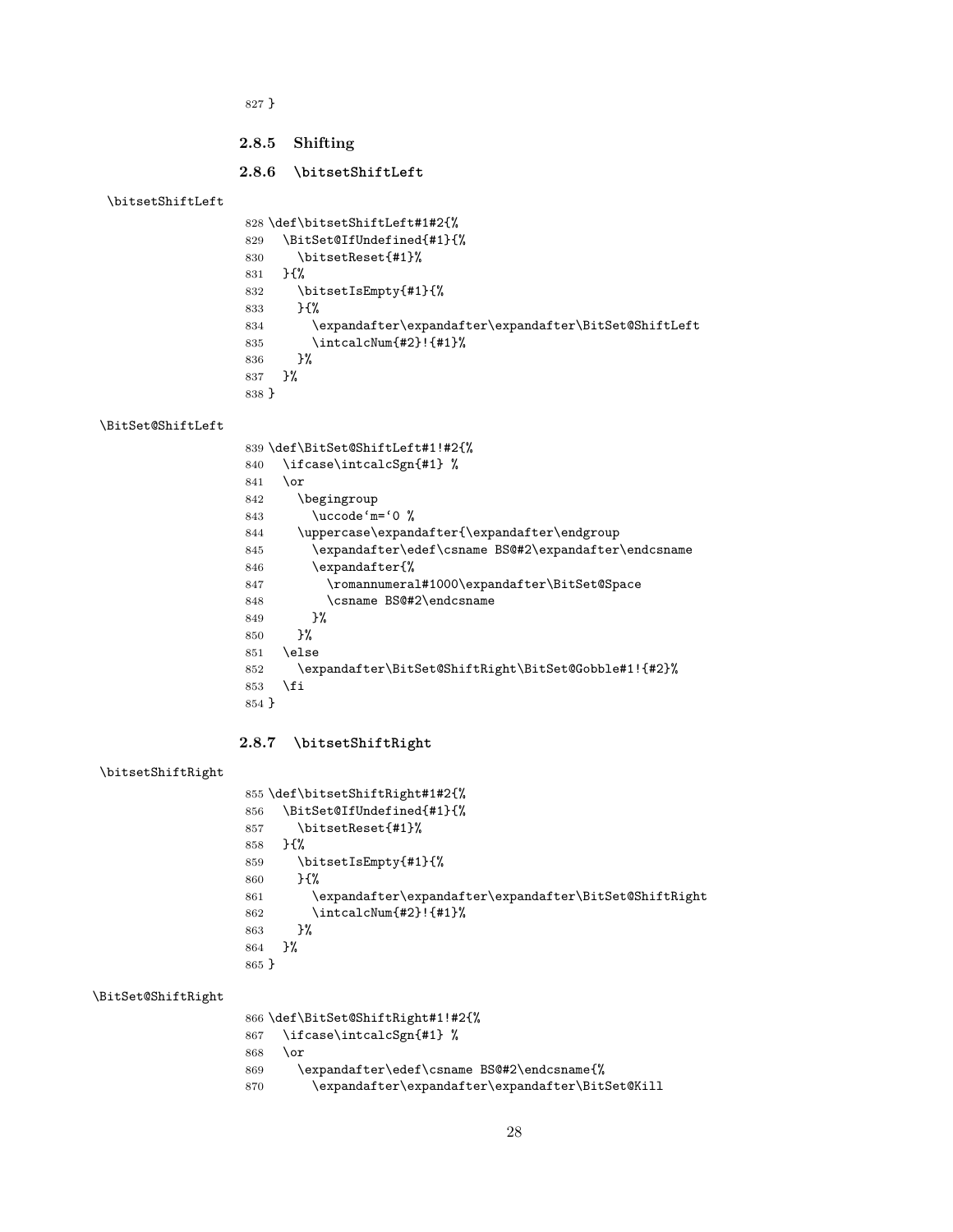- <span id="page-28-6"></span>\csname BS@#2\expandafter\endcsname\expandafter\BitSet@Empty
- 872 \expandafter=%
- \expandafter{\expandafter}\expandafter{\expandafter}%
- <span id="page-28-20"></span>874 \romannumeral#1000!%
- }%
- \else
- <span id="page-28-10"></span>\expandafter\BitSet@ShiftLeft\BitSet@Gobble#1!{#2}%
- \fi
- }

#### <span id="page-28-11"></span>\BitSet@Kill

<span id="page-28-18"></span><span id="page-28-8"></span><span id="page-28-7"></span>

|       | 880 \def\BitSet@Kill#1#2=#3#4#5{% |
|-------|-----------------------------------|
| 881   | #3#4%                             |
| 882   | $\iota$ ifx#5!%                   |
| 883   | \ifx#1\BitSet@Empty               |
| 884   | 0%                                |
| 885   | \else                             |
| 886   | #1#2%                             |
| 887   | \fi                               |
| 888   | \else                             |
| 889   | \ifx#1\BitSet@Empty               |
| 890   | 0%                                |
| 891   | \BitSet@AfterFiFi\BitSet@Cleanup  |
| 892   | \else                             |
| 893   | \BitSet@Kill#2=%                  |
| 894   | \fi                               |
| 895   | <b>\BitSet@Fi</b>                 |
| 896 P |                                   |

## <span id="page-28-9"></span><span id="page-28-1"></span><span id="page-28-0"></span>**2.9 Bit manipulation**

#### <span id="page-28-14"></span>\bitsetClear

<span id="page-28-2"></span> \def\bitsetClear{% \BitSet@CheckIndex\BitSet@Clear }

#### <span id="page-28-16"></span>\bitsetSet

<span id="page-28-3"></span> \def\bitsetSet{% \BitSet@CheckIndex\BitSet@Set }

#### <span id="page-28-15"></span>\bitsetFlip

<span id="page-28-4"></span> \def\bitsetFlip{% \BitSet@CheckIndex\BitSet@Flip }

### <span id="page-28-17"></span>\bitsetSetValue

```
906 \def\bitsetSetValue#1#2#3{%
                   907 \expandafter\expandafter\expandafter\BitSet@SetValue
                   908 \intcalcNum{#3}!{#1}{#2}%
                   909 }
\BitSet@SetValue #1: plain value
                  #2: BitSet
```

```
#3: Index
```

```
910 \def\BitSet@SetValue#1!{%
```

```
911 \BitSet@CheckIndex{%
```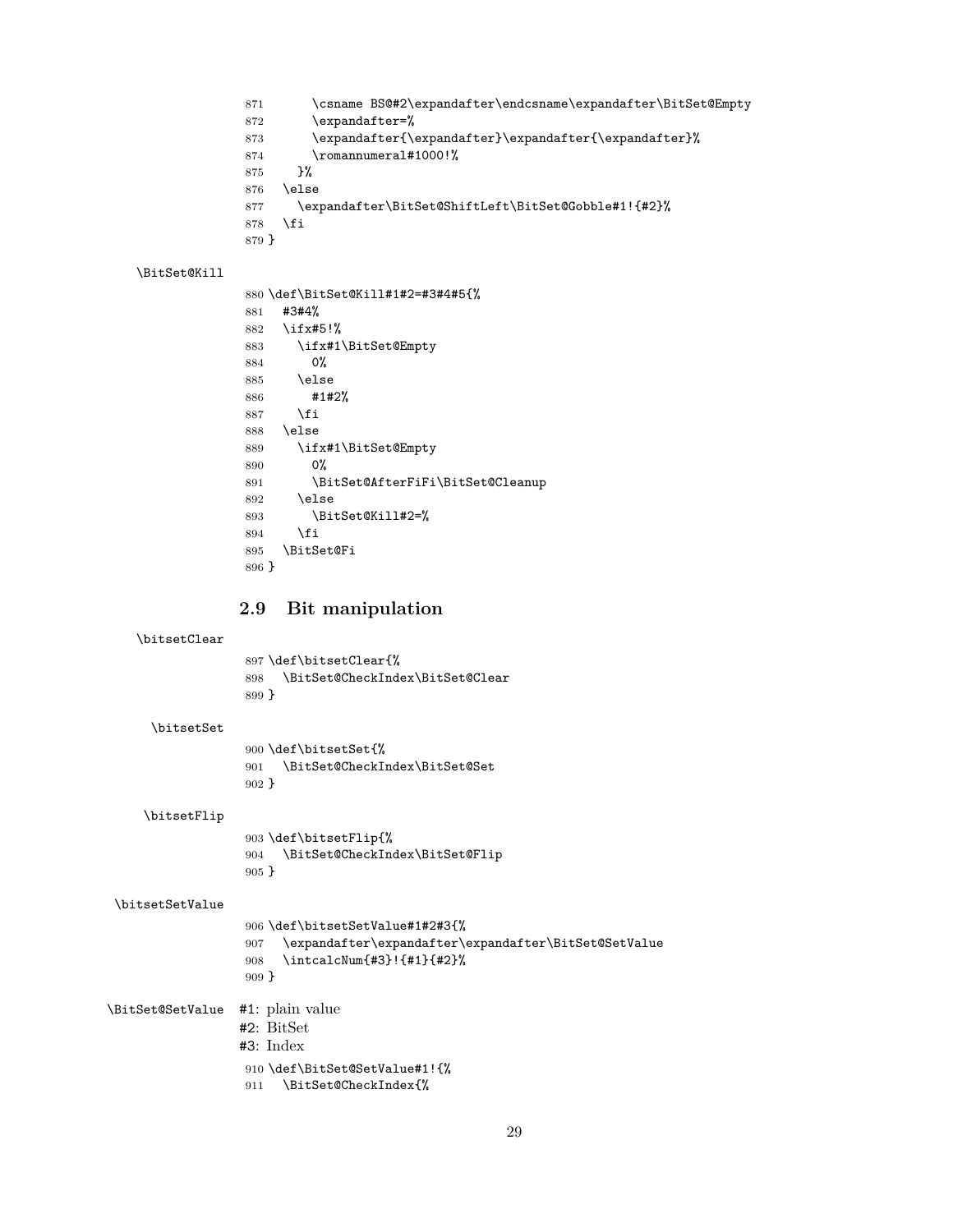```
912 \ifcase#1 %
                            913 \expandafter\BitSet@Clear
                            914 \or
                            915 \expandafter\BitSet@Set
                            916 \else
                            917 \BitSet@ErrorInvalidBitValue{#1}%
                            918 \expandafter\expandafter\expandafter\BitSet@Gobble
                            919 \expandafter\BitSet@Gobble
                            920 \overrightarrow{fi}921 }%
                            922 }
\BitSet@ErrorInvalidBitValue #1: Wrong bit value
                            923 \def\BitSet@ErrorInvalidBitValue#1{%
                            924 \@PackageError{bitset}{%
                            925 Invalid bit value (#1) not in range 0..1%926 }\@ehc
                            927 }
                           2.9.1 Clear operation
             \BitSet@Clear #1: BitSet
                           #2: plain and checked index
                            928 \def\BitSet@Clear#1#2{%
                            929 \edef\BitSet@Temp{%
                            930 \expandafter\expandafter\expandafter\BitSet@@Clear
                            931 \csname BS@#1\expandafter\endcsname
                            932 \expandafter\BitSet@Empty\expandafter=\expandafter!%
                            933 \romannumeral#2000!%
                            934 }%
                            935 \expandafter\let\csname BS@#1\expandafter\endcsname
                            936 \ifx\BitSet@Temp\BitSet@Empty
                            937 \BitSet@Zero
                            938 \else
                            939 \BitSet@Temp
                            940 \fi
                            941 }
            \BitSet@@Clear
                            942 \def\BitSet@@Clear#1#2=#3!#4{%
                            943 \ifx#4!%
                            944 \ifx#1\BitSet@Empty
                            945 \else
                            946 \ifx\BitSet@Empty#2%
                            947 \else
                            948 #30#2%
                            949 \fi
                            950 \fi
                            951 \else
                            952 \ifx#1\BitSet@Empty
                            953 \BitSet@AfterFiFi\BitSet@Cleanup
                            954 \else
                            955 \ifx#10%
                            956 \BitSet@AfterFiFiFi{%
                            957 \BitSet@@Clear#2=#30!%
                            958 }%
                            959 \else
                            960 #31%
```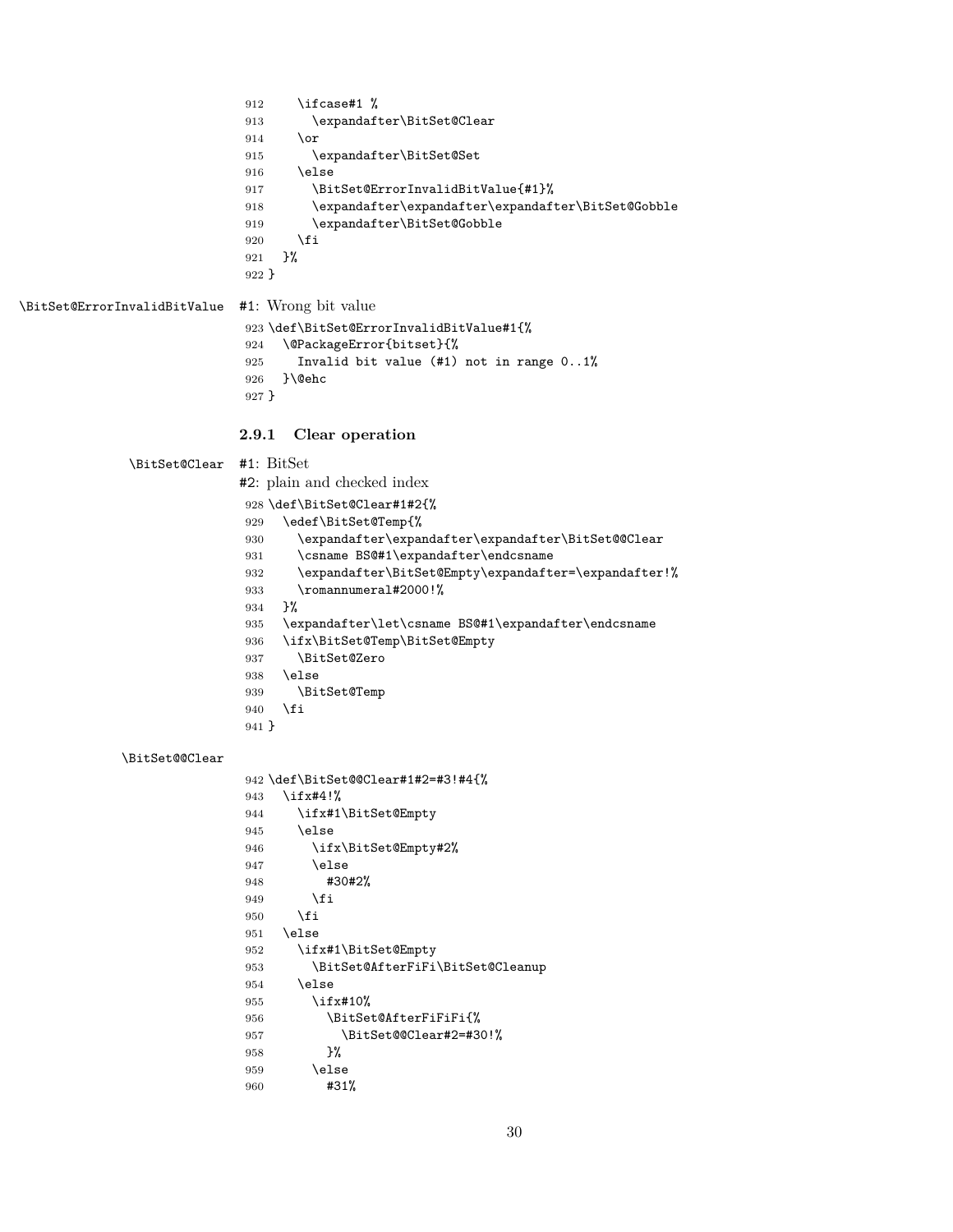<span id="page-30-7"></span>961 \BitSet@AfterFiFiFi{% \BitSet@@Clear#2=!% }% 964 \fi \fi \BitSet@Fi }

#### <span id="page-30-11"></span><span id="page-30-0"></span>**2.9.2 Set operation**

<span id="page-30-14"></span>\BitSet@Set #1: BitSet

#2: plain and checked Index

\def\BitSet@Set#1#2{%

<span id="page-30-16"></span>\expandafter\edef\csname BS@#1\endcsname{%

- <span id="page-30-5"></span>\expandafter\expandafter\expandafter\BitSet@@Set
- <span id="page-30-17"></span>971 \csname BS@#1\expandafter\endcsname<br>972 \expandafter\BitSet@Empty\expandafter\BitSet@Empty\expandafter\BitSet@Empty\expandafter\BitSet@Empty\expandafter\BitSet@Empty\expandafter\BitSet@Empty\expandafter\BitSet@Empty\ex
- <span id="page-30-8"></span>\expandafter\BitSet@Empty\expandafter=%
- \expandafter{\expandafter}\expandafter{\expandafter}%
- <span id="page-30-21"></span>974 \romannumeral#2000!%
- }%

## }

#### <span id="page-30-6"></span>\BitSet@@Set

<span id="page-30-19"></span><span id="page-30-9"></span><span id="page-30-2"></span>

|       | 977 \def\BitSet@@Set#1#2=#3#4#5{% |
|-------|-----------------------------------|
| 978   | #3#4%                             |
| 979   | $\iota$ ifx#5!%                   |
| 980   | 1#2%                              |
| 981   | \else                             |
| 982   | \ifx#1\BitSet@Empty               |
| 983   | 0%                                |
| 984   | \BitSet@AfterFiFi\BitSet@@@Set    |
| 985   | \else                             |
| 986   | #1%                               |
| 987   | \BitSet@@Set#2=%                  |
| 988   | \fi                               |
| 989   | <b>\BitSet@Fi</b>                 |
| 990 } |                                   |

#### <span id="page-30-3"></span>\BitSet@@@Set

<span id="page-30-20"></span><span id="page-30-12"></span> \def\BitSet@@@Set#1{% \ifx#1!% 1% \else 0% \expandafter\BitSet@@@Set \fi }

## <span id="page-30-1"></span>**2.9.3 Flip operation**

<span id="page-30-13"></span>\BitSet@Flip #1: BitSet

#2: plain and checked Index

```
999 \def\BitSet@Flip#1#2{%
1000 \edef\BitSet@Temp{%
1001 \expandafter\expandafter\expandafter\BitSet@@Flip
1002 \csname BS@#1\expandafter\endcsname
```
- <span id="page-30-18"></span><span id="page-30-4"></span>
- <span id="page-30-10"></span>\expandafter\BitSet@Empty\expandafter=\expandafter!%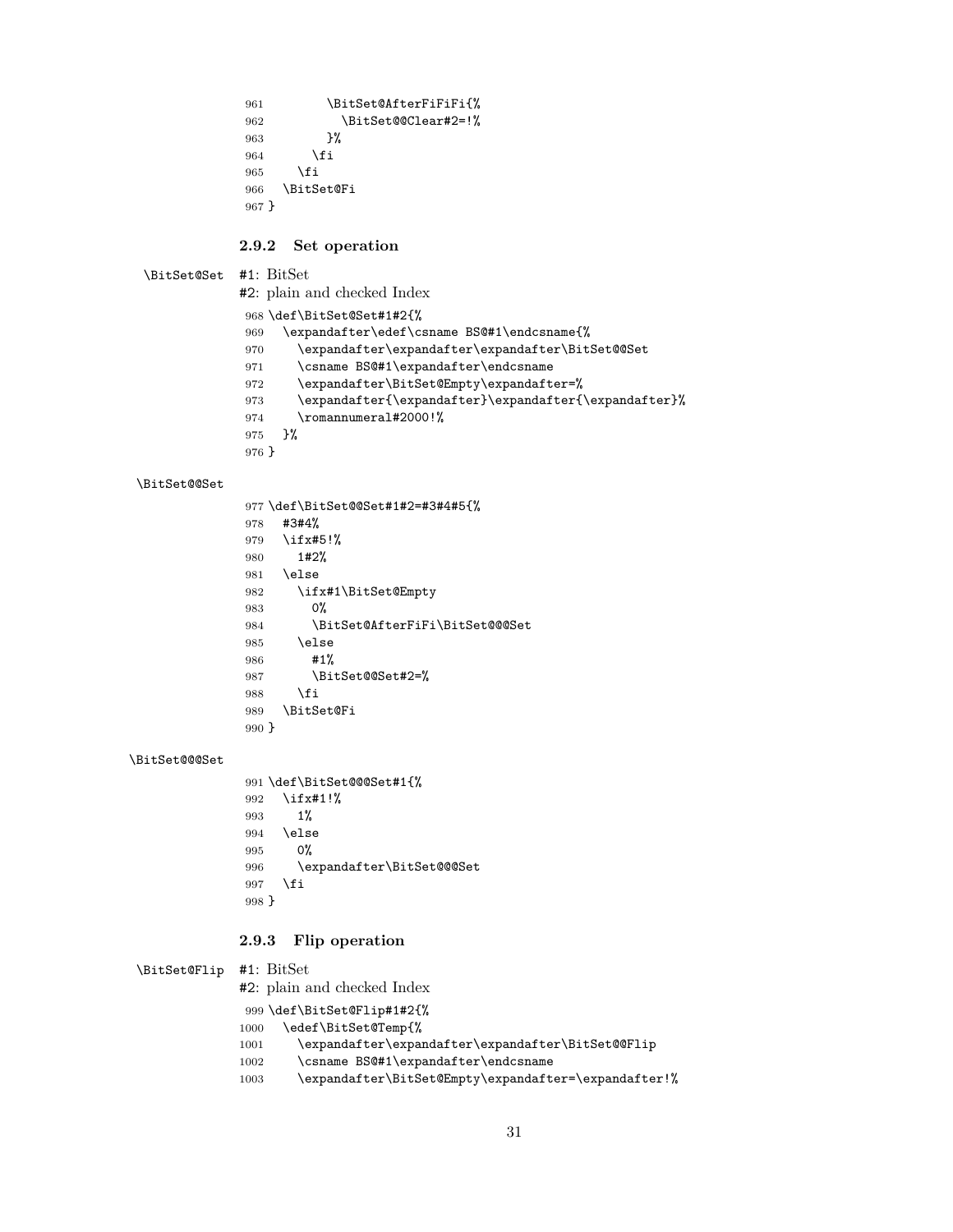<span id="page-31-21"></span><span id="page-31-17"></span><span id="page-31-13"></span><span id="page-31-6"></span>1004 \romannumeral#2000!% }% \expandafter\let\csname BS@#1\expandafter\endcsname \ifx\BitSet@Temp\BitSet@Empty \BitSet@Zero 1009 \else<br>1010 \Bit \BitSet@Temp 1011 \fi }

## <span id="page-31-2"></span>\BitSet@@Flip

<span id="page-31-19"></span><span id="page-31-18"></span><span id="page-31-12"></span><span id="page-31-8"></span><span id="page-31-7"></span><span id="page-31-1"></span>

|          | 1013 \def\BitSet@@Flip#1#2=#3!#4{% |
|----------|------------------------------------|
| 1014     | $\iota$ ifx#4!%                    |
| 1015     | $\iota$ ifx#11%                    |
| 1016     | \ifx\BitSet@Empty#2%               |
| 1017     | \else                              |
| 1018     | #30#2%                             |
| 1019     | \fi                                |
| 1020     | \else                              |
| 1021     | #31#2%                             |
| 1022     | \fi                                |
| 1023     | \else                              |
| 1024     | \ifx#1\BitSet@Empty                |
| 1025     | #30%                               |
| 1026     | \BitSet@AfterFiFi\BitSet@@@Set     |
| 1027     | \else                              |
| 1028     | $\iota$ ifx#10%                    |
| 1029     | \BitSet@AfterFiFiFi{%              |
| 1030     | \BitSet@@Flip#2=#30!%              |
| 1031     | 3%                                 |
| 1032     | \else                              |
| 1033     | #31%                               |
| 1034     | \BitSet@AfterFiFiFi{%              |
| 1035     | \BitSet@@Flip#2=!%                 |
| 1036     | ጉ%                                 |
| 1037     | <b>\fi</b>                         |
| 1038     | \fi                                |
| 1039     | \BitSet@Fi                         |
| $1040$ } |                                    |

## <span id="page-31-20"></span><span id="page-31-9"></span><span id="page-31-4"></span><span id="page-31-3"></span><span id="page-31-0"></span>**2.9.4 Range operators**

#### <span id="page-31-14"></span>\bitsetClearRange

<span id="page-31-5"></span> \def\bitsetClearRange{% \BitSet@Range\BitSet@Clear }

#### <span id="page-31-16"></span>\bitsetSetRange

<span id="page-31-11"></span> \def\bitsetSetRange{% \BitSet@Range\BitSet@Set  $\}$ 

#### <span id="page-31-15"></span>\bitsetFlipRange

<span id="page-31-10"></span> \def\bitsetFlipRange{% \BitSet@Range\BitSet@Flip }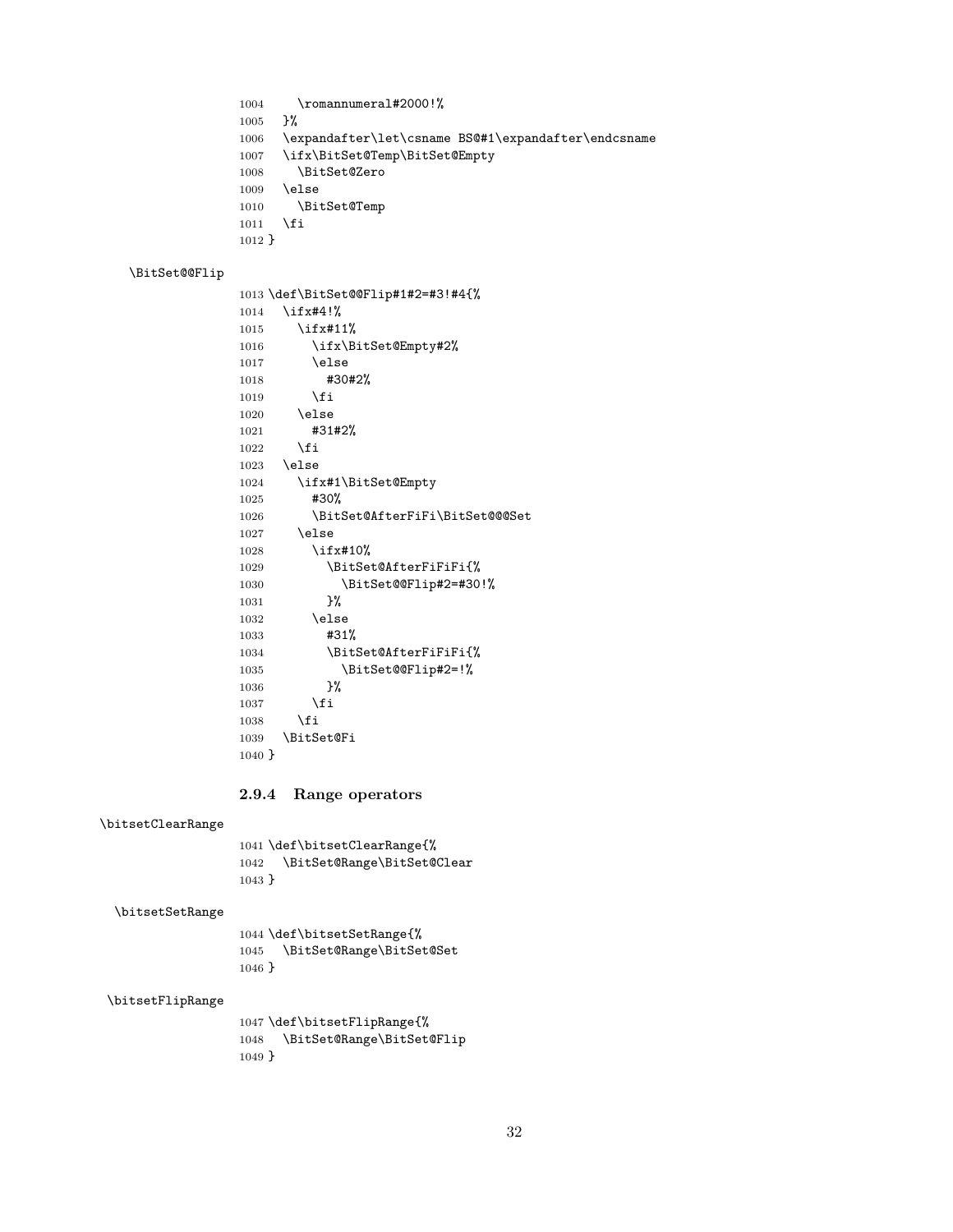<span id="page-32-22"></span><span id="page-32-21"></span><span id="page-32-17"></span><span id="page-32-16"></span><span id="page-32-15"></span><span id="page-32-14"></span><span id="page-32-13"></span><span id="page-32-12"></span><span id="page-32-11"></span><span id="page-32-10"></span><span id="page-32-6"></span><span id="page-32-5"></span><span id="page-32-3"></span>\bitsetSetValueRange \def\bitsetSetValueRange#1#2#3#4{% \expandafter\expandafter\expandafter\BitSet@SetValueRange \intcalcNum{#4}!{#1}{#2}{#3}% } \BitSet@SetValueRange \def\BitSet@SetValueRange#1!#2#3#4{% \ifcase#1 % \BitSet@Range\BitSet@Clear{#2}{#3}{#4}% \or \BitSet@Range\BitSet@Set{#2}{#3}{#4}% \else \BitSet@ErrorInvalidBitValue{#1}% \fi } \BitSet@Range #1: clear/set/flip macro #2: BitSet #3: Index from #4: Index to \def\BitSet@Range#1#2#3#4{% \edef\BitSet@Temp{% \noexpand\BitSet@@Range\noexpand#1{#2}% 1066 \intcalcNum{#3}!\intcalcNum{#4}!% }% \BitSet@Temp } \BitSet@@Range #1: clear/set/flip macro #2: BitSet #3: Index from #4: Index to \def\BitSet@@Range#1#2#3!#4!{% \ifnum#3<0 % \BitSet@NegativeIndex#1{#2}#3!#4!0!#4!% \else \ifnum#4<0 % \BitSet@NegativeIndex#1{#2}#3!#4!#3!0!% \else 1077 \ifcase\intcalcCmp{#3}{#4} % 1078 \or 1079 \@PackageError{bitset}{% Wrong index numbers in range [#3..#4]\MessageBreak% hash-ok 1081 for clear/set/flip on bit set '#2'.\MessageBreak The lower index exceeds the upper index.\MessageBreak Canceling the operation as error recovery% 1084 }\@ehc \else \BitSet@@@Range#3!#4!#1{#2}% \fi 1088 \fi \fi }

<span id="page-32-9"></span><span id="page-32-4"></span>\BitSet@NegativeIndex

<span id="page-32-25"></span><span id="page-32-24"></span><span id="page-32-23"></span><span id="page-32-20"></span><span id="page-32-19"></span><span id="page-32-18"></span><span id="page-32-8"></span><span id="page-32-7"></span><span id="page-32-2"></span><span id="page-32-1"></span><span id="page-32-0"></span>\def\BitSet@NegativeIndex#1#2#3!#4!#5!#6!{%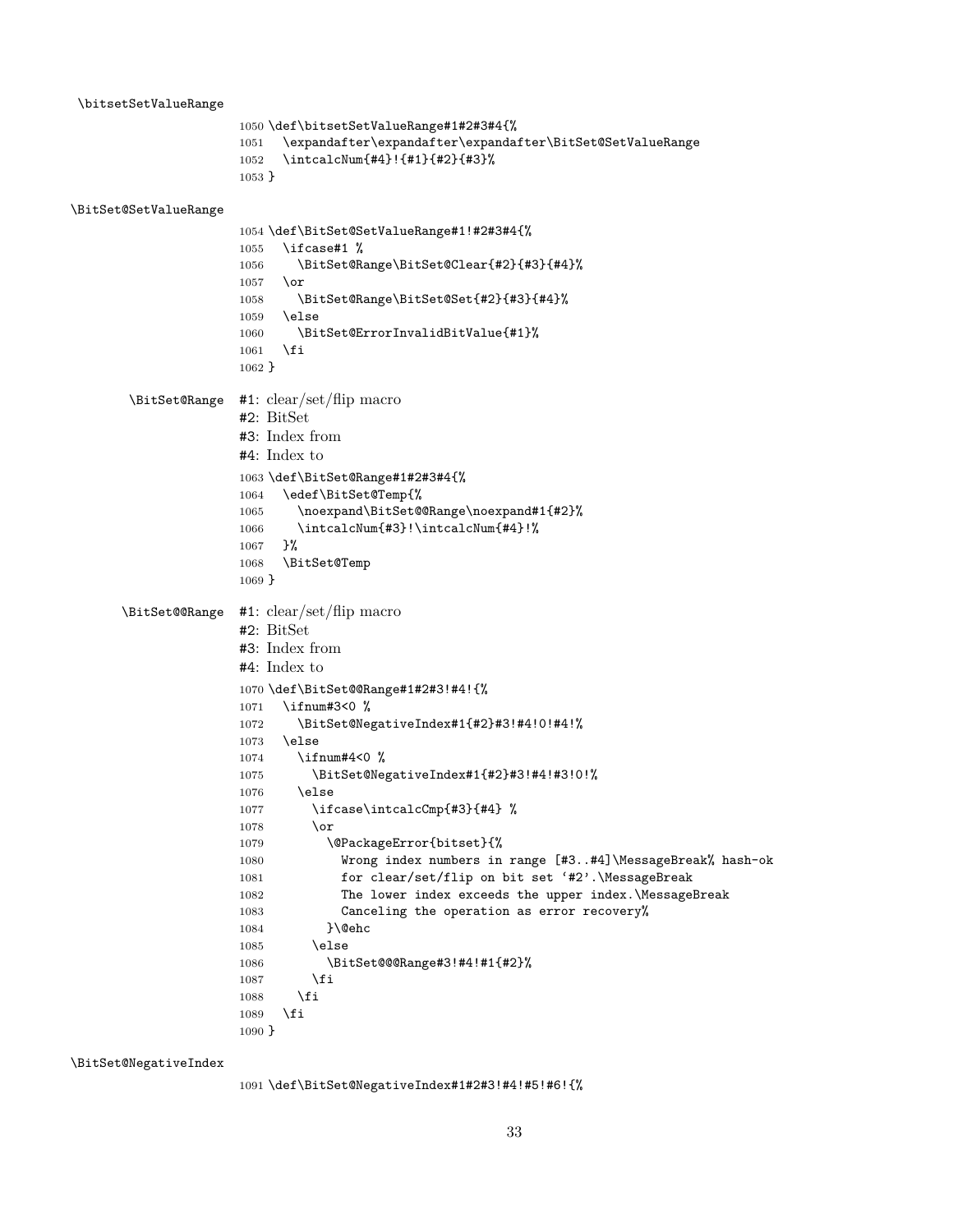```
1092 \@PackageError{bitset}{%
1093 Negative index in range [#3..#4]\MessageBreak % hash-ok
1094 for \string\bitset
1095 \ifx#1\BitSet@Clear
1096 Clear%
1097 \else
1098 \ifx#1\BitSet@Set
1099 Set%
1100 \else
1101 Flip%
1102 \qquad \qquad \fi
1103 \fi
1104 Range on bit set '#2'.\MessageBreak
1105 Using [#5..#6] as error recovery% hash-ok
1106 }\@ehc
1107 \BitSet@@Range#1{#2}#5!#6!%
1108 }
```
#### <span id="page-33-9"></span>\BitSet@@Range

<span id="page-33-29"></span><span id="page-33-23"></span><span id="page-33-10"></span><span id="page-33-8"></span><span id="page-33-5"></span><span id="page-33-3"></span> \def\BitSet@@@Range#1!#2!#3#4{% \ifnum#1<#2 % #3{#4}{#1}% \BitSet@AfterFi{% \expandafter\expandafter\expandafter\BitSet@@@Range \IntCalcInc#1!!#2!#3{#4}%

- <span id="page-33-25"></span><span id="page-33-13"></span><span id="page-33-6"></span> }% \BitSet@Fi
- }

## <span id="page-33-0"></span>**2.10 Bit retrieval**

<span id="page-33-1"></span>**2.10.1 \bitsetGet**

#### <span id="page-33-21"></span>\bitsetGet

<span id="page-33-30"></span><span id="page-33-26"></span><span id="page-33-15"></span> \def\bitsetGet#1#2{% \number \expandafter\expandafter\expandafter\BitSet@Get \intcalcNum{#2}!{#1}% }

```
\BitSet@Get #1: plain index
```

```
#2: BitSet
```

```
1123 \def\BitSet@Get#1!#2{%
1124 \ifnum#1<0 %
1125 \BitSet@AfterFi{%
1126 0 \BitSetError:NegativeIndex%
1127 }%
1128 \else
1129 \BitSet@IfUndefined{#2}{0}{%
1130 \expandafter\expandafter\expandafter\BitSet@@Get
1131 \csname BS@#2\expandafter\endcsname
1132 \expandafter!\expandafter=%
1133 \expandafter{\expandafter}\expandafter{\expandafter}%
1134 \romannumeral\intcalcNum{#1}000!%
1135 }%
1136 \expandafter\BitSet@Space
1137 \BitSet@Fi
1138 }
```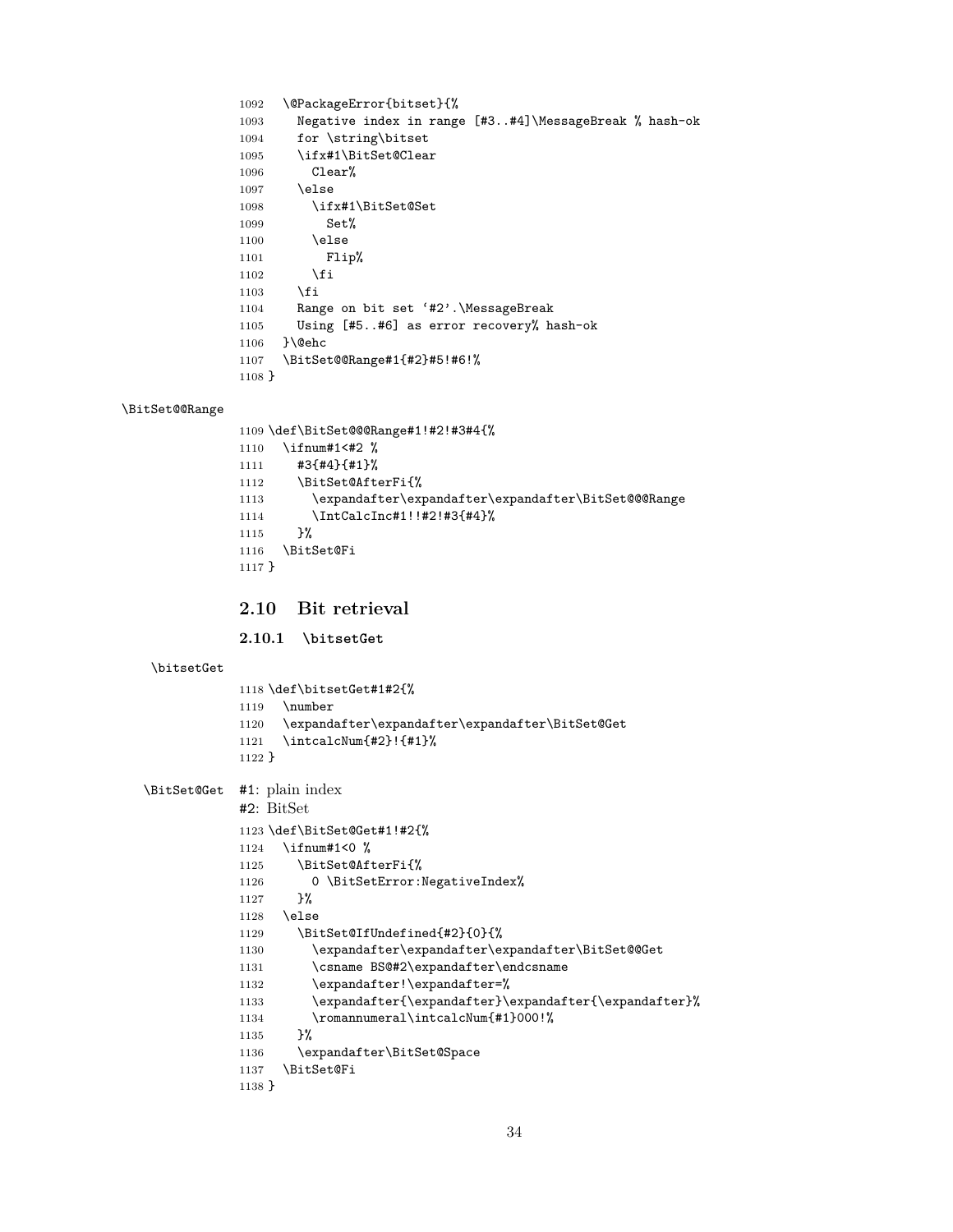## <span id="page-34-1"></span>\BitSet@@Get

<span id="page-34-20"></span><span id="page-34-19"></span><span id="page-34-18"></span>

|          | 1139 \def\BitSet@@Get#1#2=#3#4#5{% |
|----------|------------------------------------|
| 1140     | #3#4%                              |
|          | 1141 \ifx#5!%                      |
|          | $1142$ \ifx#1!%                    |
| 1143     | 0%                                 |
| 1144     | <b>\else</b>                       |
| 1145     | #1%                                |
| 1146     | \fi                                |
|          | 1147 \else                         |
| 1148     | \ifx#1! $%$                        |
| 1149     | 0%                                 |
| 1150     | \BitSet@AfterFiFi\BitSet@Cleanup   |
| 1151     | \else                              |
| 1152     | \BitSet@@Get#2=%                   |
| 1153     | \fi                                |
| 1154     | \BitSet@Fi                         |
| $1155$ } |                                    |

## <span id="page-34-7"></span><span id="page-34-5"></span><span id="page-34-0"></span>**2.10.2 \bitsetNextClearBit, \bitsetNextSetBit**

## <span id="page-34-15"></span>\bitsetNextClearBit

<span id="page-34-24"></span><span id="page-34-23"></span><span id="page-34-17"></span><span id="page-34-9"></span><span id="page-34-4"></span>

| 1156 \def\bitsetNextClearBit#1#2{%                            |  |
|---------------------------------------------------------------|--|
| \number<br>1157                                               |  |
| 1158 \expandafter\expandafter\expandafter\BitSet@NextClearBit |  |
| \intcalcNum{#2}!{#1} %<br>1159                                |  |
| $1160$ }                                                      |  |

<span id="page-34-25"></span><span id="page-34-22"></span><span id="page-34-21"></span><span id="page-34-16"></span><span id="page-34-14"></span><span id="page-34-13"></span><span id="page-34-12"></span><span id="page-34-11"></span><span id="page-34-10"></span><span id="page-34-8"></span><span id="page-34-6"></span><span id="page-34-3"></span><span id="page-34-2"></span>

| \BitSet@NextClearBit | #1: Index                                                                                                                                                                                                                                                                                                                                                                                                                                                                                                                                                               |
|----------------------|-------------------------------------------------------------------------------------------------------------------------------------------------------------------------------------------------------------------------------------------------------------------------------------------------------------------------------------------------------------------------------------------------------------------------------------------------------------------------------------------------------------------------------------------------------------------------|
|                      | $#2: \text{BitSet}$<br>1161 \def\BitSet@NextClearBit#1!#2{%<br>\ifnum#1<0 $\%$<br>1162<br>\BitSet@NextClearBit0!{#2}%<br>1163<br>\BitSet@AfterFi{%<br>1164<br>\expandafter\BitSet@Space<br>1165<br>\expandafter\BitSetError:NegativeIndex\romannumeral0%<br>1166<br>ን%<br>1167<br>\else<br>1168<br>\bitsetIsEmpty{#2}{#1}{%<br>1169<br>\expandafter\BitSet@Skip<br>1170<br>\number#1\expandafter\expandafter\expandafter!%<br>1171<br>\csname BS@#2\endcsname!!!!!!!!!=%<br>1172<br>{\BitSet@@NextClearBit#1!}%<br>1173<br>}‰<br>1174<br>\BitSet@Fi<br>1175<br>$1176$ } |
|                      | \BitSet@@NextClearBit #1: index for next bit in #2<br>$#2:$ next bit<br>1177 \def\BitSet@@NextClearBit#1!#2{%<br>$\iota$ ifx#2!%<br>1178<br>#1%<br>1179<br>\else<br>1180<br>\ifx#20%<br>1181<br>#1%<br>1182<br>\BitSet@AfterFiFi\BitSet@Cleanup<br>1183<br>\else<br>1184                                                                                                                                                                                                                                                                                                |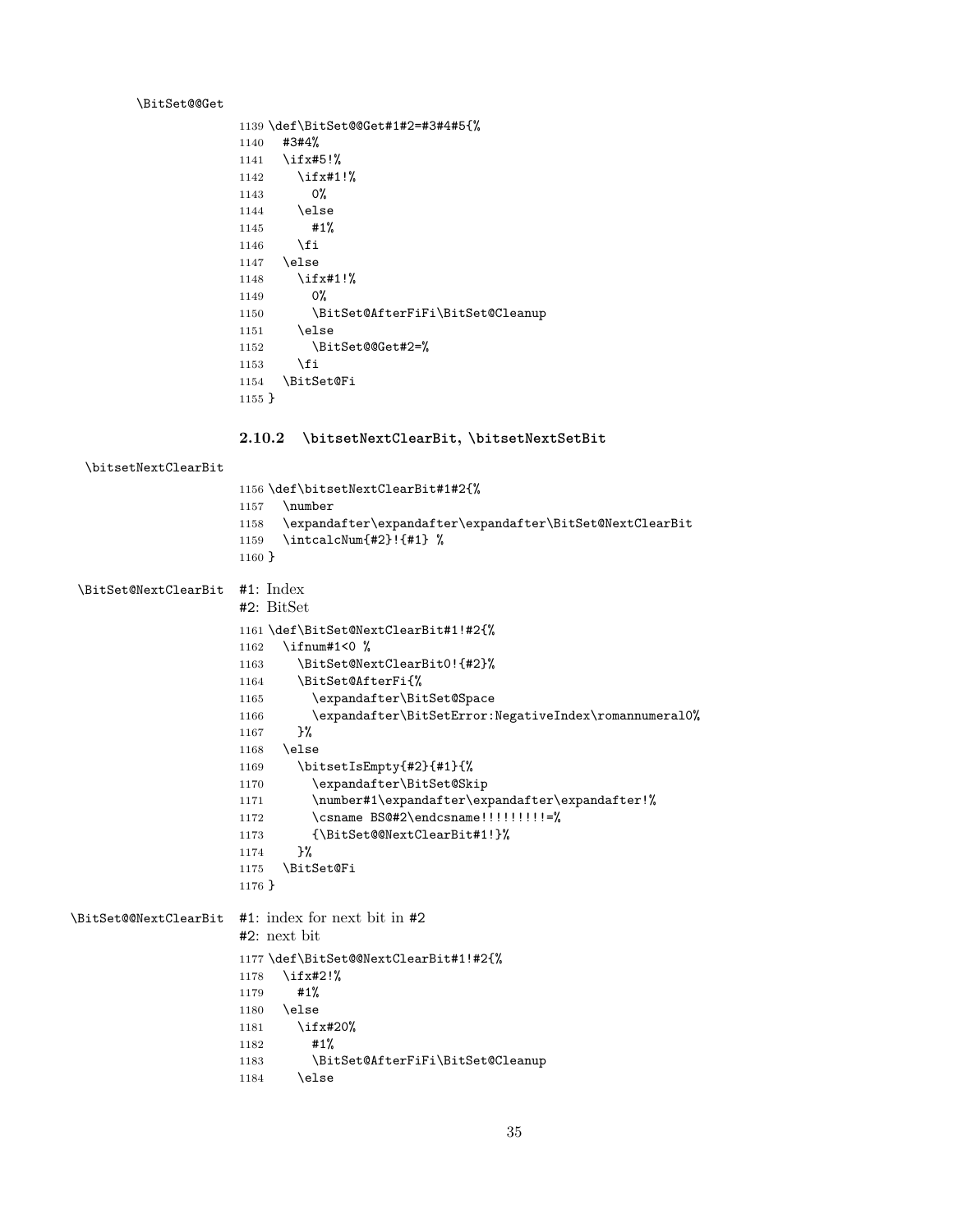```
1185 \BitSet@AfterFiFi{%
                   1186 \expandafter\expandafter\expandafter\BitSet@@NextClearBit
                   1187 \IntCalcInc#1!!%
                   1188 }%
                   1189 \fi
                   1190 \BitSet@Fi
                   1191 }
 \bitsetNextSetBit
                   1192 \def\bitsetNextSetBit#1#2{%
                   1193 \number
                   1194 \expandafter\expandafter\expandafter\BitSet@NextSetBit
                   1195 \intcalcNum{#2}!{#1} %
                   1196 }
\BitSet@NextSetBit #1: Index
                   #2: BitSet
                   1197 \def\BitSet@NextSetBit#1!#2{%
                   1198 \ifnum#1<0 %
                   1199 \BitSet@NextSetBit0!{#2}%
                   1200 \BitSet@AfterFi{%
                   1201 \expandafter\BitSet@Space
                   1202 \expandafter\BitSetError:NegativeIndex\romannumeral0%
                   1203 }%
                   1204 \else
                   1205 \bitsetIsEmpty{#2}{-1}{%
                   1206 \expandafter\BitSet@Skip
                   1207 \number#1\expandafter\expandafter\expandafter!%
                   1208 \csname BS@#2\endcsname!!!!!!!!!!=%
                   1209 {\BitSet@@NextSetBit#1!}%
                   1210 \frac{1}{6}1211 \BitSet@Fi
                   1212 }
\BitSet@@NextSetBit #1: index for next bit in #2
                   #2: next bit
                   1213 \def\BitSet@@NextSetBit#1!#2{%
                   1214 \ifx#2!%
                   1215 -1%1216 \else
                   1217 \ifx#21%
                   1218 #1%
                   1219 \BitSet@AfterFiFi\BitSet@Cleanup
                   1220 \else
                   1221 \BitSet@AfterFiFi{%
                   1222 \expandafter\expandafter\expandafter\BitSet@@NextSetBit
                   1223 \IntCalcInc#1!!%
                   1224 }%
                   1225 \fi
                   1226 \BitSet@Fi
                   1227 }
   \BitSet@Cleanup
                   1228 \def\BitSet@Cleanup#1!{}
      \BitSet@Skip #1: number of bits to skip
                   #2: bits
                   #3: continuation code
```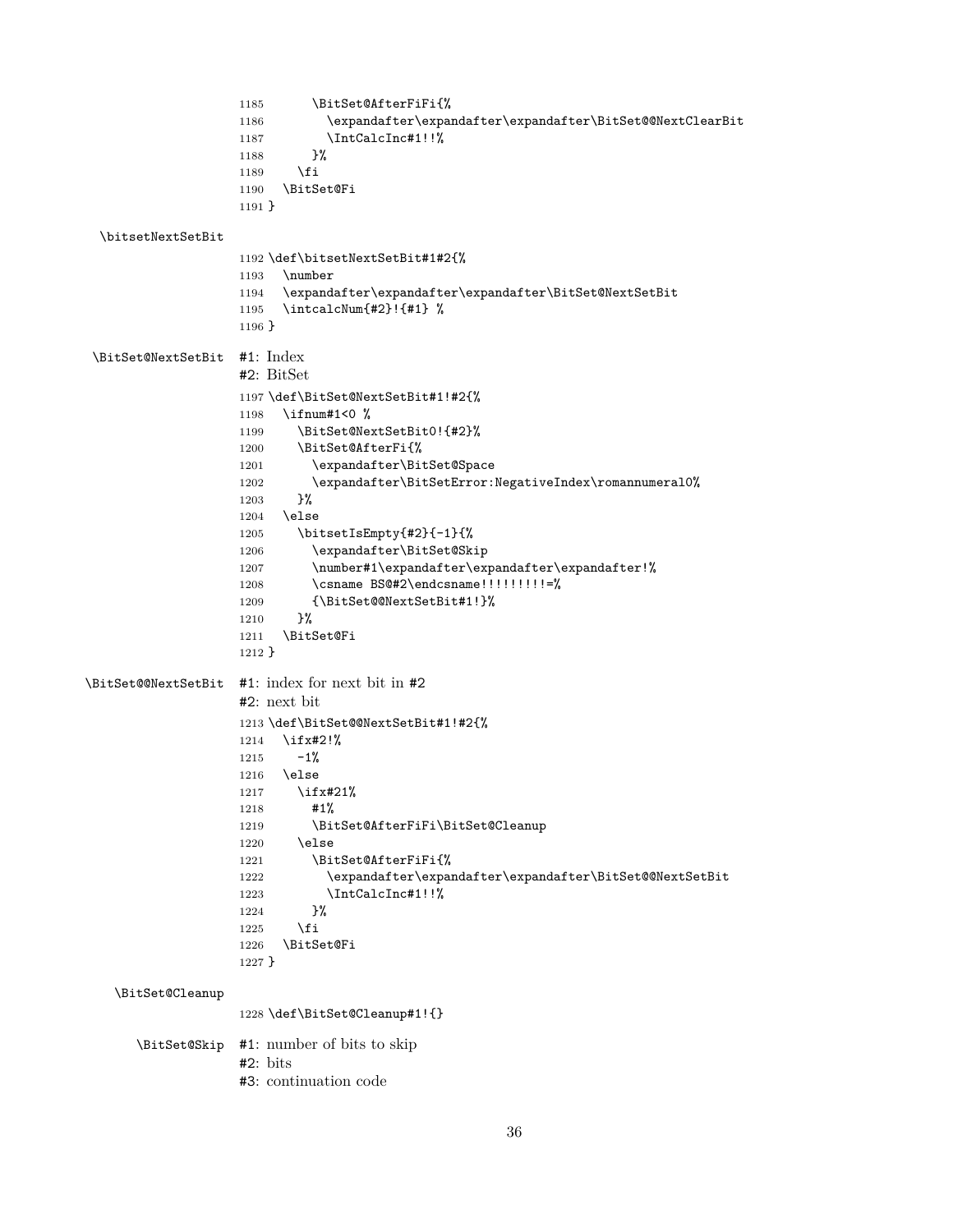<span id="page-36-24"></span><span id="page-36-23"></span><span id="page-36-22"></span><span id="page-36-21"></span><span id="page-36-20"></span><span id="page-36-19"></span><span id="page-36-18"></span><span id="page-36-17"></span><span id="page-36-16"></span><span id="page-36-15"></span><span id="page-36-14"></span><span id="page-36-13"></span><span id="page-36-12"></span><span id="page-36-11"></span><span id="page-36-10"></span><span id="page-36-9"></span><span id="page-36-8"></span><span id="page-36-7"></span><span id="page-36-6"></span><span id="page-36-5"></span><span id="page-36-4"></span><span id="page-36-3"></span><span id="page-36-2"></span><span id="page-36-1"></span><span id="page-36-0"></span>

|                       | 1229 \def\BitSet@Skip#1!#2{%                             |
|-----------------------|----------------------------------------------------------|
|                       | \ifx#2!%<br>1230                                         |
|                       | \BitSet@AfterFi{%<br>1231                                |
|                       | \BitSet@SkipContinue%<br>1232                            |
|                       | }‰<br>1233                                               |
|                       | \else<br>1234                                            |
|                       | \ifcase#1 %<br>1235                                      |
|                       | \BitSet@AfterFiFi{%<br>1236                              |
|                       | \BitSet@SkipContinue#2%<br>1237                          |
|                       | }%<br>1238                                               |
|                       | $\sigma$<br>1239                                         |
|                       | \BitSet@AfterFiFi\BitSet@SkipContinue<br>1240            |
|                       | $\chi$<br>1241                                           |
|                       | \BitSet@AfterFiFi{%<br>1242                              |
|                       | \expandafter\BitSet@SkipContinue\BitSet@Gobble<br>1243   |
|                       | }%<br>1244                                               |
|                       | \else<br>1245                                            |
|                       | \ifnum#1>8 %<br>1246                                     |
|                       | \BitSet@AfterFiFiFi{%<br>1247                            |
|                       | \expandafter\BitSet@Skip<br>1248                         |
|                       | \number\IntCalcSub#1!8!\expandafter!%<br>1249            |
|                       | \BitSet@GobbleSeven<br>1250                              |
|                       | }‰<br>1251                                               |
|                       | \else<br>1252                                            |
|                       | \BitSet@AfterFiFiFi{%<br>1253                            |
|                       | \expandafter\expandafter\expandafter\BitSet@Skip<br>1254 |
|                       | \IntCalcDec#1!!%<br>1255                                 |
|                       | }%<br>1256                                               |
|                       | \fi<br>1257                                              |
|                       | \fi<br>1258                                              |
|                       | \BitSet@Fi<br>1259                                       |
|                       | $1260$ }                                                 |
| \BitSet@SkipContinue  | #1: remaining bits                                       |
|                       | #2: continuation code                                    |
|                       |                                                          |
|                       | 1261 \def\BitSet@SkipContinue#1!#2=#3{%<br>#3#1!%        |
|                       | 1262<br>$1263$ }                                         |
|                       |                                                          |
| \BitSet@GobbleSeven   |                                                          |
|                       | 1264 \def\BitSet@GobbleSeven#1#2#3#4#5#6#7{}             |
|                       | 2.10.3<br>\bitsetGetSetBitList                           |
|                       |                                                          |
| \bitsetGetSetBitList  | It's just a wrapper for \bitsetNextSetBit.               |
|                       | 1265 \def\bitsetGetSetBitList#1{%                        |
|                       | \romannumeral0%<br>1266                                  |
|                       | \bitsetIsEmpty{#1}{ }{%<br>1267                          |
|                       | \expandafter\BitSet@GetSetBitList<br>1268                |
|                       | \number\BitSet@NextSetBit0!{#1}!{#1}{}!%<br>1269         |
|                       | }‰<br>1270                                               |
|                       | $1271$ }                                                 |
| \BitSet@GetSetBitList | $#1:$ found index                                        |
|                       | #2: BitSet                                               |
|                       | $#3:$ comma $#4:$ result                                 |
|                       |                                                          |
|                       | 1272 \def\BitSet@GetSetBitList#1!#2#3#4!{%               |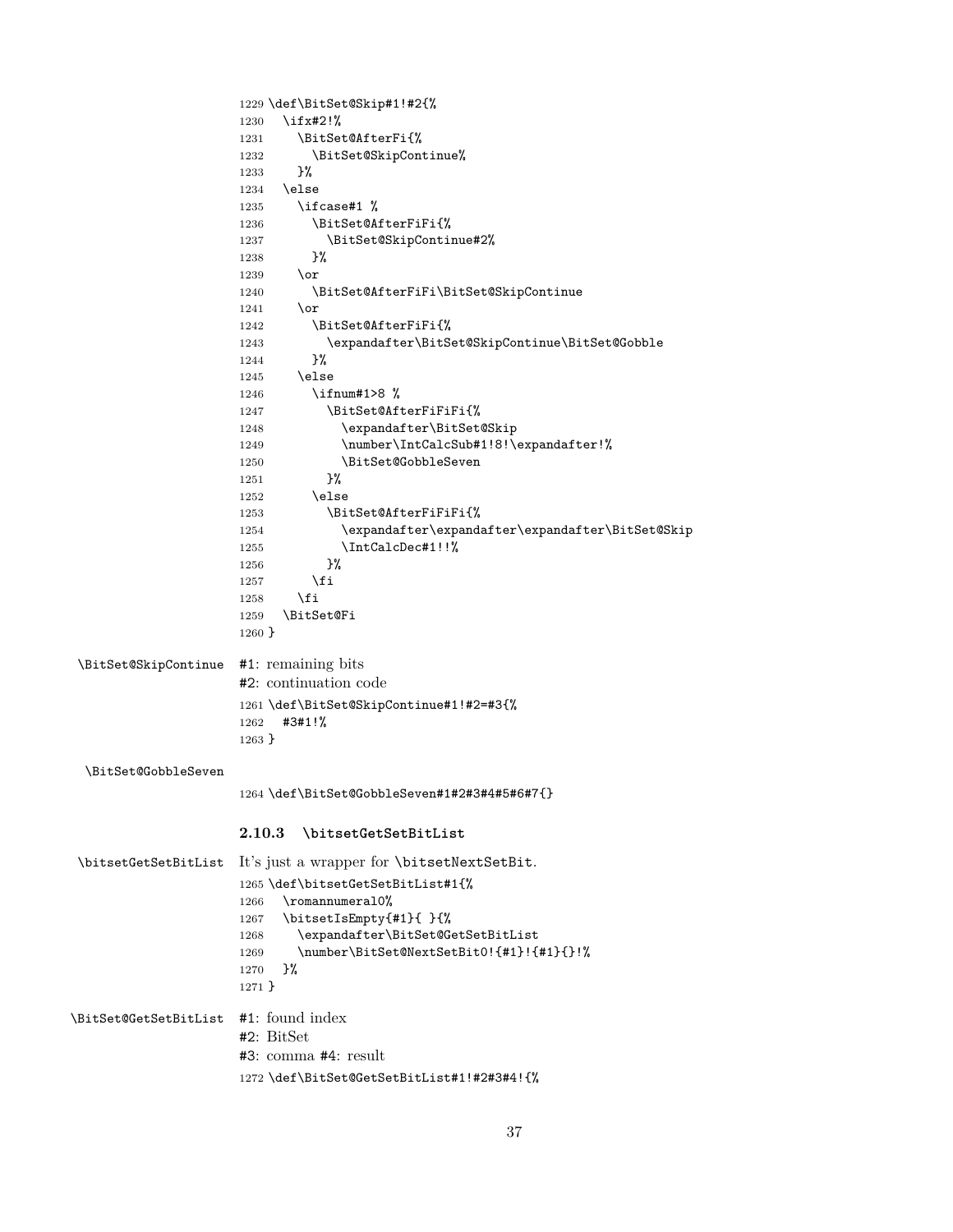```
1273 \ifnum#1<0 %
1274 \BitSet@AfterFi{ #4}%
1275 \else
1276 \BitSet@AfterFi{%
1277 \expandafter\BitSet@GetSetBitList\number
1278 \expandafter\expandafter\expandafter\BitSet@NextSetBit
1279 \IntCalcInc#1!!{#2}!{#2},#4#3#1!%
1280 }%
1281 \BitSet@Fi
1282 }
```
## <span id="page-37-26"></span><span id="page-37-22"></span><span id="page-37-15"></span><span id="page-37-12"></span><span id="page-37-10"></span><span id="page-37-0"></span>**2.11 Bit set properties**

#### <span id="page-37-18"></span>\bitsetSize

```
1283 \def\bitsetSize#1{%
             1284 \number
             1285 \BitSet@IfUndefined{#1}{0 }{%
             1286 \expandafter\expandafter\expandafter\BitSet@Size
             1287 \expandafter\expandafter\expandafter1%
             1288 \expandafter\expandafter\expandafter!%
             1289 \csname BS@#1\endcsname!0!%
             1290 }%
            1291 }
\BitSet@Size #1: counter
            #2#3: bits
             #4: result
             1292 \def\BitSet@Size#1!#2#3!#4!{%
             1293 \ifx#21%
             1294 \ifx\\#3\\%
             1295 \BitSet@AfterFiFi{#1 }%
             1296 \lambdaelse
             1297 \BitSet@AfterFiFi{%
             1298 \expandafter\expandafter\expandafter\EitSet@Size
             1299 \IntCalcInc#1!!#3!#1!%
             1300 }%
             1301 \qquad \text{If }i
             1302 \else
             1303 \ifx\\#3\\%
             1304 \BitSet@AfterFiFi{#4 }%
             1305 \else
             1306 \BitSet@AfterFiFi{%
             1307 \expandafter\expandafter\expandafter\BitSet@Size
             1308 \IntCalcInc#1!!#3!#4!%
             1309 }%
             1310 \fi
             1311 \fi
             1312 \BitSet@Fi
             1313 }
```
#### <span id="page-37-17"></span>\bitsetCardinality

<span id="page-37-24"></span><span id="page-37-23"></span><span id="page-37-11"></span><span id="page-37-8"></span><span id="page-37-7"></span><span id="page-37-6"></span><span id="page-37-2"></span>\def\bitsetCardinality#1{%

<span id="page-37-27"></span>\number

- <span id="page-37-13"></span>\BitSet@IfUndefined{#1}{0 }{%
- <span id="page-37-9"></span>\expandafter\expandafter\expandafter\BitSet@Cardinality
- 1318 \expandafter\expandafter\expandafter0%
- \expandafter\expandafter\expandafter!%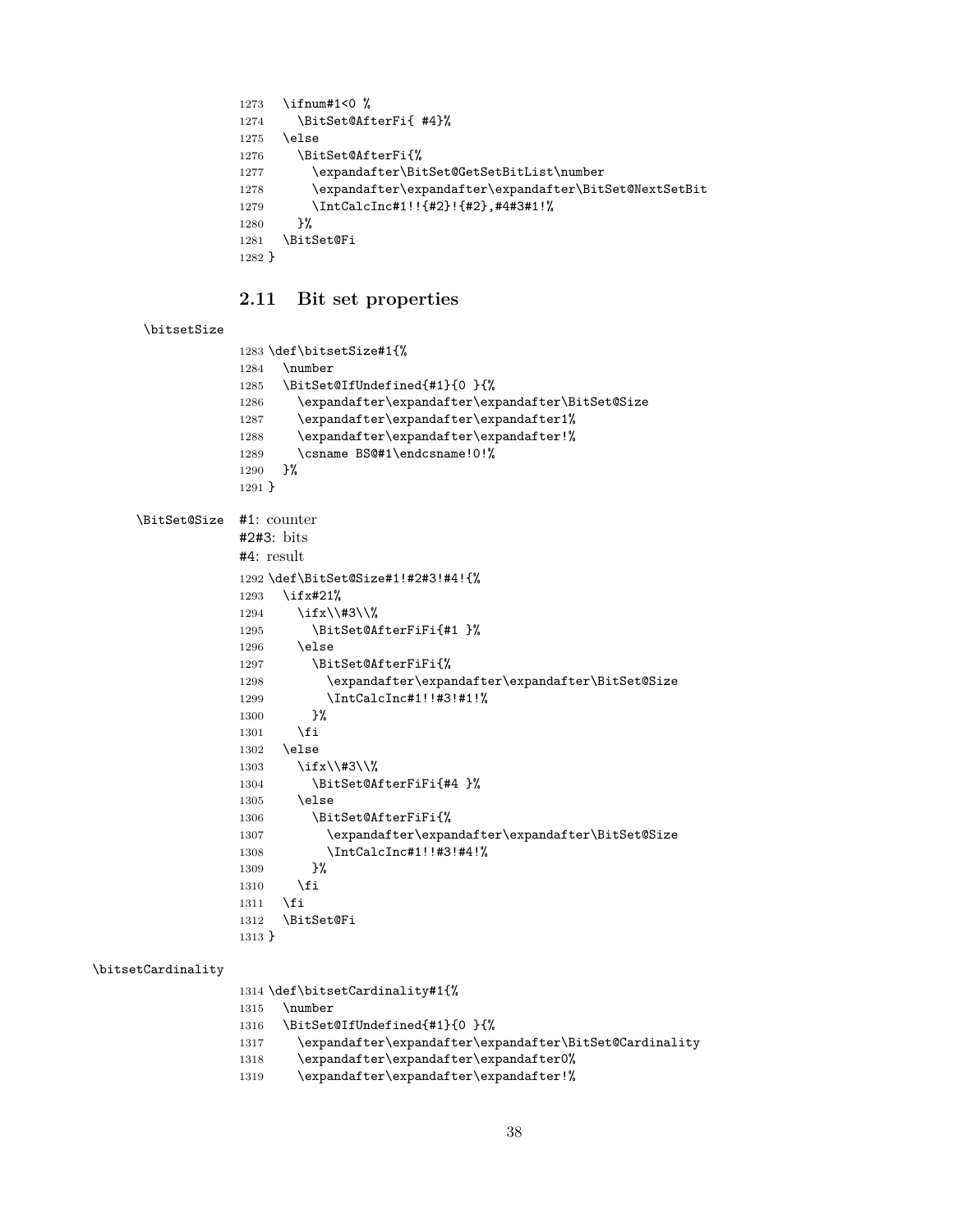```
1320 \csname BS@#1\endcsname!%
                   1321 }%
                   1322 }
\BitSet@Cardinality #1: result
                   #2#3: bits
                   1323 \def\BitSet@Cardinality#1!#2#3!{%
                   1324 \ifx#21%
                   1325 \ifx\\#3\\%
                   1326 \BitSet@AfterFiFi{\IntCalcInc#1! }%
                   1327 \else
                   1328 \BitSet@AfterFiFi{%
                   1329 \expandafter\expandafter\expandafter\BitSet@Cardinality
                   1330 \IntCalcInc#1!!#3!%
                   1331 }%
                   1332 \fi
                   1333 \else
                   1334 \ifx\\#3\\%
                   1335 \BitSet@AfterFiFi{#1 }%
                   1336 \else
                   1337 \BitSet@AfterFiFi{%
                   1338 \BitSet@Cardinality#1!#3!%
                   1339 }%
                   1340 \fi
                   1341 \fi
                   1342 \BitSet@Fi
                   1343 }
                   2.12 Queries
  \bitsetIsDefined
                   1344 \def\bitsetIsDefined#1{%
                   1345 \BitSet@IfUndefined{#1}%
                   1346 \BitSet@SecondOfTwo
                   1347 \BitSet@FirstOfTwo
                   1348 }
    \bitsetIsEmpty
                   1349 \def\bitsetIsEmpty#1{%
                   1350 \BitSet@IfUndefined{#1}\BitSet@FirstOfTwo{%
                   1351 \expandafter\ifx\csname BS@#1\endcsname\BitSet@Zero
                   1352 \expandafter\BitSet@FirstOfTwo
                   1353 \else
                   1354 \expandafter\BitSet@SecondOfTwo
                   1355 \fi
                   1356 }%
                   1357 }
      \BitSet@Zero
                   1358 \def\BitSet@Zero{0}
      \bitsetQuery
                   1359 \def\bitsetQuery#1#2{%
                   1360 \ifnum\bitsetGet{#1}{#2}=1 %
                   1361 \expandafter\BitSet@FirstOfTwo
                   1362 \else
                   1363 \expandafter\BitSet@SecondOfTwo
```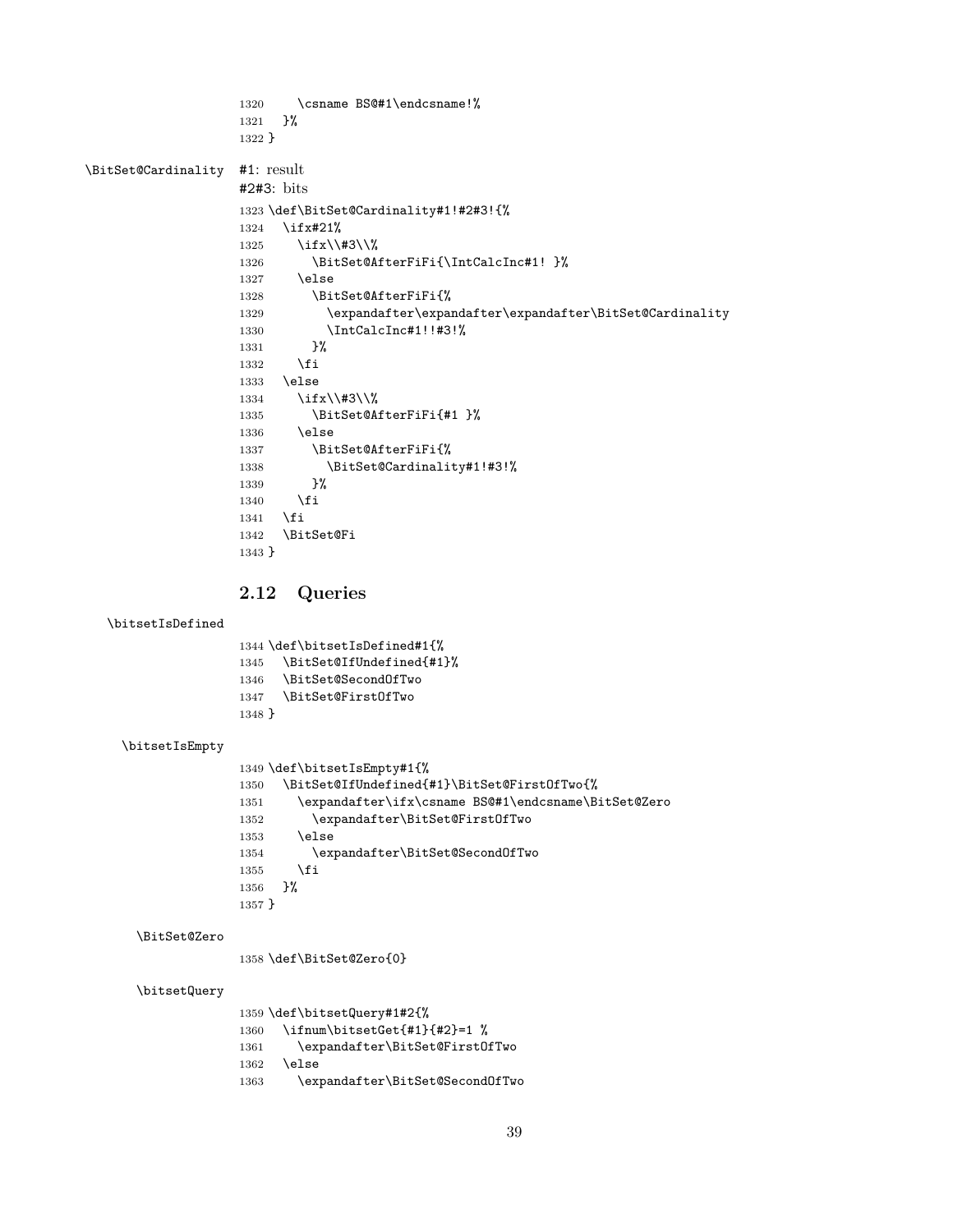\fi }

## <span id="page-39-17"></span>\bitsetEquals

<span id="page-39-20"></span><span id="page-39-19"></span><span id="page-39-11"></span><span id="page-39-10"></span><span id="page-39-9"></span><span id="page-39-8"></span>

|          | 1366 \def\bitsetEquals#1#2{%                                 |
|----------|--------------------------------------------------------------|
| 1367     | \BitSet@IfUndefined{#1}{%                                    |
| 1368     | \BitSet@IfUndefined{#2}\BitSet@First0fTwo\BitSet@Second0fTwo |
| 1369     | $H\%$                                                        |
| 1370     | \BitSet@IfUndefined{#2}\BitSet@SecondOfTwo{%                 |
| 1371     | \expandafter\ifx\csname BS@#1\expandafter\endcsname          |
| 1372     | \csname BS@#2\endcsname                                      |
| 1373     | \expandafter\BitSet@FirstOfTwo                               |
| 1374     | \else                                                        |
| 1375     | \expandafter\BitSet@SecondOfTwo                              |
| 1376     | \fi                                                          |
| 1377     | ጉ%                                                           |
| 1378     | ጉ%                                                           |
| $1379$ } |                                                              |
|          |                                                              |

#### <span id="page-39-18"></span>\bitsetIntersects

<span id="page-39-21"></span><span id="page-39-16"></span><span id="page-39-15"></span><span id="page-39-14"></span><span id="page-39-12"></span>

| 1380 \def\bitsetIntersects#1#2{%                                    |
|---------------------------------------------------------------------|
| \bitsetIsEmpty{#1}\BitSet@SecondOfTwo{%<br>1381                     |
| \bitsetIsEmpty{#2}\BitSet@SecondOfTwo{%<br>1382                     |
| \expandafter\expandafter\expandafter\BitSet@Intersects<br>1383      |
| \csname BS@#1\expandafter\expandafter\expandafter\endcsname<br>1384 |
| \expandafter\expandafter\expandafter!%<br>1385                      |
| \csname BS@#2\endcsname!%<br>1386                                   |
| ጉ%<br>1387                                                          |
| ጉ%<br>1388                                                          |
| $1389$ }                                                            |
|                                                                     |

#### <span id="page-39-13"></span>\BitSet@Intersects

<span id="page-39-23"></span><span id="page-39-22"></span><span id="page-39-7"></span><span id="page-39-6"></span><span id="page-39-5"></span><span id="page-39-4"></span><span id="page-39-3"></span><span id="page-39-2"></span><span id="page-39-1"></span><span id="page-39-0"></span>

| 1390 \def\BitSet@Intersects#1#2!#3#4!{%        |
|------------------------------------------------|
| \ifnum#1#3=11 %<br>1391                        |
| \BitSet@AfterFi\BitSet@FirstOfTwo<br>1392      |
| \else<br>1393                                  |
| \ifx\\#2\\%<br>1394                            |
| \BitSet@AfterFiFi\BitSet@SecondOfTwo<br>1395   |
| \else<br>1396                                  |
| \ifx\\#4\\%<br>1397                            |
| \BitSet@AfterFiFiFi\BitSet@SecondOfTwo<br>1398 |
| \else<br>1399                                  |
| \BitSet@AfterFiFiFi{%<br>1400                  |
| \BitSet@Intersects#2!#4!%<br>1401              |
| ጉ%<br>1402                                     |
| \fi<br>1403                                    |
| \fi<br>1404                                    |
| <b>\BitSet@Fi</b><br>1405                      |
| $1406 \}$                                      |
|                                                |
| 1407 \BitSet@AtEnd%                            |
| $1408 \; \langle$ /package $\rangle$           |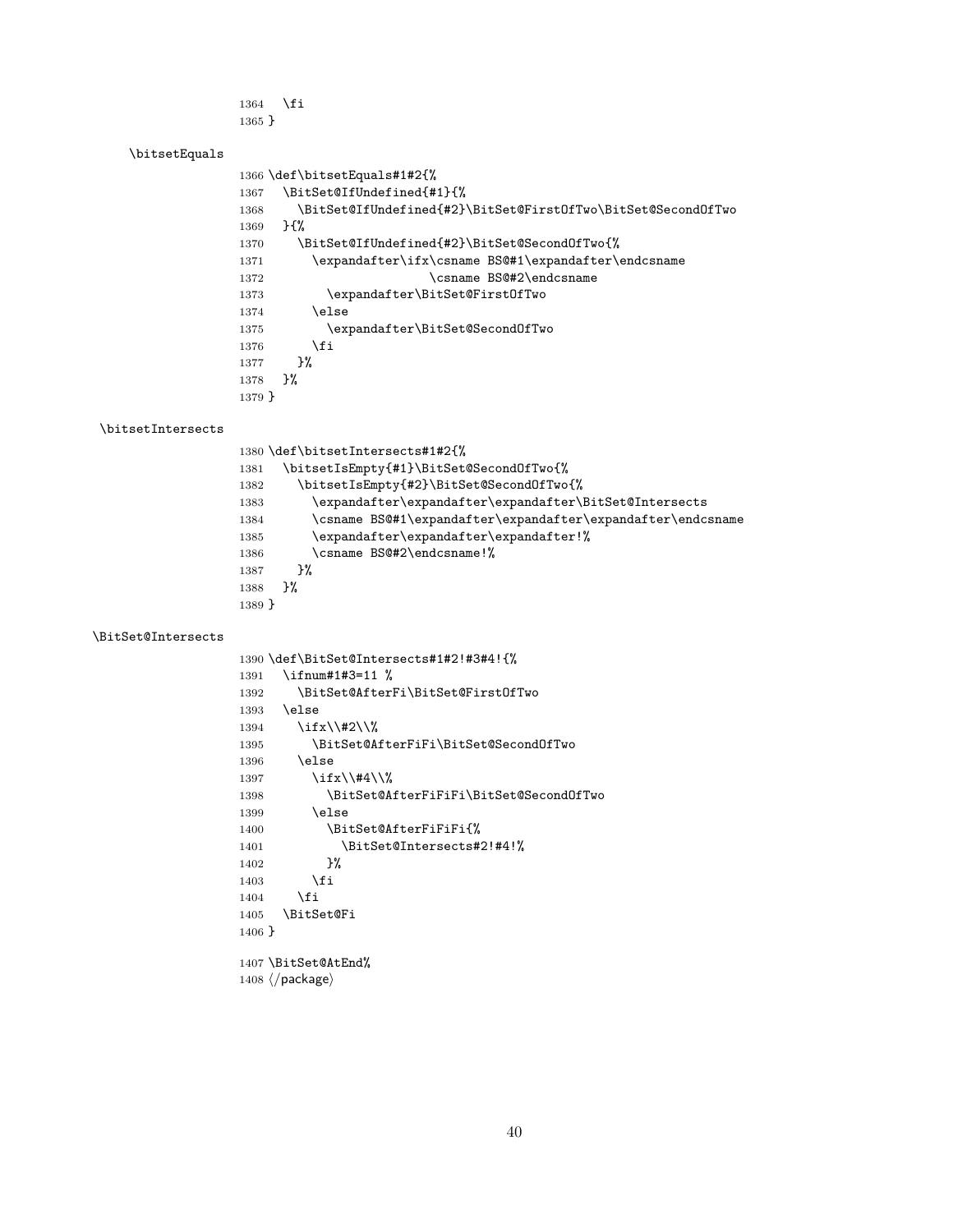## <span id="page-40-0"></span>**3 Installation**

### <span id="page-40-1"></span>**3.1 Download**

Package. This package is available on CTAN<sup>[1](#page-40-6)</sup>:

**[CTAN:macros/latex/contrib/bitset/bitset.dtx](https://ctan.org/tex-archive/macros/latex/contrib/bitset/bitset.dtx)** The source file.

**[CTAN:macros/latex/contrib/bitset/bitset.pdf](https://ctan.org/tex-archive/macros/latex/contrib/bitset/bitset.pdf)** Documentation.

**Bundle.** All the packages of the bundle 'bitset' are also available in a TDS compliant ZIP archive. There the packages are already unpacked and the documentation files are generated. The files and directories obey the TDS standard.

```
CTAN:install/macros/latex/contrib/bitset.tds.zip
```
*TDS* refers to the standard "A Directory Structure for T<sub>E</sub>X Files" ([CTAN:pkg/tds](http://ctan.org/pkg/tds)). Directories with texmf in their name are usually organized this way.

## <span id="page-40-2"></span>**3.2 Bundle installation**

**Unpacking.** Unpack the bitset.tds.zip in the TDS tree (also known as texmf tree) of your choice. Example (linux):

unzip bitset.tds.zip -d ~/texmf

#### <span id="page-40-3"></span>**3.3 Package installation**

**Unpacking.** The .dtx file is a self-extracting docstrip archive. The files are extracted by running the  $.$ dtx through plain T<sub>E</sub>X:

tex bitset.dtx

**TDS.** Now the different files must be moved into the different directories in your installation TDS tree (also known as texmf tree):

```
bitset.sty \rightarrow tex/generic/bitset/bitset.sty
\texttt{bitset.pdf} \rightarrow \texttt{doc/lates/bitset/bitset.pdf}bitset.dtx \rightarrow source/latex/bitset/bitset.dtx
```
If you have a docstrip.cfg that configures and enables docstrip's TDS installing feature, then some files can already be in the right place, see the documentation of docstrip.

## <span id="page-40-4"></span>**3.4 Refresh file name databases**

If your T<sub>EX</sub> distribution  $(TEX \text{ Live}, \text{mikTFX}, \dots)$  relies on file name databases, you must refresh these. For example, TFX Live users run texhash or mktexlsr.

## <span id="page-40-5"></span>**3.5 Some details for the interested**

**Unpacking with L<sup>A</sup>TEX.** The .dtx chooses its action depending on the format:

plain T<sub>E</sub>X: Run docstrip and extract the files.

**LATEX:** Generate the documentation.

<span id="page-40-6"></span><sup>1</sup>[CTAN:pkg/bitset](http://ctan.org/pkg/bitset)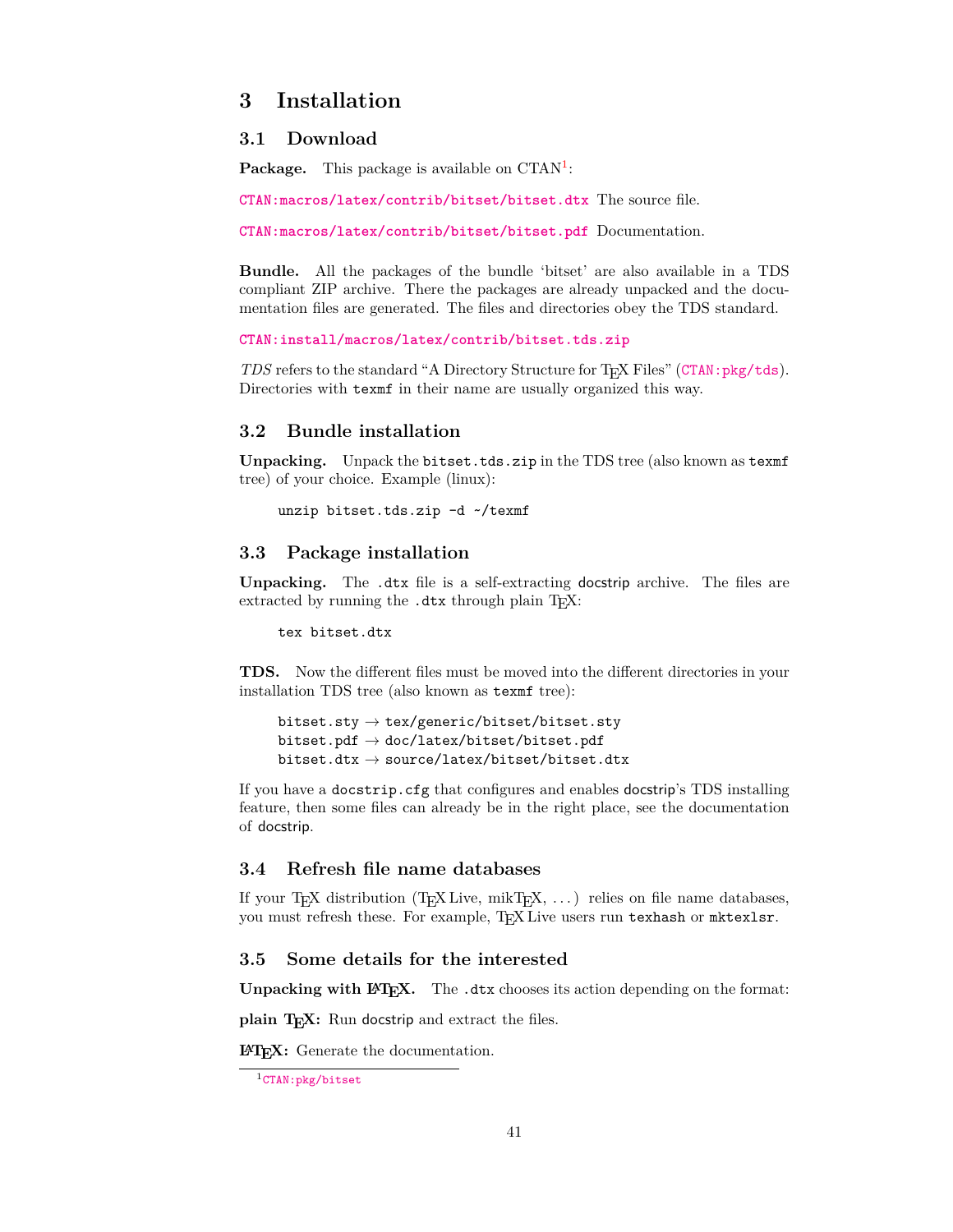If you insist on using  $L^2T_FX$  for docstrip (really, docstrip does not need  $L^2T_FX$ ), then inform the autodetect routine about your intention:

latex \let\install=y\input{bitset.dtx}

Do not forget to quote the argument according to the demands of your shell.

Generating the documentation. You can use both the .dtx or the .drv to generate the documentation. The process can be configured by the configuration file  $l$ txdoc.cfg. For instance, put this line into this file, if you want to have  $A4$ as paper format:

\PassOptionsToClass{a4paper}{article}

An example follows how to generate the documentation with pdfL<sup>AT</sup>EX:

```
pdflatex bitset.dtx
makeindex -s gind.ist bitset.idx
pdflatex bitset.dtx
makeindex -s gind.ist bitset.idx
pdflatex bitset.dtx
```
## <span id="page-41-0"></span>**4 History**

## <span id="page-41-1"></span>**[2007/09/28 v1.0]**

• First version.

## <span id="page-41-2"></span>**[2011/01/30 v1.1]**

• Already loaded package files are not input in plain TFX.

## <span id="page-41-3"></span>**[2016/05/16 v1.2]**

• Documentation updates.

## <span id="page-41-4"></span>**[2019/12/09 v1.3]**

• Documentation updates.

## <span id="page-41-5"></span>**5 Index**

Numbers written in italic refer to the page where the corresponding entry is described; numbers underlined refer to the code line of the definition; plain numbers refer to the code lines where the entry is used.

| <b>Symbols</b>                                               |                                                                                                                                                                                                                                                                                                    |
|--------------------------------------------------------------|----------------------------------------------------------------------------------------------------------------------------------------------------------------------------------------------------------------------------------------------------------------------------------------------------|
| \@PackageError 176, 368, 924, 1079, 1092                     | $\setminus$ aftergroup $29$                                                                                                                                                                                                                                                                        |
| $\text{Qehc}$ 178, 370, 926, 1084, 1106                      |                                                                                                                                                                                                                                                                                                    |
|                                                              | $\left\{ \Delta t \right\}$ 646, 655                                                                                                                                                                                                                                                               |
| $\text{Qundefined} \dots \dots \dots \dots \dots \dots \ 58$ | $\big\{\big\}$ $\big\{\big\}$ $\big\}$ $\big\}$ $\big\{$ $\big\}$ $\big\}$ $\big\{$ $\big\}$ $\big\}$ $\big\}$ $\big\}$ $\big\{$ $\big\}$ $\big\}$ $\big\}$ $\big\{$ $\big\}$ $\big\}$ $\big\{$ $\big\}$ $\big\{$ $\big\}$ $\big\{$ $\big\}$ $\big\{$ $\big\}$ $\big\{$ $\big\}$ $\big\{$ $\big\}$ |
|                                                              |                                                                                                                                                                                                                                                                                                    |
| 571, 580, 642, 689, 692, 727,                                | $\big\{\big\}$ $\big\{\big\}$ $\big\}$ $\big\}$ $\big\}$ $\big\}$ $\big\}$ $\big\}$ $\big\}$ $\big\}$ $\big\}$ $\big\}$ $\big\}$ $\big\}$ $\big\}$ $\big\}$ $\big\}$ $\big\}$ $\big\}$ $\big\}$ $\big\}$ $\big\}$ $\big\{$ $\big\}$ $\big\{$ $\big\}$ $\big\{$ $\big\}$ $\big\{$ $\big\}$ $\big\{$ |
| 730, 767, 770, 800, 802, 810,                                | $\left\{ \text{BigIntCalcShl} \dots \dots \dots \ 660, 667 \right\}$                                                                                                                                                                                                                               |
| 1294, 1303, 1325, 1334, 1394, 1397                           | $\left\{ \Delta t \right\}$                                                                                                                                                                                                                                                                        |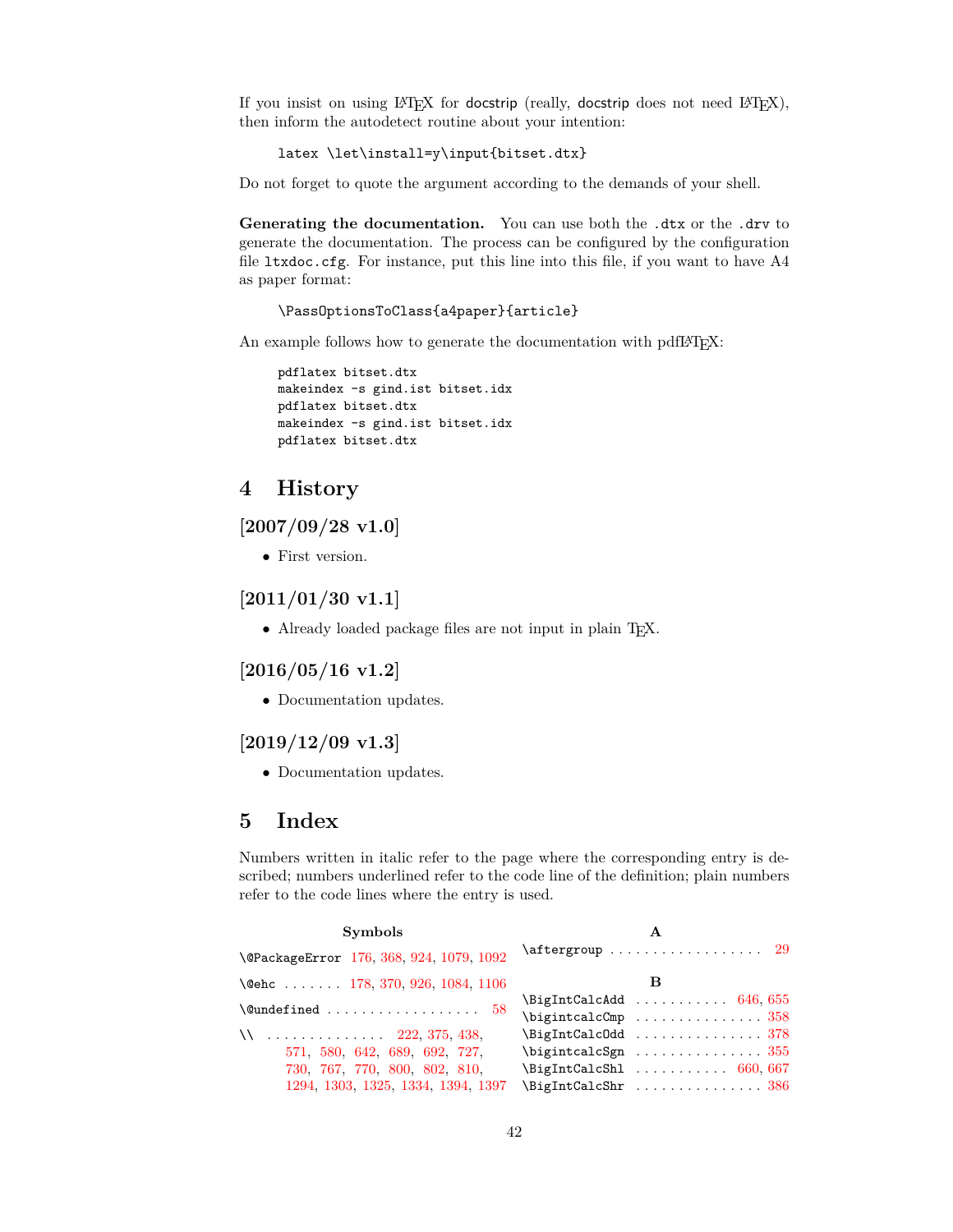$\text{bitset} \dots \dots \dots \dots \dots \ 1094$  $\text{bitset} \dots \dots \dots \dots \dots \ 1094$ \BitSet@@@Range . . . . [1086,](#page-32-2) [1109,](#page-33-5) [1113](#page-33-6) \BitSet@@@Set ....... [984,](#page-30-2) [991,](#page-30-3) [1026](#page-31-1) \BitSet@@CheckIndex ...... [169,](#page-12-3) [173](#page-12-4) \BitSet@@Clear . . . . . . . . . . [930,](#page-29-3) [942](#page-29-4) \BitSet@@Flip ......... [1001,](#page-30-4) [1013](#page-31-2) \BitSet@@Get . . . . . . . . . . . [1130,](#page-33-7) [1139](#page-34-1) \BitSet@@GetBin . . . . . . . . . [407,](#page-17-5) [410](#page-17-6)  $\verb+\Bitset@GetDec ... ... 575, \underline{579}, 605$  $\verb+\Bitset@GetDec ... ... 575, \underline{579}, 605$  $\verb+\Bitset@GetDec ... ... 575, \underline{579}, 605$  $\verb+\Bitset@GetDec ... ... 575, \underline{579}, 605$ \BitSet@@GetDecBig . . . . . . . . [654,](#page-23-6) [665](#page-23-7)  $\big\}$ BitSet@@GetHex . . . . . . . . . [479,](#page-19-0)  $512$ \BitSet@@GetOct . . . . . . . . . [465,](#page-19-1) [487](#page-19-2) \BitSet@@GetOctHex . [462,](#page-19-3) [476,](#page-19-4) [546,](#page-20-1) [550](#page-20-2) \BitSet@@NextClearBit ... [1173,](#page-34-2) [1177](#page-34-3) \BitSet@@NextSetBit . . . . . [1209,](#page-35-0) [1213](#page-35-1) \BitSet@@Range . [1065,](#page-32-3) [1070,](#page-32-4) [1107,](#page-33-8) [1109](#page-33-9) \BitSet@@Set . . . . . . . . . . . . . [970,](#page-30-5) [977](#page-30-6) \BitSet@@TestMode . . . . . . . . . . . . [124](#page-11-4) \BitSet@AfterFi . . . . . . . . . . . . . . [157,](#page-12-5) [175,](#page-12-6) [181,](#page-13-4) [225,](#page-14-2) [384,](#page-17-7) [399,](#page-17-8) [413,](#page-17-9) [418,](#page-18-2) [429,](#page-18-3) [434,](#page-18-4) [439,](#page-18-5) [443,](#page-18-6) [451,](#page-18-7) [456,](#page-18-8) [489,](#page-19-5) [494,](#page-19-6) [514,](#page-20-3) [519,](#page-20-4) [552,](#page-21-5) [560,](#page-21-6) [572,](#page-21-7) [574,](#page-21-8) [1112,](#page-33-10) [1125,](#page-33-11) [1164,](#page-34-4) [1200,](#page-35-2) [1231,](#page-36-1) [1274,](#page-37-3) [1276,](#page-37-4) [1392](#page-39-2) \BitSet@AfterFiFi . . . . . . . . . . . .  $\ldots$  .  $\frac{158}{263}$ , [296,](#page-15-0) [582,](#page-21-9) [587,](#page-21-10) [591,](#page-21-11) [597,](#page-22-2) [644,](#page-22-3) [649,](#page-23-8) [653,](#page-23-9) [658,](#page-23-10) [773,](#page-25-3) [891,](#page-28-1) [953,](#page-29-5) [984,](#page-30-2) [1026,](#page-31-1) [1150,](#page-34-5) [1183,](#page-34-6) [1185,](#page-35-3) [1219,](#page-35-4) [1221,](#page-35-5) [1236,](#page-36-2) [1240,](#page-36-3) [1242,](#page-36-4) [1295,](#page-37-5) [1297,](#page-37-6) [1304,](#page-37-7) [1306,](#page-37-8) [1326,](#page-38-3) [1328,](#page-38-4) [1335,](#page-38-5) [1337,](#page-38-6) [1395](#page-39-3) \BitSet@AfterFiFiFi [159,](#page-12-8) [697,](#page-24-5) [701,](#page-24-6) [737,](#page-25-4) [741,](#page-25-5) [816,](#page-26-4) [821,](#page-26-5) [956,](#page-29-6) [961,](#page-30-7) [1029,](#page-31-3) [1034,](#page-31-4) [1247,](#page-36-5) [1253,](#page-36-6) [1398,](#page-39-4) [1400](#page-39-5) \BitSet@And . . . . . . . . . . . . . . [677,](#page-23-11) [688](#page-24-7) \BitSet@AndNot .......... [715,](#page-24-8) [726](#page-24-9) \BitSet@AtEnd . . . . . . [95,](#page-10-2) [96,](#page-10-3) [118,](#page-11-5) [1407](#page-39-6) \BitSet@Cardinality . . . . . [1317,](#page-37-9) [1323](#page-38-7) \BitSet@CheckIndex . . . . . . . . . . . . . . . . . . . [167,](#page-12-9) [898,](#page-28-2) [901,](#page-28-3) [904,](#page-28-4) [911](#page-28-5) \BitSet@Cleanup . . . . . . . . . . . . . . . [891,](#page-28-1) [953,](#page-29-5) [1150,](#page-34-5) [1183,](#page-34-6) [1219,](#page-35-4) [1228](#page-35-6) \BitSet@Clear . . . . . . . . . . . . . . . . . [898,](#page-28-2) [913,](#page-29-7) [928,](#page-29-8) [1042,](#page-31-5) [1056,](#page-32-5) [1095](#page-33-12)  $\big\}$ BitSet@Empty . . . . . [142,](#page-11-6) [150,](#page-12-10) [201,](#page-13-5) [204,](#page-13-6) [206,](#page-13-7) [240,](#page-14-4) [243,](#page-14-5) [245,](#page-14-6) [251,](#page-14-7) [347,](#page-16-5) [350,](#page-16-6) [352,](#page-16-7) [470,](#page-19-7) [484,](#page-19-8) [488,](#page-19-9) [513,](#page-20-5) [682,](#page-23-12) [720,](#page-24-10) [793,](#page-26-6) [871,](#page-28-6) [883,](#page-28-7) [889,](#page-28-8) [932,](#page-29-9) [936,](#page-29-10) [944,](#page-29-11) [946,](#page-29-12) [952,](#page-29-13) [972,](#page-30-8) [982,](#page-30-9) [1003,](#page-30-10) [1007,](#page-31-6) [1016,](#page-31-7) [1024](#page-31-8) \BitSet@ErrorInvalidBitValue . . . . . . . . . . . . . . . . . [917,](#page-29-14) <u>923</u>, [1060](#page-32-6) \BitSet@Fi [156,](#page-12-11) [157,](#page-12-12) [158,](#page-12-13) [159,](#page-12-14) [184,](#page-13-8) [228,](#page-14-8) [274,](#page-15-1) [305,](#page-15-2) [388,](#page-17-10) [403,](#page-17-11) [419,](#page-18-9) [435,](#page-18-10) [447,](#page-18-11) [457,](#page-18-12) [499,](#page-19-10) [524,](#page-20-6) [561,](#page-21-12) [577,](#page-21-13) [601,](#page-22-4) [663,](#page-23-13) [706,](#page-24-11) [746,](#page-25-6) [777,](#page-25-7) [826,](#page-26-7) [895,](#page-28-9) [966,](#page-30-11) [989,](#page-30-12) [1039,](#page-31-9) [1116,](#page-33-13)

[1137,](#page-33-14) [1154,](#page-34-7) [1175,](#page-34-8) [1190,](#page-35-7) [1211,](#page-35-8) [1226,](#page-35-9) [1259,](#page-36-7) [1281,](#page-37-10) [1312,](#page-37-11) [1342,](#page-38-8) [1405](#page-39-7) \BitSet@Fill ...... [414,](#page-17-12) [427,](#page-18-13) [452,](#page-18-14) [554](#page-21-14) \BitSet@FirstOfOne ............ [143](#page-11-7)  $\big\}$ BitSet@FirstOfTwo  $145, 162, 1347,$  $145, 162, 1347,$  $145, 162, 1347,$  $145, 162, 1347,$  $145, 162, 1347,$ [1350,](#page-38-10) [1352,](#page-38-11) [1361,](#page-38-12) [1368,](#page-39-8) [1373,](#page-39-9) [1392](#page-39-2) \BitSet@Flip ........ [904,](#page-28-4) [999,](#page-30-13) [1048](#page-31-10) \BitSet@FromFirstHex ...... [234,](#page-14-9) [292](#page-15-3) \BitSet@FromFirstOct ..... [231,](#page-14-10) [260](#page-14-11)  $\text{BitSet@FromHex } \dots \dots \dots \ 304, \frac{307}{304}$  $\text{BitSet@FromHex } \dots \dots \dots \ 304, \frac{307}{304}$  $\text{BitSet@FromHex } \dots \dots \dots \ 304, \frac{307}{304}$  $\text{BitSet@FromHex } \dots \dots \dots \ 304, \frac{307}{304}$  $\text{BitSet@FromHex } \dots \dots \dots \ 304, \frac{307}{304}$ \BitSet@FromOct ......... [273,](#page-15-6) [276](#page-15-7) \BitSet@Get . . . . . . . . . . . . [1120,](#page-33-15) [1123](#page-33-16)  $\left\{\text{Set@GetDec } \dots \dots \dots \ 566, 570\right\}$  $\left\{\text{Set@GetDec } \dots \dots \dots \ 566, 570\right\}$  $\left\{\text{Set@GetDec } \dots \dots \dots \ 566, 570\right\}$  $\left\{\text{Set@GetDec } \dots \dots \dots \ 566, 570\right\}$  $\left\{\text{Set@GetDec } \dots \dots \dots \ 566, 570\right\}$ \BitSet@GetDecBig .... [639,](#page-22-5) [641,](#page-22-6) [666](#page-23-14) \BitSet@GetOctHex .... [490,](#page-19-11) [515,](#page-20-7) [545](#page-20-8) \BitSet@GetSetBitList ... [1268,](#page-36-8) [1272](#page-36-9) \BitSet@Gobble ...............  $\ldots$  [144,](#page-11-9) [852,](#page-27-3) [877,](#page-28-10) [918,](#page-29-16) [919,](#page-29-17) [1243](#page-36-10) \BitSet@GobbleSeven ..... [1250,](#page-36-11) [1264](#page-36-12)  $\big\}$ BitSet@Hex[0..F] . . . . . . . . . . . . [318](#page-16-8) \BitSet@Hex[0000..1111] ....... [526](#page-20-9) \BitSet@IfUndefined . . . . . . . . . . .  $\ldots$  .  $\frac{160}{168}$ , [190,](#page-13-9) [411,](#page-17-13) [565,](#page-21-17) [750,](#page-25-8) [781,](#page-26-8) [829,](#page-27-4) [856,](#page-27-5) [1129,](#page-33-17) [1285,](#page-37-12) [1316,](#page-37-13) [1345,](#page-38-13) [1350,](#page-38-10) [1367,](#page-39-10) [1368,](#page-39-8) [1370](#page-39-11) \BitSet@Intersects ...... [1383,](#page-39-12) [1390](#page-39-13) \BitSet@Kill . . . . . . . . . . . . [870,](#page-27-6) [880](#page-28-11) \BitSet@KillZeros . . . . . . . . . . . .  $\ldots$  . . . . . . [204,](#page-13-6) [214,](#page-13-10) [243,](#page-14-5) [301,](#page-15-8) [350](#page-16-6) \BitSet@MaxSize . . . . . . . . . [141,](#page-11-10) [358](#page-16-3) \BitSet@N1073741824 . . . . . . . . . . . [638](#page-22-7)  $\text{DistSet@N}[1,2,4,\ldots]$  .......... [603](#page-22-8) \BitSet@NegativeIndex [1072,](#page-32-7) [1075,](#page-32-8) [1091](#page-32-9) \BitSet@NextClearBit .... [1158,](#page-34-9) [1161](#page-34-10) \BitSet@NextSetBit . . . . . . . . . . . . . . . . . . . . [1194,](#page-35-10) [1197,](#page-35-11) [1269,](#page-36-13) [1278](#page-37-14) \BitSet@NumBinFill ....... [440,](#page-18-15) [449](#page-18-16) \BitSet@NumBinRev . . . . . . . [421,](#page-18-17) [437](#page-18-18)  $\text{BitSet@Oct}[000..111]$  ........ [501](#page-19-12) \BitSet@Or . . . . . . . . . . . . . . [757,](#page-25-9) [765](#page-25-10) \BitSet@Range ................ [1042,](#page-31-5) [1045,](#page-31-11) [1048,](#page-31-10) [1056,](#page-32-5) [1058,](#page-32-10) [1063](#page-32-11) \BitSet@Reverse ...... [210,](#page-13-11) [221,](#page-14-12) [255](#page-14-13) \BitSet@SecondOfTwo . . . . . . . [146,](#page-11-11) [164,](#page-12-18) [1346,](#page-38-14) [1354,](#page-38-15) [1363,](#page-38-16) [1368,](#page-39-8) [1370,](#page-39-11) [1375,](#page-39-14) [1381,](#page-39-15) [1382,](#page-39-16) [1395,](#page-39-3) [1398](#page-39-4) \BitSet@Set . . . . . . . . . . . . . . . . . . . . [901,](#page-28-3) [915,](#page-29-18) [968,](#page-30-14) [1045,](#page-31-11) [1058,](#page-32-10) [1098](#page-33-18) \BitSet@SetDec ...... [364,](#page-16-9) [376,](#page-17-14) [390](#page-17-15) \BitSet@SetDecBig ....... [360,](#page-16-10) [374](#page-17-16) \BitSet@SetOctHex .... [231,](#page-14-10) [234,](#page-14-9) [236](#page-14-14)  $\big\}$ BitSet@SetValue ........ [907,](#page-28-12) [910](#page-28-13) \BitSet@SetValueRange . . . [1051,](#page-32-12) [1054](#page-32-13) \BitSet@ShiftLeft .... [834,](#page-27-7) [839,](#page-27-8) [877](#page-28-10) \BitSet@ShiftRight . . . . [852,](#page-27-3) [861,](#page-27-9) [866](#page-27-10) \BitSet@Size .......... [1286,](#page-37-15) [1292](#page-37-16) \BitSet@Skip . . . . . . . [1170,](#page-34-11) [1206,](#page-35-12) [1229](#page-35-13)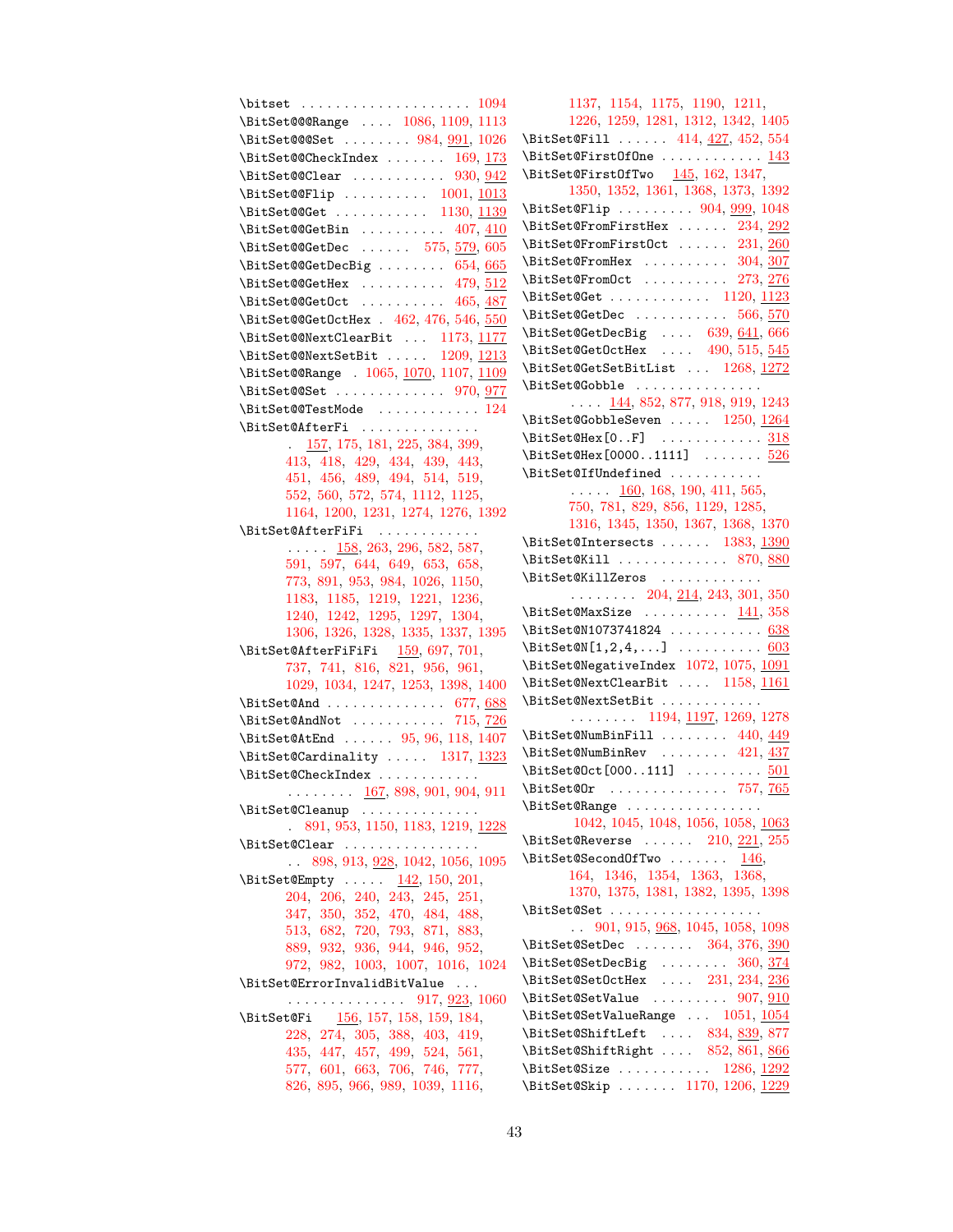| \BitSet@SkipContinue                                                                                                                                                                                                                                                                                                                                                                                                        | \bitsetI           |
|-----------------------------------------------------------------------------------------------------------------------------------------------------------------------------------------------------------------------------------------------------------------------------------------------------------------------------------------------------------------------------------------------------------------------------|--------------------|
| $\ldots$ 1232, 1237, 1240, 1243, 1261                                                                                                                                                                                                                                                                                                                                                                                       | 1                  |
| \BitSet@Space  147, 201, 240,                                                                                                                                                                                                                                                                                                                                                                                               | $\overline{7}$     |
| 347, 583, 645, 847, 1136, 1165, 1201                                                                                                                                                                                                                                                                                                                                                                                        | \bitset?           |
| $\{\text{BitSet@Temp } \ldots \ldots \ldots \quad 198,\}$                                                                                                                                                                                                                                                                                                                                                                   | \bitset?           |
| 199, 201, 203, 204, 206, 210,                                                                                                                                                                                                                                                                                                                                                                                               | \bitset?           |
| 237, 238, 240, 242, 243, 245,                                                                                                                                                                                                                                                                                                                                                                                               | \bitset?           |
| $248,\ 249,\ 251,\ 255,\ 318,\ 321,$                                                                                                                                                                                                                                                                                                                                                                                        | \bitset?           |
| 322, 323, 324, 325, 326, 327,                                                                                                                                                                                                                                                                                                                                                                                               | \bitset?           |
| 328, 329, 330, 331, 332, 333,                                                                                                                                                                                                                                                                                                                                                                                               | \bitset?           |
| 334, 335, 336, 337, 338, 339,                                                                                                                                                                                                                                                                                                                                                                                               | \bitset?           |
| 340, 341, 342, 344, 345, 347,                                                                                                                                                                                                                                                                                                                                                                                               | \bitset?           |
| 349, 350, 352, 355, 358, 360,                                                                                                                                                                                                                                                                                                                                                                                               | \bitset?           |
| 364, 501, 504, 505, 506, 507,                                                                                                                                                                                                                                                                                                                                                                                               | \bitset?           |
| 508, 509, 510, 511, 526, 529,                                                                                                                                                                                                                                                                                                                                                                                               | \bitset)           |
| 530, 531, 532, 533, 534, 535,                                                                                                                                                                                                                                                                                                                                                                                               |                    |
| 536, 537, 538, 539, 540, 541,                                                                                                                                                                                                                                                                                                                                                                                               |                    |
| 542, 543, 544, 603, 608, 609,                                                                                                                                                                                                                                                                                                                                                                                               | \catcod            |
| 610, 611, 612, 613, 614, 615,                                                                                                                                                                                                                                                                                                                                                                                               | 5                  |
| 616, 617, 618, 619, 620, 621,                                                                                                                                                                                                                                                                                                                                                                                               | 3                  |
| 622, 623, 624, 625, 626, 627,                                                                                                                                                                                                                                                                                                                                                                                               | $\overline{4}$     |
| 628, 629, 630, 631, 632, 633,                                                                                                                                                                                                                                                                                                                                                                                               | $\overline{7}$     |
| 634, 635, 636, 637, 929, 936,                                                                                                                                                                                                                                                                                                                                                                                               | 8                  |
| 939, 1000, 1007, 1010, 1064, 1068                                                                                                                                                                                                                                                                                                                                                                                           | $\setminus$ csname |
| $\text{BitSet@TestMode} \dots \dots \dots \dots \ 124$                                                                                                                                                                                                                                                                                                                                                                      | 1                  |
| \BitSet@Xor  788, 799                                                                                                                                                                                                                                                                                                                                                                                                       | $\overline{2}$     |
| \BitSet@ZapSpace  148, 200, 239, 346                                                                                                                                                                                                                                                                                                                                                                                        | 3                  |
| $\text{BitSet@Zero} \dots \dots \dots \ 207, 246,$                                                                                                                                                                                                                                                                                                                                                                          | 3                  |
| 252, 353, 356, 937, 1008, 1351, 1358                                                                                                                                                                                                                                                                                                                                                                                        | $\overline{5}$     |
| $\text{bitsetAnd} \ldots \ldots \ldots \ldots \ldots \tag{669}$                                                                                                                                                                                                                                                                                                                                                             | $\boldsymbol{6}$   |
| $\big\{\text{EndNot } \ldots \ldots \ldots \quad \text{7, } \underline{708}\$                                                                                                                                                                                                                                                                                                                                               | $\overline{7}$     |
| \bitsetCardinality $9, \frac{1314}{131}$                                                                                                                                                                                                                                                                                                                                                                                    | $\overline{7}$     |
| $\text{Clear } \ldots \ldots \ldots \quad 8, \frac{897}{897}$                                                                                                                                                                                                                                                                                                                                                               | $\overline{7}$     |
| $\verb+\bitsetClearRange + \verb+++\verb++++\verb+++++ \verb+\++++ \verb+\++++ \verb+\++++ \verb+\++++ \verb+\++++ \verb+\+++ \verb+\+++ \verb+\+++ \verb+\+++ \verb+\+++ \verb+\+++ \verb+\+++ \verb+\+++ \verb+\+++ \verb+\+++ \verb+\+++ \verb+\+++ \verb+\+++ \verb+\+++ \verb+\+++ \verb+\+++ \verb+\+++ \verb+\+++ \verb+\+++ \verb+\+++ \verb+\+++ \verb+\+++ \verb+\+++ \verb+\+++ \verb+\+++ \verb+\+++ \verb+\++$ | 8                  |
| $\big\{\text{bitsetEquals } \ldots \ldots \ldots \quad 9, \frac{1366}{1360}\$                                                                                                                                                                                                                                                                                                                                               | $\mathbf{1}$       |
|                                                                                                                                                                                                                                                                                                                                                                                                                             | $\mathbf{1}$       |
| $\text{BitSetError}$ 271,                                                                                                                                                                                                                                                                                                                                                                                                   |                    |
| 287, 299, 311, 382, 1126, 1166, 1202                                                                                                                                                                                                                                                                                                                                                                                        |                    |
| $\big\{\text{Lip}\dots\dots\dots\dots\dots\ \underline{903}$                                                                                                                                                                                                                                                                                                                                                                | \empty             |
|                                                                                                                                                                                                                                                                                                                                                                                                                             | \endcsna           |
| $\text{bitsetGet} \ldots \ldots \ldots \quad 8, \underline{1118}, 1360$                                                                                                                                                                                                                                                                                                                                                     | $\sim$ $\sim$ 1    |
|                                                                                                                                                                                                                                                                                                                                                                                                                             | $\overline{2}$     |
| $\big\{\text{setGetDec} \dots \dots \dots \quad 7, \frac{563}{2}\$                                                                                                                                                                                                                                                                                                                                                          | 3                  |
|                                                                                                                                                                                                                                                                                                                                                                                                                             | 3                  |
| $\big\{\text{GetOct} \dots \dots \dots \dots \ 459$                                                                                                                                                                                                                                                                                                                                                                         | 5                  |
| \bitsetGetSetBitList $8, 1265$                                                                                                                                                                                                                                                                                                                                                                                              | 6                  |
| $\big\{\text{intersects}\ \dots \dots \ \ 9, \ \frac{1380}{1380}\ \$                                                                                                                                                                                                                                                                                                                                                        | 7<br>7             |
| $\big\{\text{isDefined} \dots \dots \dots \quad 9, \frac{1344}{13344}\big\}$                                                                                                                                                                                                                                                                                                                                                | 7                  |
| $\big\{\text{SEmpty} \dots \dots \dots \quad 9,$                                                                                                                                                                                                                                                                                                                                                                            | 8                  |
| 461, 475, 670, 673, 709, 712,                                                                                                                                                                                                                                                                                                                                                                                               | 1                  |
| 749, 752, 780, 783, 832, 859,                                                                                                                                                                                                                                                                                                                                                                                               | 1                  |
| 1169, 1205, 1267, 1349, 1381, 1382                                                                                                                                                                                                                                                                                                                                                                                          | \endinpt           |
| \bitsetLet<br>$\cdots \cdots \cdots \cdots \cdots \cdots \cdot 6, \underline{189}$                                                                                                                                                                                                                                                                                                                                          | \endline           |
| $\verb+\bitsetNextClearBit    8, \underline{1156}$                                                                                                                                                                                                                                                                                                                                                                          |                    |
| $\big\{\text{bestNextSetBit} \ \ldots \ \ldots \ \ \frac{1192}{1192}\$                                                                                                                                                                                                                                                                                                                                                      |                    |
|                                                                                                                                                                                                                                                                                                                                                                                                                             | \ifcase            |
|                                                                                                                                                                                                                                                                                                                                                                                                                             | 3                  |
| $\big\{\text{Query}\ \ldots \ \ldots \ \ldots \ \ 9, \ \underline{1359}$                                                                                                                                                                                                                                                                                                                                                    |                    |

| $\big\{\text{bestReset}. \ldots \ldots \ldots \ldots 6\big\}$                          |
|----------------------------------------------------------------------------------------|
| 168, 186, 191, 671, 674, 683,                                                          |
| 710, 721, 750, 781, 794, 830, 857                                                      |
| $\big\{\text{setSet} \quad \ldots \quad \ldots \quad \ldots \quad \ldots \quad \ldots$ |
| $\big\{\text{bitsetSetBin } \ldots \ldots \ldots \ldots 6, \underline{197}\$           |
| $\big\{\text{bitsetSetDec }\dots\dots\dots\dots\ 6,\frac{343}{343}\big\}$              |
| $\big\{\text{bitsetSetHex}\ \dots \dots \dots \dots \ 233$                             |
| $\big\{\text{SetSetCct} \dots \dots \dots \dots \ 230$                                 |
| $\big\{\text{setSetRange} \dots \dots \dots \dots \ 1044$                              |
| $\big\{\text{Set}\$                                                                    |
| $\big\{\text{bitsetSetValueRange} \dots \dots \dots \ 1050$                            |
| $\big\{\text{ShiftLeft} \dots \dots \dots \quad \text{7, } \underline{828}\$           |
| \bitsetShiftRight  855                                                                 |
|                                                                                        |
|                                                                                        |

## **C**

| \catcode | $\ldots \ldots \ldots \ldots \ldots 2, 3,$ |
|----------|--------------------------------------------|
|          | 5, 6, 7, 8, 9, 10, 11, 12, 13, 33,         |
|          | 34, 36, 37, 38, 39, 40, 41, 42, 43,        |
|          | 44, 45, 46, 47, 48, 49, 69, 70, 72,        |
|          | 73, 74, 78, 79, 80, 81, 82, 83, 84,        |
|          | 87, 88, 90, 91, 92, 93, 97, 99, 122        |
|          | \csname  14, 21, 50, 66, 76, 120,          |
|          | 126, 129, 161, 187, 193, 194,              |
|          | 207, 209, 246, 252, 254, 298,              |
|          | 302, 310, 313, 319, 353, 356,              |
|          | 359, 363, 424, 469, 483, 497,              |
|          | 502, 522, 527, 567, 592, 598,              |
|          | 604, 638, 676, 678, 680, 682,              |
|          | 714, 716, 718, 720, 753, 754,              |
|          | 756, 758, 760, 784, 785, 787,              |
|          | 789, 791, 793, 845, 848, 869,              |
|          | 871, 931, 935, 969, 971, 1002,             |
|          | 1006, 1131, 1172, 1208, 1289,              |
|          | 1320, 1351, 1371, 1372, 1384, 1386         |
|          |                                            |

**E**

| $\end{t}$ . 14, 21, 50, 66, 76, 120, |
|--------------------------------------|
| 126, 129, 161, 187, 193, 194,        |
| 207, 209, 246, 252, 254, 298,        |
| 302, 310, 313, 319, 353, 356,        |
| 359, 363, 424, 469, 483, 497,        |
| 502, 522, 527, 567, 593, 598,        |
| 604, 638, 676, 678, 680, 682,        |
| 714, 716, 718, 720, 753, 754,        |
| 756, 758, 760, 784, 785, 787,        |
| 789, 791, 793, 845, 848, 869,        |
| 871, 931, 935, 969, 971, 1002,       |
| 1006, 1131, 1172, 1208, 1289,        |
| 1320, 1351, 1371, 1372, 1384, 1386   |
|                                      |
| $\end{line}$ 4, 35, 71, 77, 89       |

**I**

\ifcase ...... [263,](#page-14-3) [279,](#page-15-17) [355,](#page-16-4) [378,](#page-17-3) [391,](#page-17-19) [840,](#page-27-21) [867,](#page-27-22) [912,](#page-29-24) [1055,](#page-32-17) [1077,](#page-32-18) [1235](#page-36-19)